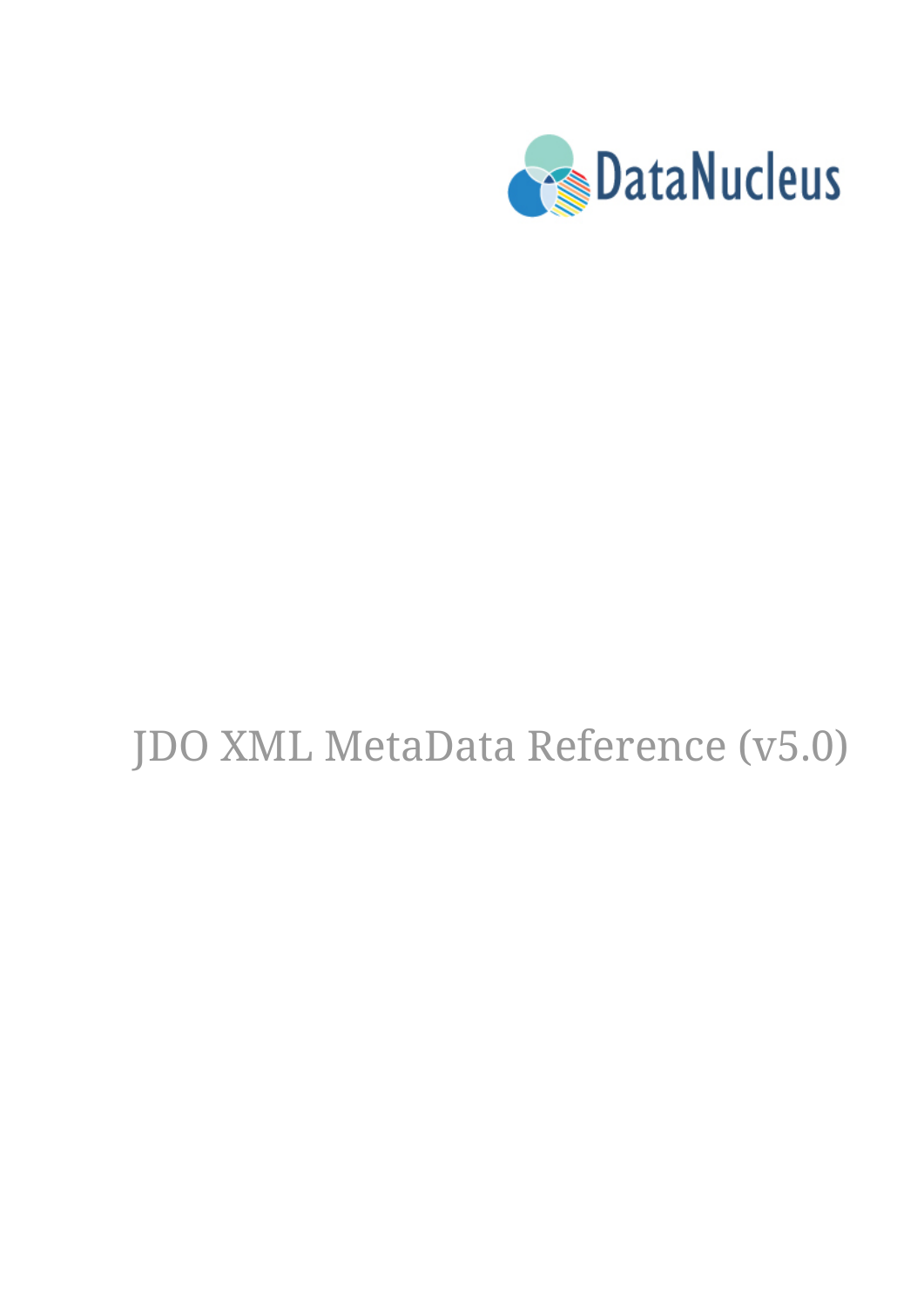#### **Table of Contents**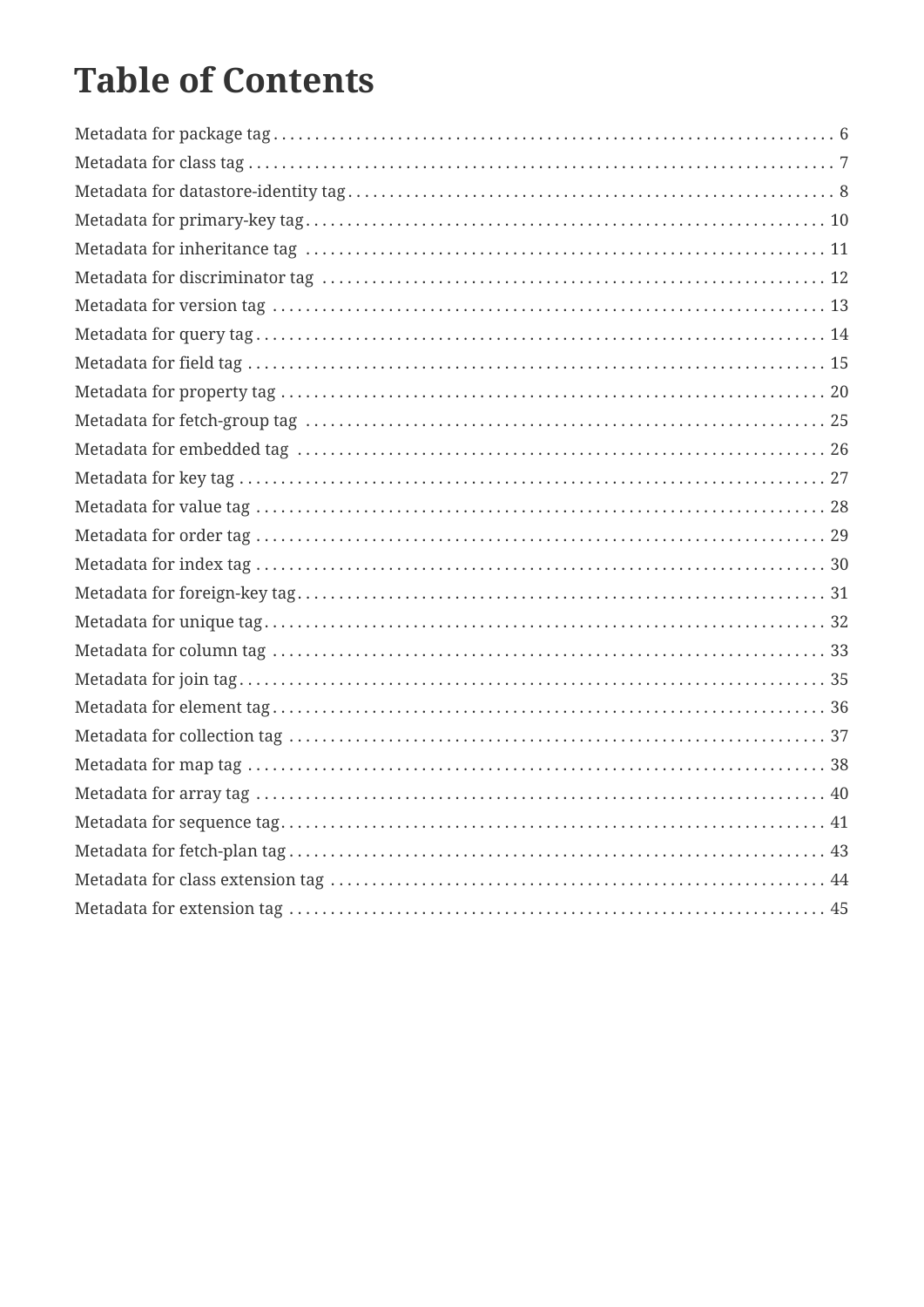JDO has always accepted Metadata in XML format. As described in the [the](mapping.html) [Mapping Guide](mapping.html) this has to be contained in files with particular filenames in particular locations (relative to the name of the class), and that this metadata is *discovered* at runtime. You can provide JDO XML metadata, or alternatively ORM XML metadata, but with virtually identical format (the only difference being the top level element being *jdo* in the former case and *orm* in the latter case).

This page defines the format of the XML Metadata and can be used for either the JDO XML metadata or the ORM XML metadata.

Here is an example header for **package.jdo** files with [JDO XSD](http://xmlns.jcp.org/xml/ns/jdo/jdo_3_0.xsd) specification

```
<?xml version="1.0" encoding="UTF-8" ?>
<jdo xmlns="http://xmlns.jcp.org/xml/ns/jdo/jdo"
      xmlns:xsi="http://www.w3.org/2001/XMLSchema-instance"
      xsi:schemaLocation="http://xmlns.jcp.org/xml/ns/jdo/jdo
http://xmlns.jcp.org/xml/ns/jdo/jdo_3_1.xsd" version="3.1">
      ...
</jdo>
```
Here is an example header for **package.orm** files with [ORM XSD](http://xmlns.jcp.org/xml/ns/jdo/orm_3_0.xsd) specification

```
<?xml version="1.0" encoding="UTF-8" ?>
<orm xmlns="http://xmlns.jcp.org/xml/ns/jdo/orm"
      xmlns:xsi="http://www.w3.org/2001/XMLSchema-instance"
      xsi:schemaLocation="http://xmlns.jcp.org/xml/ns/jdo/orm
http://xmlns.jcp.org/xml/ns/jdo/orm_3_0.xsd" version="3.0">
      ...
</orm>
```
JDO expects the XML metadata to be specified in a file or files in particular locations in the CLASSPATH. For example, if you have a class *com.mycompany.sample.MyExample*, JDO will look for any of the following resources until it finds one (in the order stated) :-

```
META-INF/package.jdo
WEB-INF/package.jdo
package.jdo
com/package.jdo
com/mycompany/package.jdo
com/mycompany/sample/package.jdo
com/mycompany/sample/MyExample.jdo
```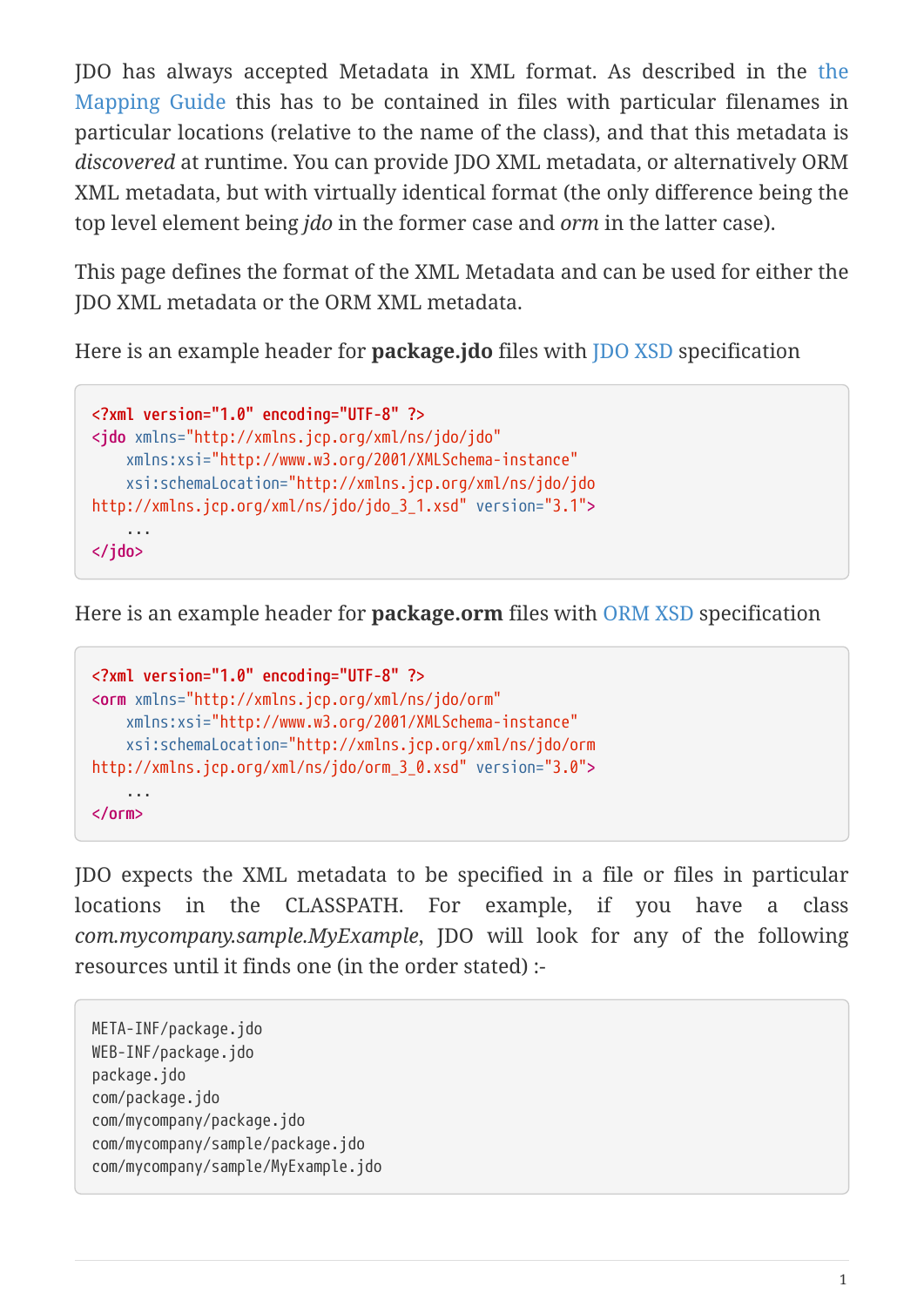In addition to the above, you can split your metadata definitions between JDO XML MetaData files. For example if you have the following classes

com/mycompany/A.java com/mycompany/B.java com/mycompany/C.java com/mycompany/app1/D.java com/mycompany/app1/E.java

You could define the metadata for these 5 classes in many ways — for example put all class definitions in **com/mycompany/package.jdo**, or put the definitions for D and E in **com/mycompany/app1/package.jdo** and the definitions for A, B, C in **com/mycompany/package.jdo**, or have some in their class named MetaData files e.g **com/mycompany/app1/A.jdo**, or a mixture of the above. DataNucleus will always search for the metadata file containing the class definition for the class that it requires.

As well as JDO XML metadata, you can (also) use ORM XML metadata to override particular datastore-specific things like table and column names. JDO expects any ORM XML metadata to be specified in a file or files in particular locations in the CLASSPATH. These filenames depend on the **javax.jdo.option.mapping** persistence property. For example, if you have a class *com.mycompany.sample.MyExample*, and the persistence property is set to "mysql" then JDO will look for any of the following resources until it finds one (in the order stated) :-

```
META-INF/package-mysql.orm
WEB-INF/package-mysql.orm
package-mysql.orm
com/package-mysql.orm
com/mycompany/package-mysql.orm
com/mycompany/sample/package-mysql.orm
com/mycompany/sample/MyExample-mysql.orm
```
Extension

If your application doesn't make use of ORM metadata then you could turn off the searches for ORM Metadata files when a class is loaded up. You do this with the persistence property **datanucleus.metadata.supportORM** setting it to false.

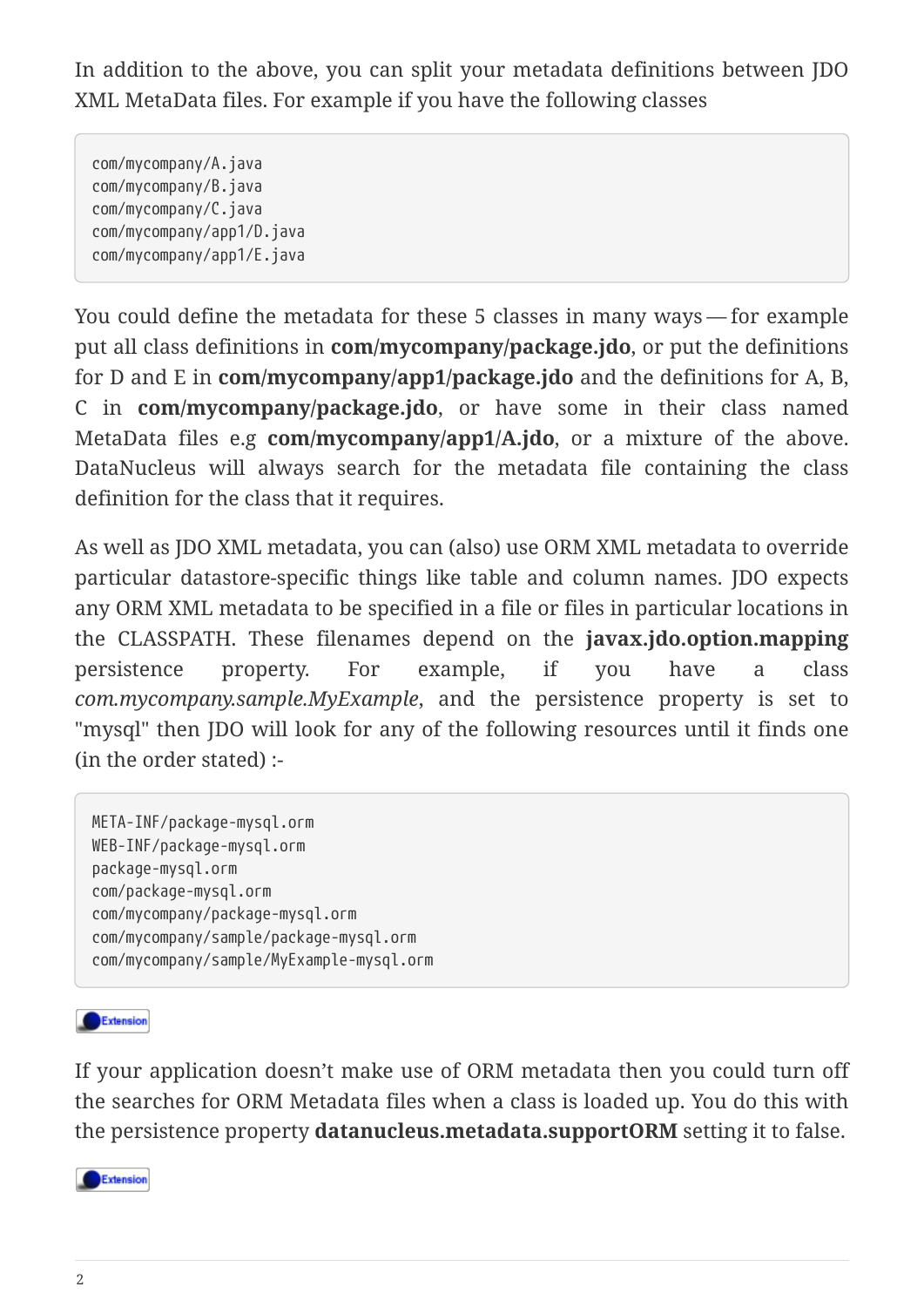By default any XML Metadata (JDO or ORM) will be validated for accuracy when loading it. Obviously XML is defined by a DTD or XSD schema and so should follow that. You can turn off such validations by setting the persistence property **datanucleus.metadata.xml.validate** to false when creating your PMF. Note that this only turns off the XML strictness validation, and *not* the checks on inconsistency of specification of relations etc.

What follows provides a reference guide to XML MetaData elements for what goes in an XML metadata file. Refer to the relevant XSD for precise details.

- jdo
	- [package](#package)
		- [class](#class)
			- [datastore-identity](#datastore-identity)
				- [column](#column)
				- [extension](#datastoreidentityextension)
			- [primary-key](#primary-key)
				- [column](#column)
			- [inheritance](#inheritance)
				- [discriminator](#discriminator) [column](#column)
				- [join](#join) [column](#column)
			- [version](#version)
				- [column](#column)
				- [extension](#versionextension)
			- [join](#join)
				- [column](#column)
			- [foreign-key](#foreignkey)
				- [column](#column)
				- [field](#field)
				- [property](#property)
			- [index](#index)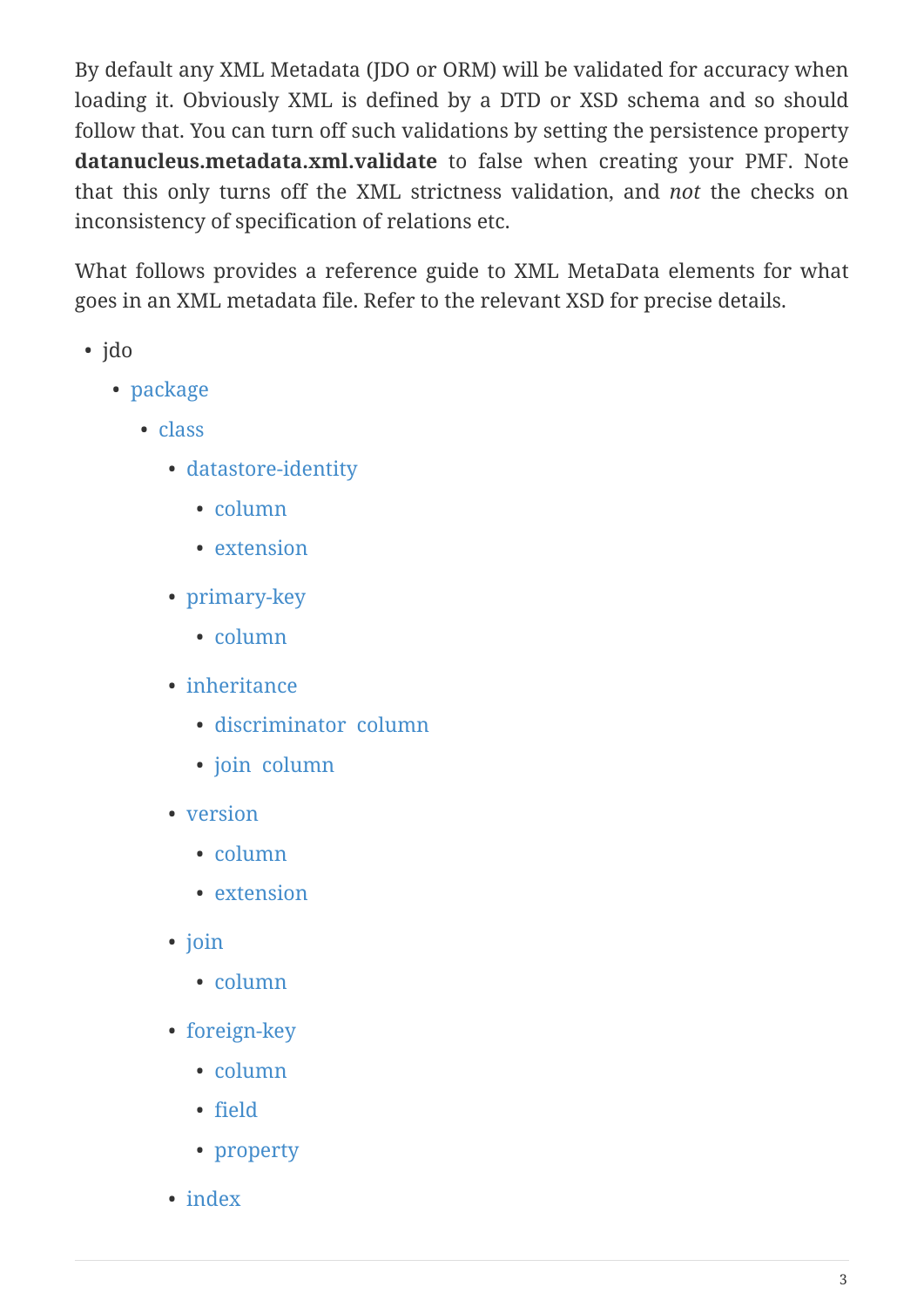- [column](#column)
- [field](#field)
- [property](#property)
- [unique](#unique)
	- [column](#column)
	- [field](#field)
	- [property](#property)
- [field](#field)
	- [collection](#collection) [extension](#collectionextension)
	- [map](#map) [extension](#mapextension)
	- [array](#array)
	- [join](#join) [primary-key](#primary-key) [index](#index) [column](#column)
	- [embedded](#embedded) [field](#field) \* [column](#column)
	- [element](#element) [column](#column)
	- [key](#key) [column](#column)
	- [value](#value) [column](#column)
	- [order](#order) [column](#column) [extension](#orderextension)
	- [column](#column) [extension](#columnextension)
	- [foreign-key](#foreignkey) [column](#column)
	- [index](#index) [column](#column)
	- [unique](#unique) [column](#column)
	- [extension](#fieldextension)
- [property](#property)
	- [collection](#collection) [extension](#collectionextension)
	- [map](#map) [extension](#mapextension)
	- [array](#array)
	- [join](#join) [primary-key](#primary-key) [index](#index) [column](#column)
	- [embedded](#embedded) [field](#field) \* [column](#column)
	- [element](#element) [column](#column)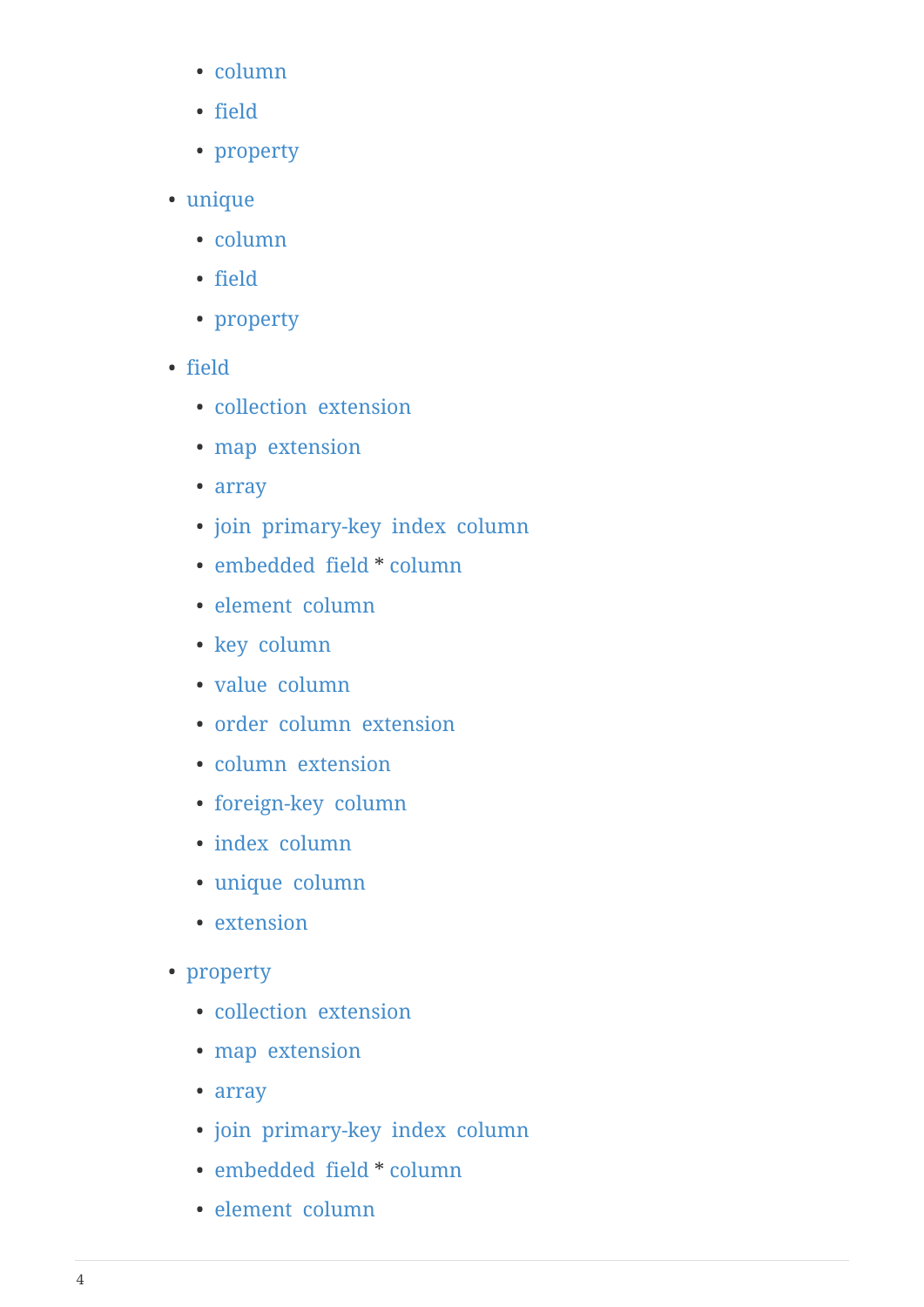- [key](#key) [column](#column)
- [value](#value) [column](#column)
- [order](#order) [column](#column)
- [column](#column) [extension](#columnextension)
- [foreign-key](#foreignkey) [column](#column)
- [index](#index) [column](#column)
- [unique](#unique) [column](#column)
- [extension](#propertyextension)
- [fetch-group](#fetch-group)
	- [field](#field)
- [query](#query)
- [sequence](#sequence)
	- [extension](#sequenceextension)
- [fetch-plan](#fetch-plan)
- [extension](#classextension)
- [extension](#extension)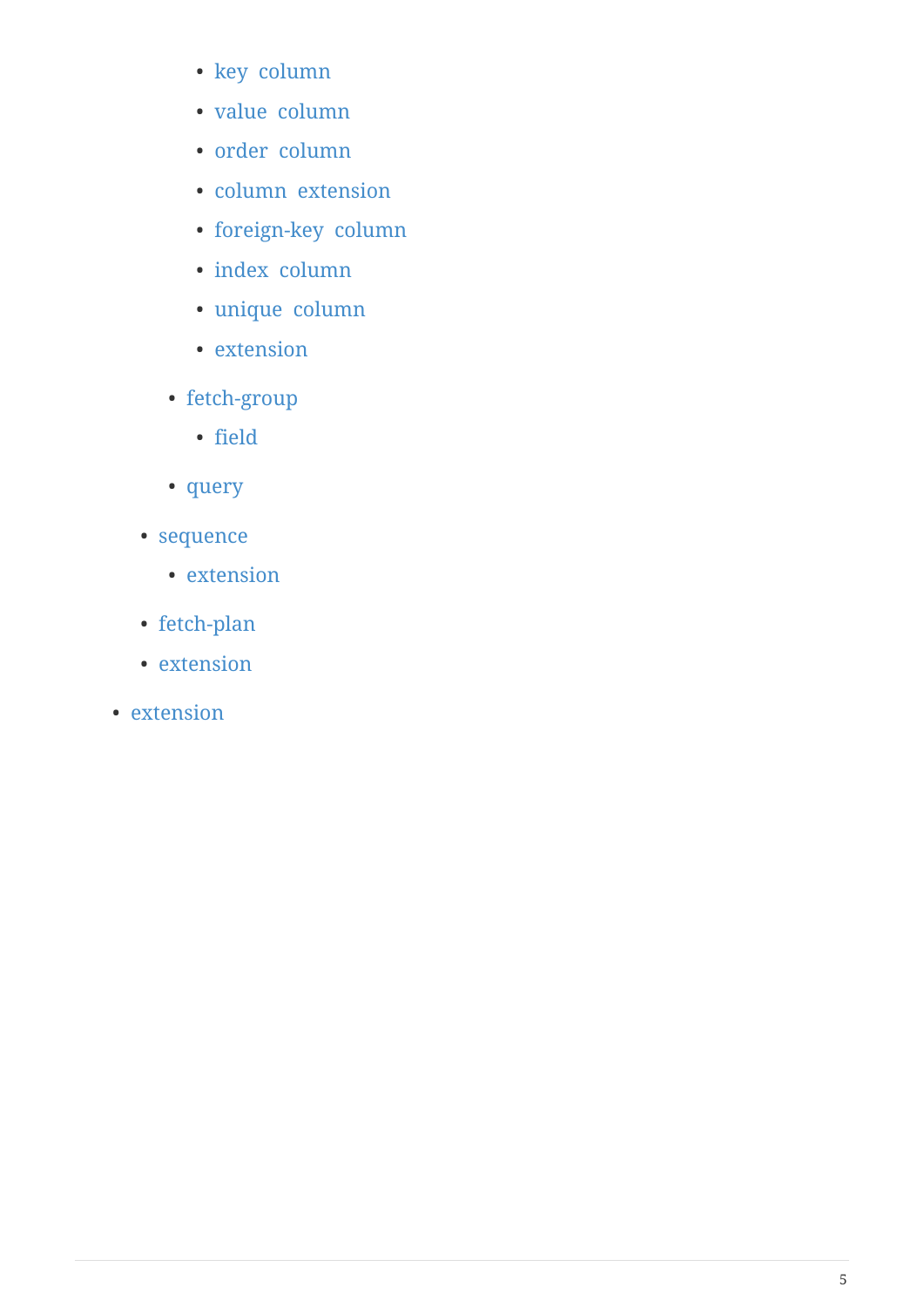# <span id="page-7-0"></span>**Metadata for package tag**

These are attributes within the **<package>** tag (jdo/package). This is used to denote a package, and all of the **<class>** elements that follow are in this Java package.

| <b>Attribute</b> | <b>Description</b>                                                                                                                                  | <b>Values</b> |
|------------------|-----------------------------------------------------------------------------------------------------------------------------------------------------|---------------|
| name             | Name of the java package                                                                                                                            |               |
| catalog          | Name of the catalog in which to persist the classes in this<br>package. See also the property name<br>"javax.jdo.mapping.Catalog" in the PMF Guide. |               |
| schema           | Name of the schema in which to persist the classes in this<br>package. See also the property name<br>"javax.jdo.mapping.Schema" in the PMF Guide.   |               |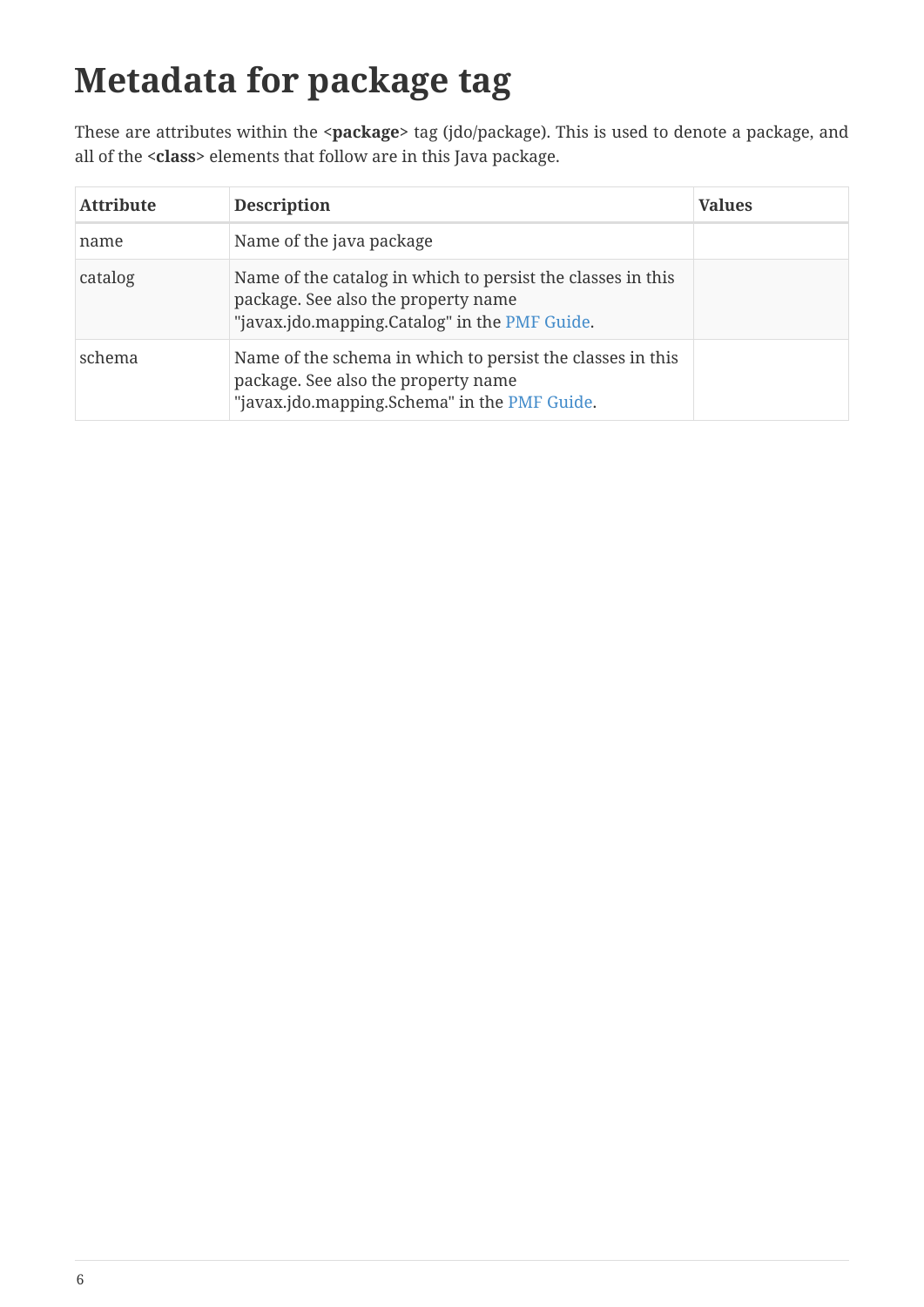#### <span id="page-8-0"></span>**Metadata for class tag**

These are attributes within the **<class>** tag (jdo/package/class). This is used to define the persistence definition for this class.

| <b>Attribute</b>         | <b>Description</b>                                                                                                                                                                                                                                                                     | <b>Values</b>                                                    |
|--------------------------|----------------------------------------------------------------------------------------------------------------------------------------------------------------------------------------------------------------------------------------------------------------------------------------|------------------------------------------------------------------|
| name                     | Name of the class to persist                                                                                                                                                                                                                                                           |                                                                  |
| identity-type            | The identity type, specifying whether they are uniquely<br>provided by the JDO implementation (datastore identity),<br>accessible fields in the object (application identity), or not<br>at all (nondurable identity). DataNucleus only supports<br>nondurable identity for SQL views. | datastore,<br>application,<br>nondurable                         |
| objectid-class           | The class name of the primary key. When using<br>application identity.                                                                                                                                                                                                                 |                                                                  |
| requires-extent          | Whether the JDO implementation must provide an Extent<br>for this class.                                                                                                                                                                                                               | true, false                                                      |
| detachable               | Whether the class is detachable from the persistence<br>graph.                                                                                                                                                                                                                         | true, false                                                      |
| embedded-only            | Whether this class should only be stored embedded in the<br>tables for other classes.                                                                                                                                                                                                  | true, false                                                      |
| persistence-<br>modifier | What type of persistability type this class exhibits. Please<br>refer to JDO Class Types.                                                                                                                                                                                              | persistence-<br>capable,<br>persistence-aware,<br>non-persistent |
| catalog                  | Name of the catalog in which to persist the class. See also<br>the property name "javax.jdo.mapping.Catalog" in the PMF<br>Guide.                                                                                                                                                      |                                                                  |
| schema                   | Name of the schema in which to persist the class. See also<br>the property name "javax.jdo.mapping.Schema" in the<br><b>PMF Guide.</b>                                                                                                                                                 |                                                                  |
| table                    | Name of the table/view in which to persist the class. See<br>also the property name "datanucleus.identifier.case" in the<br>Persistence Properties Guide.                                                                                                                              |                                                                  |
| cacheable                | Whether the class can be cached in a Level 2 cache. From<br>JDO2.2                                                                                                                                                                                                                     | true, false                                                      |
| serializeRead            | Whether to default to locking objects of this type when<br>reading them.                                                                                                                                                                                                               | true, false                                                      |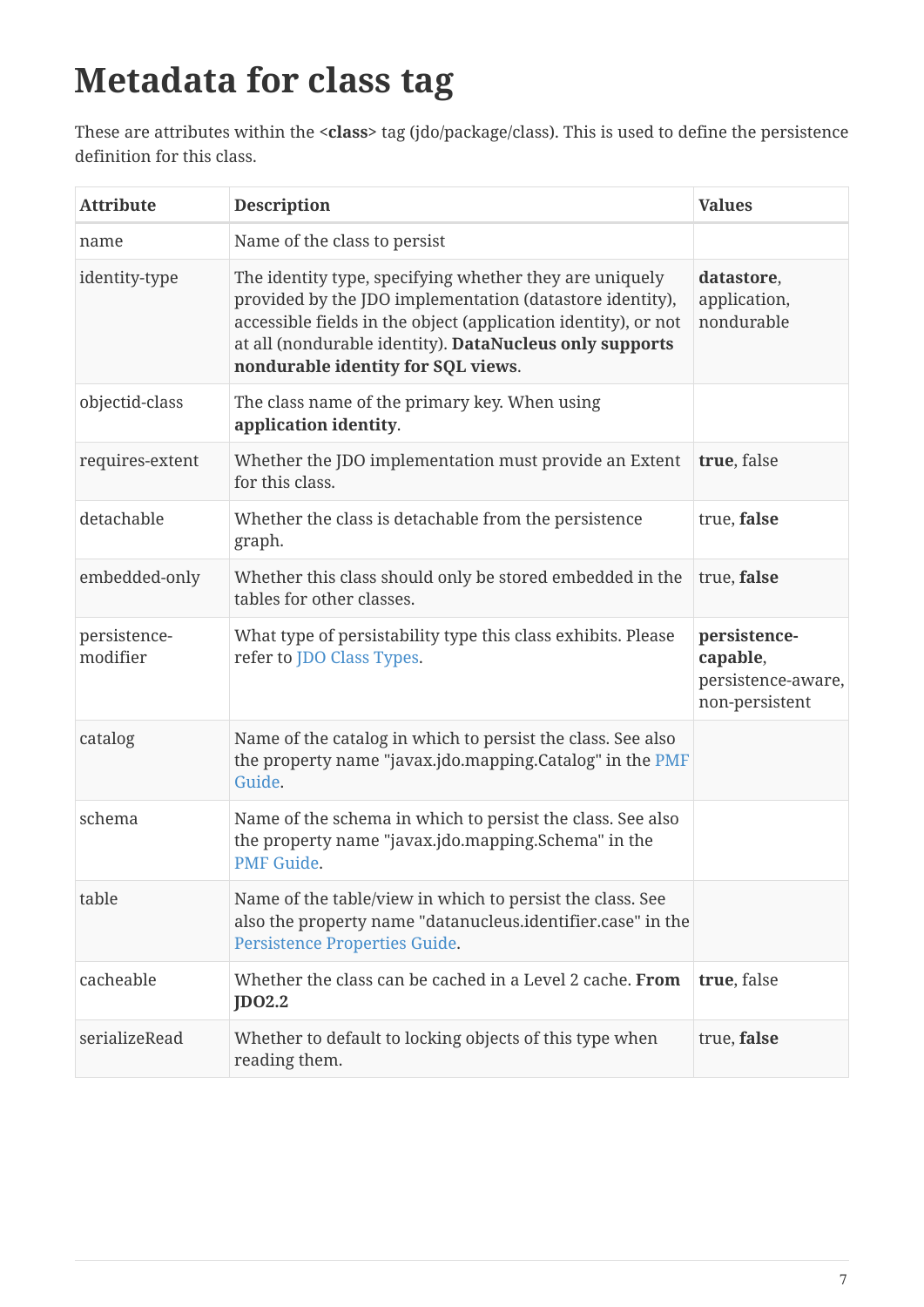# <span id="page-9-0"></span>**Metadata for datastore-identity tag**

These are attributes within the **<datastore-identity>** tag (jdo/package/class/datastore-identity). This is used when the **<class>** to which this pertains uses datastore identity. It is used to define the precise definition of datastore identity to be used. This element can contain **column** sub-elements allowing definition of the column details where required - these are optional.

| <b>Attribute</b> | <b>Description</b>                                                                                                                                                                                                                                              | <b>Values</b>                                                                                                                                   |
|------------------|-----------------------------------------------------------------------------------------------------------------------------------------------------------------------------------------------------------------------------------------------------------------|-------------------------------------------------------------------------------------------------------------------------------------------------|
| strategy         | Strategy for datastore identity generation for this class.<br>native allows DataNucleus to choose the most suitable for<br>the datastore.<br>br/> sequence will use a sequence (specified<br>by the attribute sequence) - if supported by the<br>datastore.<br> | native, sequence,<br>increment,<br>identity, uuid-<br>string, uuid-hex,<br>auid, max,<br>timestamp,<br>timestamp-value, $\_$<br>[other values]_ |
| sequence         | Name of the sequence to use to generate identity values,<br>when using a strategy of sequence. Please see also the<br>class extension tags for controlling the sequence.                                                                                        |                                                                                                                                                 |
| column           | Name of the column used for the datastore identity for this<br>class.                                                                                                                                                                                           |                                                                                                                                                 |

These are attributes within the **<extension>** tag (jdo/package/class/datastore-identity/extension). These are for controlling the generation of ids when in **datastore identity** mode.

| <b>Attribute</b>          | <b>Description</b>                                                                                                                                                                                                                                                                                                                                                | <b>Values</b> |
|---------------------------|-------------------------------------------------------------------------------------------------------------------------------------------------------------------------------------------------------------------------------------------------------------------------------------------------------------------------------------------------------------------|---------------|
| sequence-table-<br>basis  | This defines the basis on which to generate unique<br>identities when using the TableValueGenerator (used by<br>the "increment" strategy, and sometimes by "native"). You<br>can either define identities unique against the base table<br>name, or against the base class name (in an inheritance<br>tree). Used when the strategy is set to native or increment | class, table  |
| sequence-catalog-<br>name | The catalog used to store sequences for use by value<br>generators. See Value Generation. Default catalog for the<br>datastore will be used if not specified.                                                                                                                                                                                                     |               |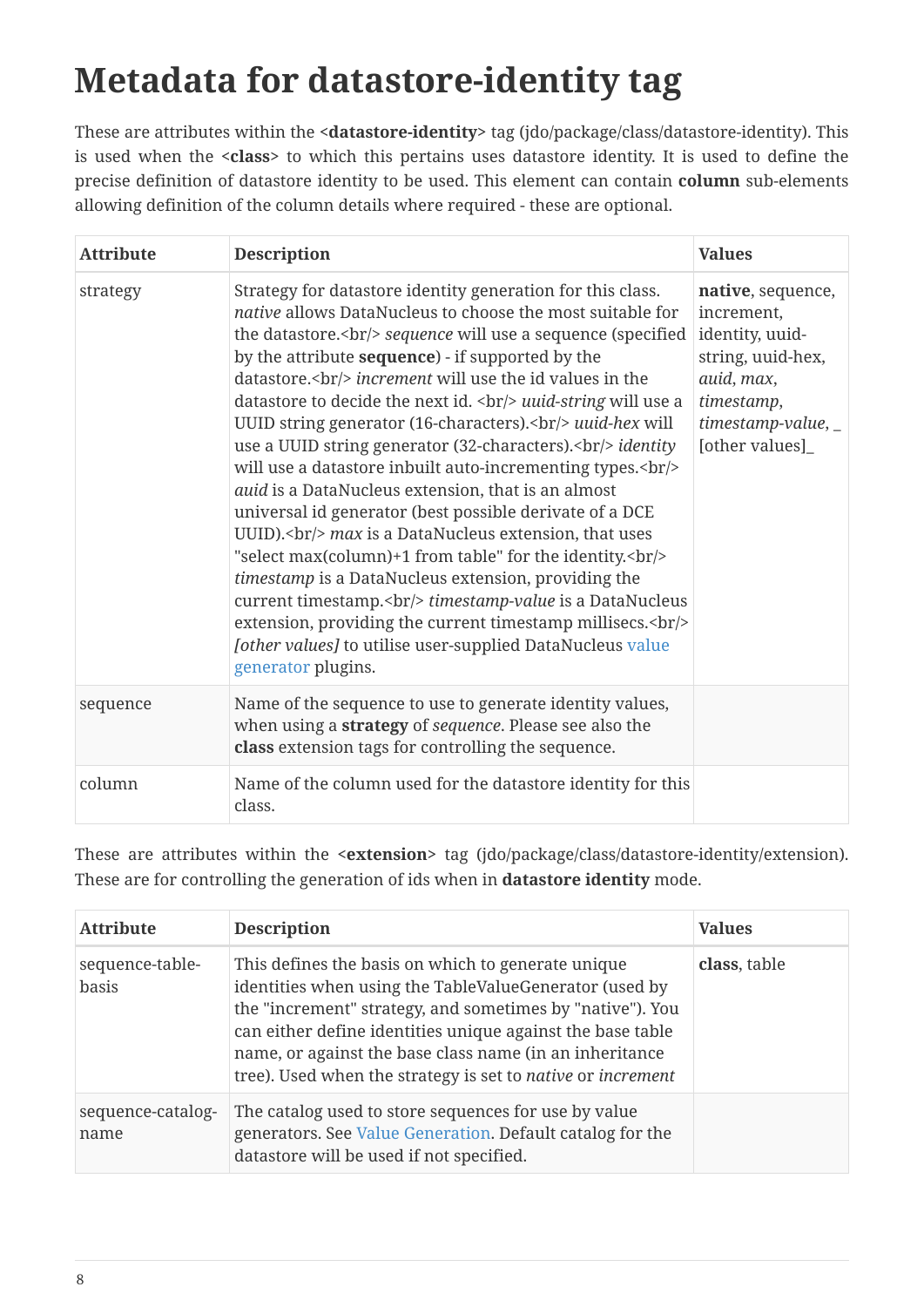| <b>Attribute</b>                 | <b>Description</b>                                                                                                                                          | <b>Values</b>             |
|----------------------------------|-------------------------------------------------------------------------------------------------------------------------------------------------------------|---------------------------|
| sequence-schema-<br>name         | The schema used to store sequences for use by value<br>generators. See Value Generation. Default schema for the<br>datastore will be used if not specified. |                           |
| sequence-table-<br>name          | The table used to store sequences for use by value<br>generators. See Value Generation.                                                                     | <b>SEQUENCE_TABL</b><br>E |
| sequence-name-<br>column-name    | The column name in the sequence-table used to store the<br>name of the sequence for use by value generators. See<br><b>Value Generation.</b>                | <b>SEQUENCE_NAM</b><br>E  |
| sequence-nextval-<br>column-name | The column name in the sequence-table used to store the<br>next value in the sequence for use by value generators.<br>See Value Generation.                 | <b>NEXT_VAL</b>           |
| key-min-value                    | The minimum key value for use by value generators. Keys<br>lower than this will not be generated. See Value<br>Generation.                                  |                           |
| key-max-value                    | The maximum key value for use by value generators. Keys<br>higher than this will not be generated. See Value<br>Generation.                                 |                           |
| key-initial-value                | The starting value for use by value generators. Keys will<br>start from this value when being generated. See Value<br>Generation.                           |                           |
| key-cache-size                   | The cache size for keys for use by value generators. The<br>cache of keys will be constrained by this value. See Value<br>Generation.                       |                           |
| key-database-<br>cache-size      | The database cache size for keys for use by value<br>generators. The cache of keys will be constrained by this<br>value. See Value Generation.              |                           |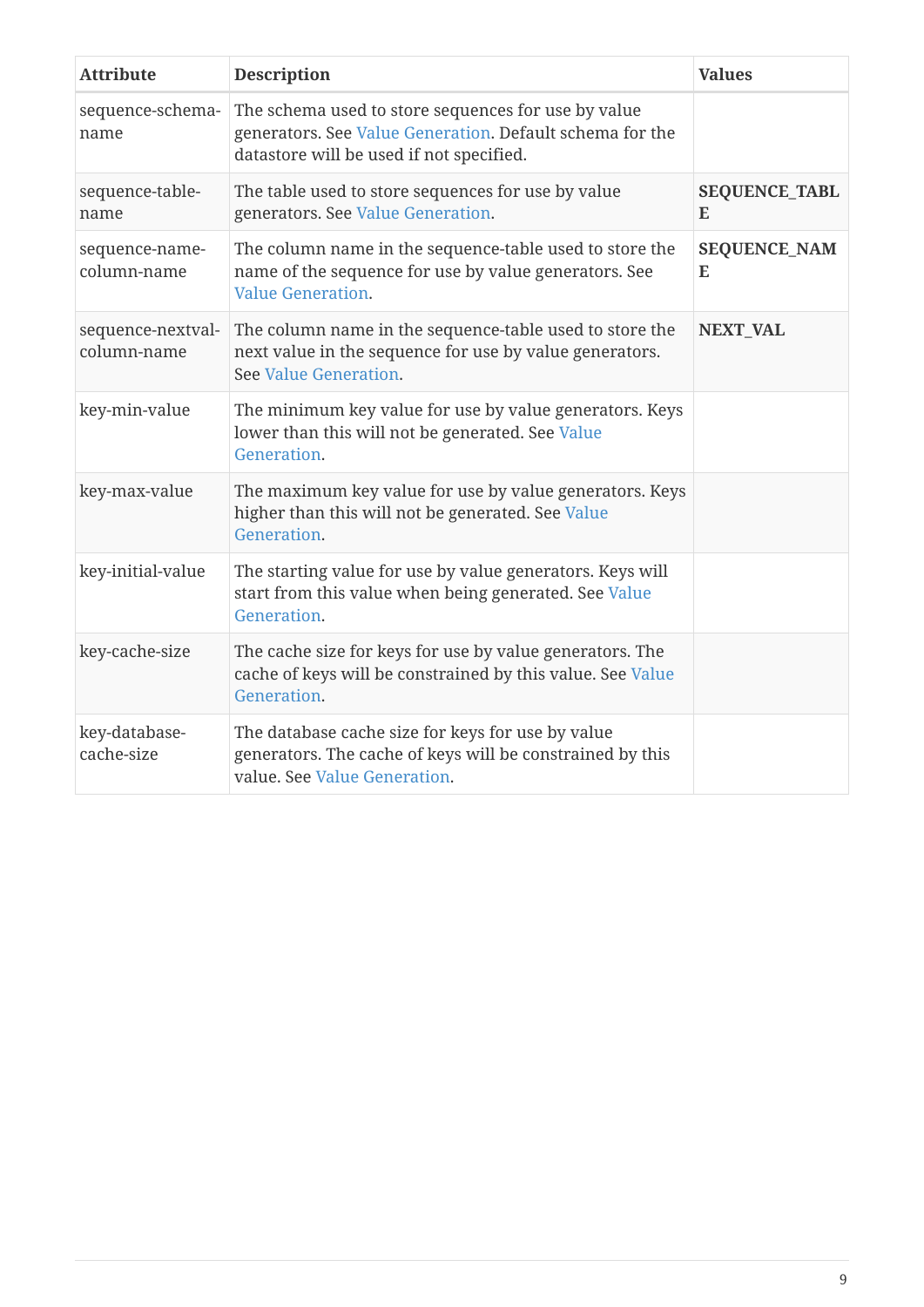## <span id="page-11-0"></span>**Metadata for primary-key tag**

These are attributes within the **<primary-key>** tag (jdo/package/class/primary-key or class/field/join/primary-key). It is used to specify the name of the primary key constraint in the datastore during the schema generation process. When used under <join> it specifies that the join table has a primary-key.

| <b>Attribute</b> | <b>Description</b>                            | <b>Values</b> |
|------------------|-----------------------------------------------|---------------|
| name             | Name of the primary key constraint.           |               |
| column           | Name of the column to use for the primary key |               |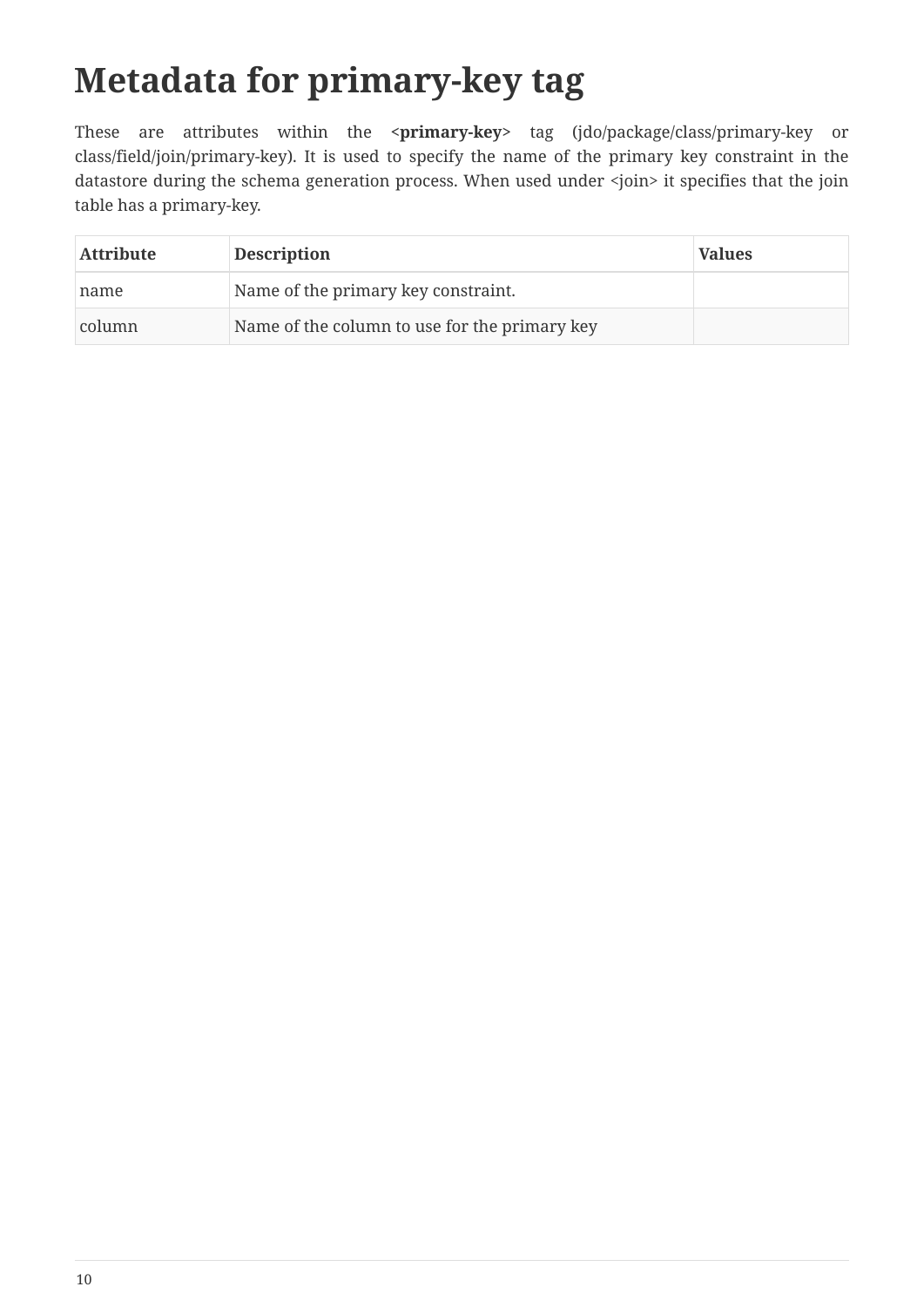# <span id="page-12-0"></span>**Metadata for inheritance tag**

These are attributes within the **<inheritance>** tag (jdo/package/class/inheritance). It is used when this class is part of an inheritance tree, and to denote how the class is stored in the datastore since there are several ways (strategies) in which it can be stored.

| <b>Attribute</b> | <b>Description</b>                                                                       | <b>Values</b>                                                        |
|------------------|------------------------------------------------------------------------------------------|----------------------------------------------------------------------|
| strategy         | Strategy for inheritance of this class. Please refer to the<br><b>Inheritance Guide.</b> | new-table,<br>subclass-table,<br>superclass-table,<br>complete-table |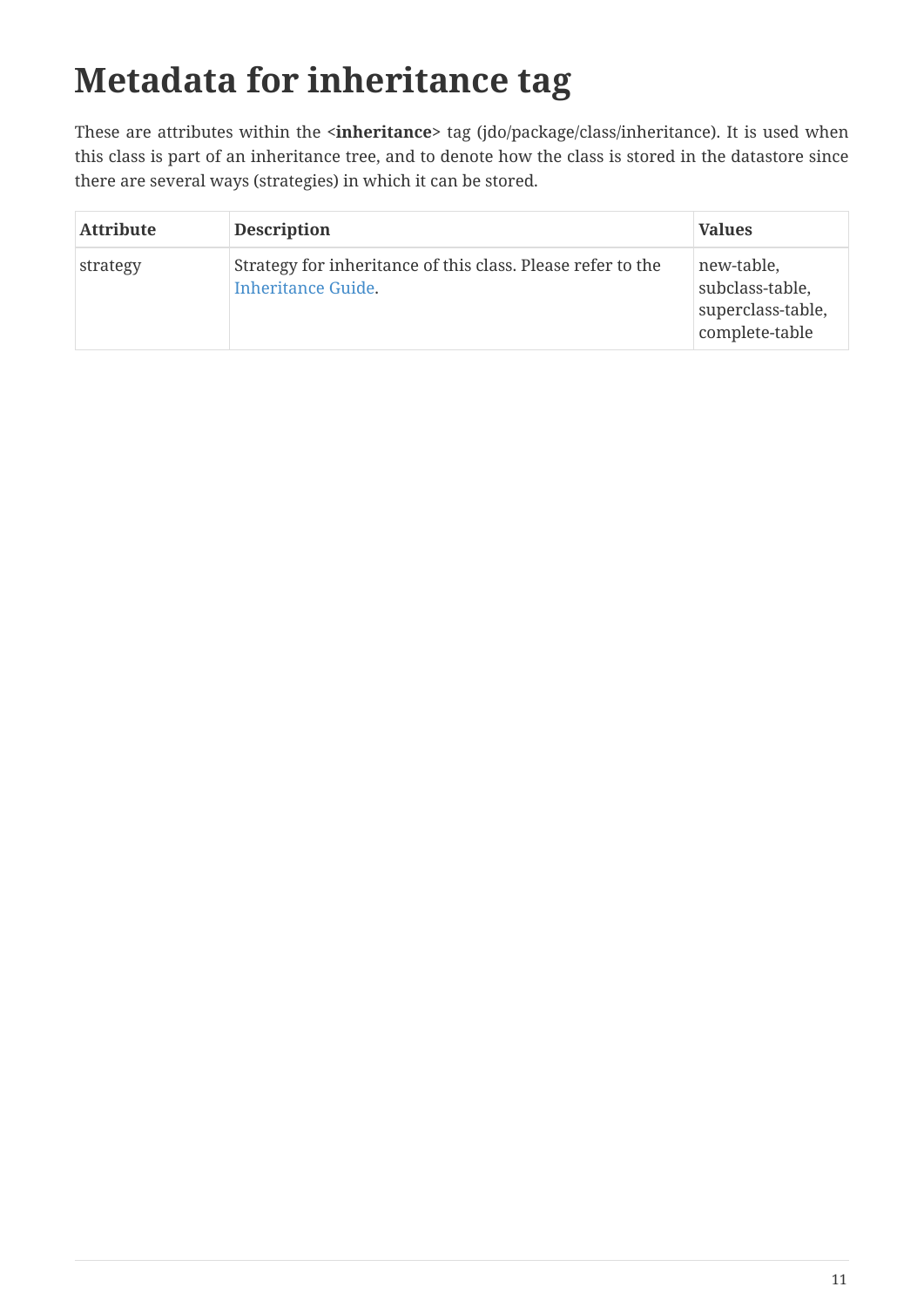## <span id="page-13-0"></span>**Metadata for discriminator tag**

These are attributes within the **<discriminator>** tag (jdo/package/class/inheritance/discriminator). This is used to define a discriminator column that is used when this class is stored in the same table as another class in the same inheritance tree. The discriminator column will contain a value for objects of this class, and different values for objects of other classes in the inheritance tree.

| <b>Attribute</b> | <b>Description</b>                                                                                             | <b>Values</b>                   |
|------------------|----------------------------------------------------------------------------------------------------------------|---------------------------------|
| strategy         | Strategy for the discrimination column                                                                         | value-map, class-<br>name, none |
| value            | Value for the discrimination column                                                                            |                                 |
| column           | Name for the discrimination column                                                                             |                                 |
| indexed          | Whether the discriminator column should be indexed.<br>This is to be specified when defining index information | true, false, unique             |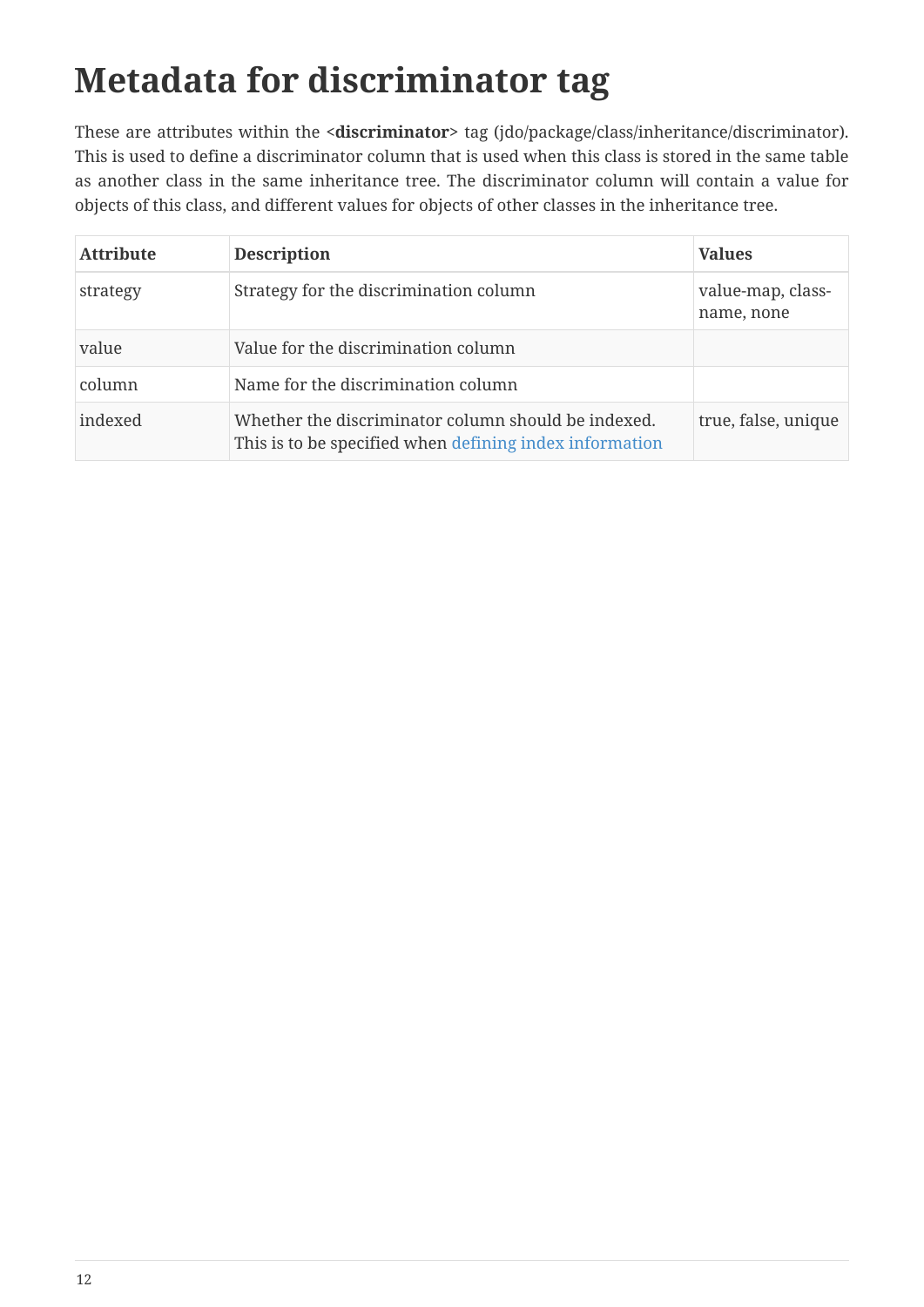## <span id="page-14-0"></span>**Metadata for version tag**

These are attributes within the **<version>** tag (jdo/package/class/version). This is used to define whether and how this class is handled with respect to optimistic transactions.

| <b>Attribute</b> | <b>Description</b>                                                                                                                                                                                              | <b>Values</b>                                  |
|------------------|-----------------------------------------------------------------------------------------------------------------------------------------------------------------------------------------------------------------|------------------------------------------------|
| strategy         | Strategy for versioning of this class. The "version-number"<br>mode uses an incremental numbered value, and the "date-<br>time" mode uses a java.sql.Timestamp value. state-image<br>isn't currently supported. | state-image, date-<br>time, version-<br>number |
| column           | Name of the column in the datastore to store this field                                                                                                                                                         |                                                |
| indexed          | Whether the version column should be indexed. This is to<br>be specified when defining index information                                                                                                        | true, false, unique                            |

These are attributes within the **<extension>** tag (jdo/package/class/version/extension).

| <b>Attribute</b> | <b>Description</b>                                                                                                                                                      | <b>Values</b> |
|------------------|-------------------------------------------------------------------------------------------------------------------------------------------------------------------------|---------------|
| field-name       | This extension allows you to define a field that will be<br>used to contain the version of the object. It is populated by<br>DataNucleus at persist. See JDO Versioning |               |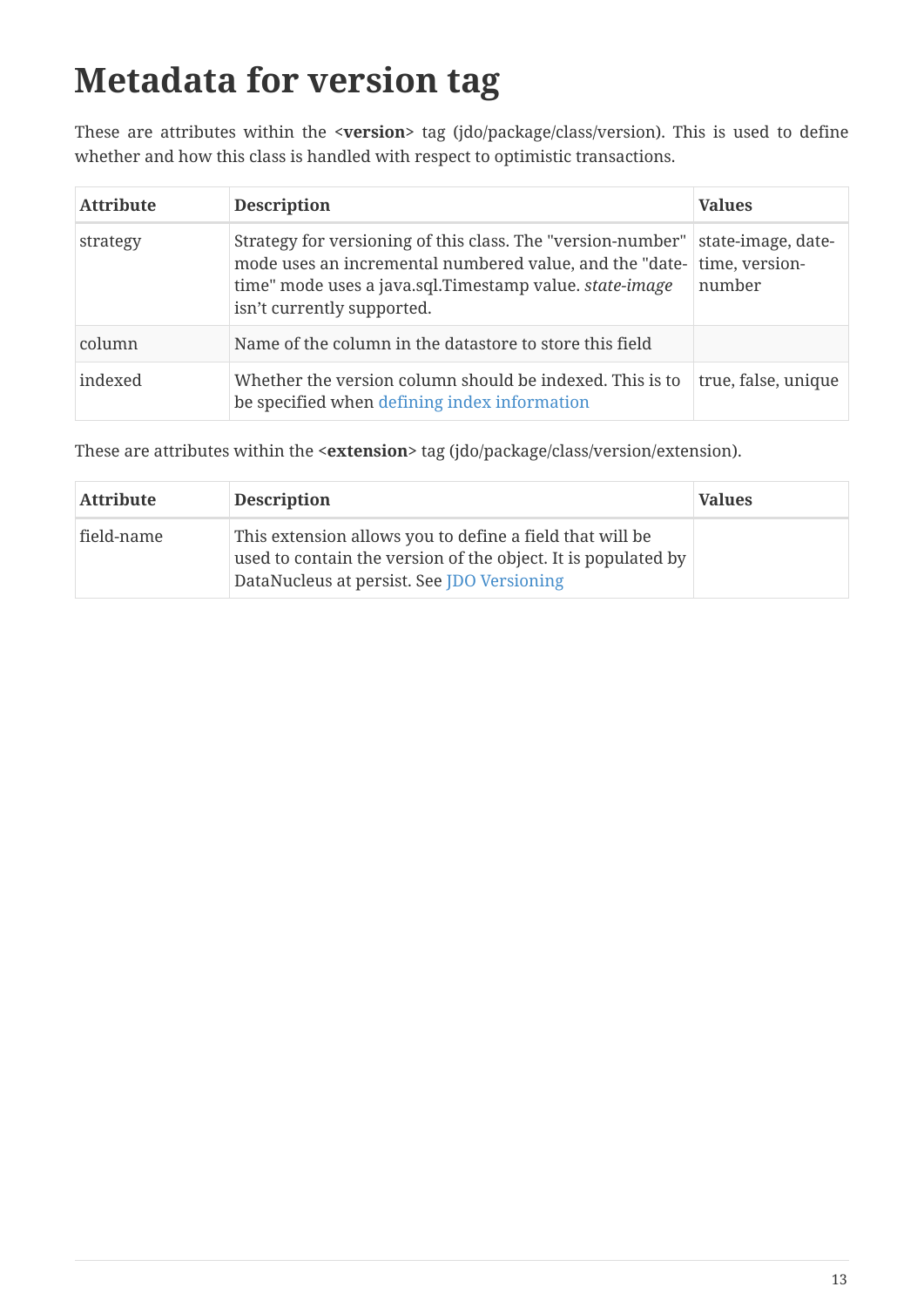## <span id="page-15-0"></span>**Metadata for query tag**

These are attributes within the **<query>** tag (jdo/package/class/query). This element is used to define any "named queries" that are to be available for this class. This element contains the query single-string form as its content.

| <b>Attribute</b> | <b>Description</b>                                                                                                           | <b>Values</b>           |
|------------------|------------------------------------------------------------------------------------------------------------------------------|-------------------------|
| name             | Name of the query. This name is mandatory and is used in<br>calls to pm.newNamedQuery(). Has to be unique for this<br>class. |                         |
| language         | Query language to use. Some datastores offer other<br>languages                                                              | <b>JDOQL, SQL, JPQL</b> |
| unique           | Whether the query is to return a unique result (only for<br>SQL queries).                                                    | true, false             |
| result-class     | Class name of any result class (only for SQL queries).                                                                       |                         |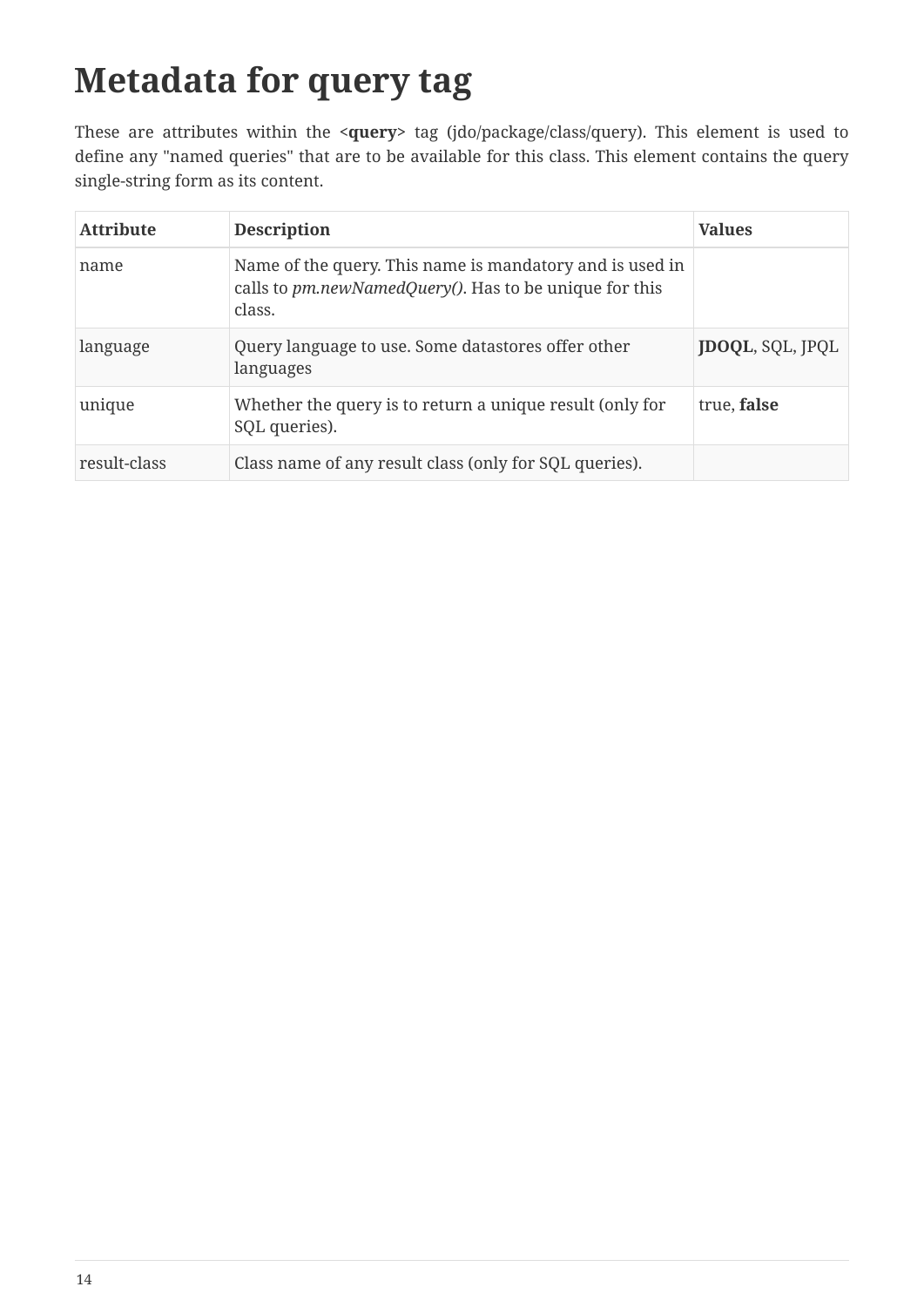## <span id="page-16-0"></span>**Metadata for field tag**

These are attributes within the **<field>** tag (jdo/package/class/field). This is used to define the persistence behaviour of the fields of the class to which it pertains. Certain types of fields are, by default, persisted. This element can be used to change the default behaviour and maybe not persist a field, or to persist something that normally isn't persisted. It is used, in addition, to define more details about how the field is persisted in the datastore.

| <b>Attribute</b>         | <b>Description</b>                                                                                                                                                                                                                                                                                                                                                                                                                                                                                                                                                      | <b>Values</b>                         |
|--------------------------|-------------------------------------------------------------------------------------------------------------------------------------------------------------------------------------------------------------------------------------------------------------------------------------------------------------------------------------------------------------------------------------------------------------------------------------------------------------------------------------------------------------------------------------------------------------------------|---------------------------------------|
| name                     | Name of the field.                                                                                                                                                                                                                                                                                                                                                                                                                                                                                                                                                      |                                       |
| persistence-<br>modifier | The persistence-modifier specifies how JDO manage each<br>field in your persistent class. There are three options:<br>persistent, transactional and none. persistent means that<br>your field will managed by JDO and stored in the database<br>on transaction commit. transactional means that your<br>field will managed by JDO but not stored in the database;<br>transactional fields values will be saved by JDO when you<br>start your transaction and restored when you roll back<br>your transaction. none means that your field will not be<br>managed by JDO. | persistent,<br>transactional,<br>none |
| primary-key              | Whether the field is part of any primary key (if using<br>application identity).                                                                                                                                                                                                                                                                                                                                                                                                                                                                                        | true, false                           |
| null-value               | How to treat null values of persistent fields during storage.<br>Valid options are "exception", "default", "none" (where<br>"none" is the default).                                                                                                                                                                                                                                                                                                                                                                                                                     | exception, default,<br>none           |
| default-fetch-<br>group  | Whether this field is part of the default fetch group for the<br>class. Defaults to true for non-key fields of primitive types,<br>java.util.Date, java.lang., java.math., etc.                                                                                                                                                                                                                                                                                                                                                                                         | true, false                           |
| embedded                 | Whether this field should be stored, if possible, as part of<br>the object instead as its own object in the datastore. This<br>defaults to true for primitive types, java.util.Date,<br>java.lang., java.math. etc and false for persistable,<br>reference (Object, Interface) and container types.                                                                                                                                                                                                                                                                     | true, false                           |
| serialized               | Whether this field should be stored serialised into a single true, false<br>column of the table of the containing object.                                                                                                                                                                                                                                                                                                                                                                                                                                               |                                       |
| dependent                | Whether the field should be used to check for dependent<br>objects, and to delete them when this object is deleted. In<br>other words cascade delete capable.                                                                                                                                                                                                                                                                                                                                                                                                           | true, false                           |
| mapped-by                | The name of the field at the other end of a relationship.<br>Used by 1-1, 1-N, M-N to mark a relation as bidirectional.                                                                                                                                                                                                                                                                                                                                                                                                                                                 |                                       |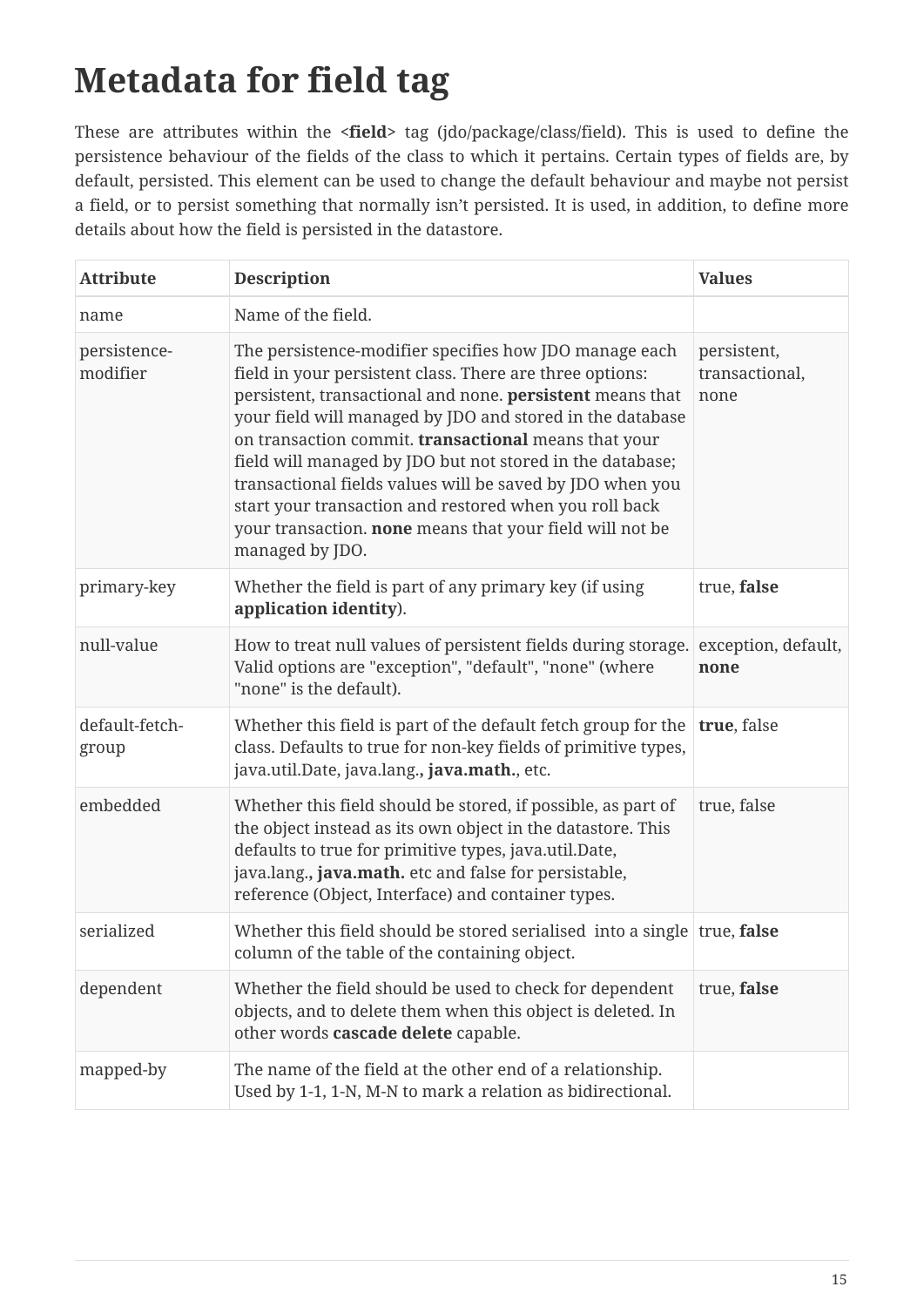| <b>Attribute</b>           | <b>Description</b>                                                                                                                                                                                                                                                                                                                     | <b>Values</b>                                                                                                                             |
|----------------------------|----------------------------------------------------------------------------------------------------------------------------------------------------------------------------------------------------------------------------------------------------------------------------------------------------------------------------------------|-------------------------------------------------------------------------------------------------------------------------------------------|
| value-strategy             | The strategy for populating values to this field. Is typically<br>used for generating primary key values. See the<br>definitions under "datastore-identity".                                                                                                                                                                           | native, sequence,<br>increment,<br>identity, uuid-<br>string, uuid-hex,<br>auid, max,<br>timestamp,<br>timestamp-value,<br>[other values] |
| sequence                   | Name of the sequence to use to generate values, when<br>using a strategy of sequence. Please see also the class<br>extension tags for controlling the sequence.                                                                                                                                                                        |                                                                                                                                           |
| recursion-depth            | The depth that will be recursed when this field is self-<br>referencing. Should be used alongside<br>FetchPlan.setMaxFetchDepth() to control the objects<br>fetched.                                                                                                                                                                   | $-1, 1, 2, \ldots$ (integer)                                                                                                              |
| field-type                 | Used to specify a more restrictive type than the field<br>definition in the class. This might be required in order to<br>map the field to the datastore. To be portable, specify the<br>name of a single type that is itself able to be mapped to the<br>datastore (e.g. a field of type Object can specify field-<br>type="Integer"). |                                                                                                                                           |
| indexed                    | Whether the column(s) for this field should be indexed.<br>This is to be specified when defining index information                                                                                                                                                                                                                     | true, false, unique                                                                                                                       |
| table                      | Table name to use for any join table overriding the default<br>name provided by DataNucleus. This is used either for 1-N<br>relationships with a join table or for Secondary Tables. See<br>also the property name "datanucleus.identifier.case" in the<br><b>PMF Properties Guide.</b>                                                |                                                                                                                                           |
| column                     | Column name to use for this field (alternative to specifying<br>column sub-elements if only one column).                                                                                                                                                                                                                               |                                                                                                                                           |
| delete-action              | The foreign-key delete action. This is a shortcut to<br>specifying foreign key information. Please refer to the<br><foreign-key> element for full details.</foreign-key>                                                                                                                                                               | cascade, restrict,<br>null, default, none                                                                                                 |
| cacheable                  | Whether the field/property can be cached in a Level 2<br>cache. From JDO2.2                                                                                                                                                                                                                                                            | true, false                                                                                                                               |
| load-fetch-group           | Name of a fetch group to activate when a load of this field<br>is initiated (due to it being currently unloaded). Not used<br>for getObjectById, queries, extents etc. Better to use "fetch-<br>group" and define your groups                                                                                                          |                                                                                                                                           |
| converter                  | Class name of a converter class (AttributeConverter) to use<br>for this field.                                                                                                                                                                                                                                                         |                                                                                                                                           |
| use-default-<br>conversion | Whether we should just use any default conversion<br>(defined via persistent properties)                                                                                                                                                                                                                                               | true, false                                                                                                                               |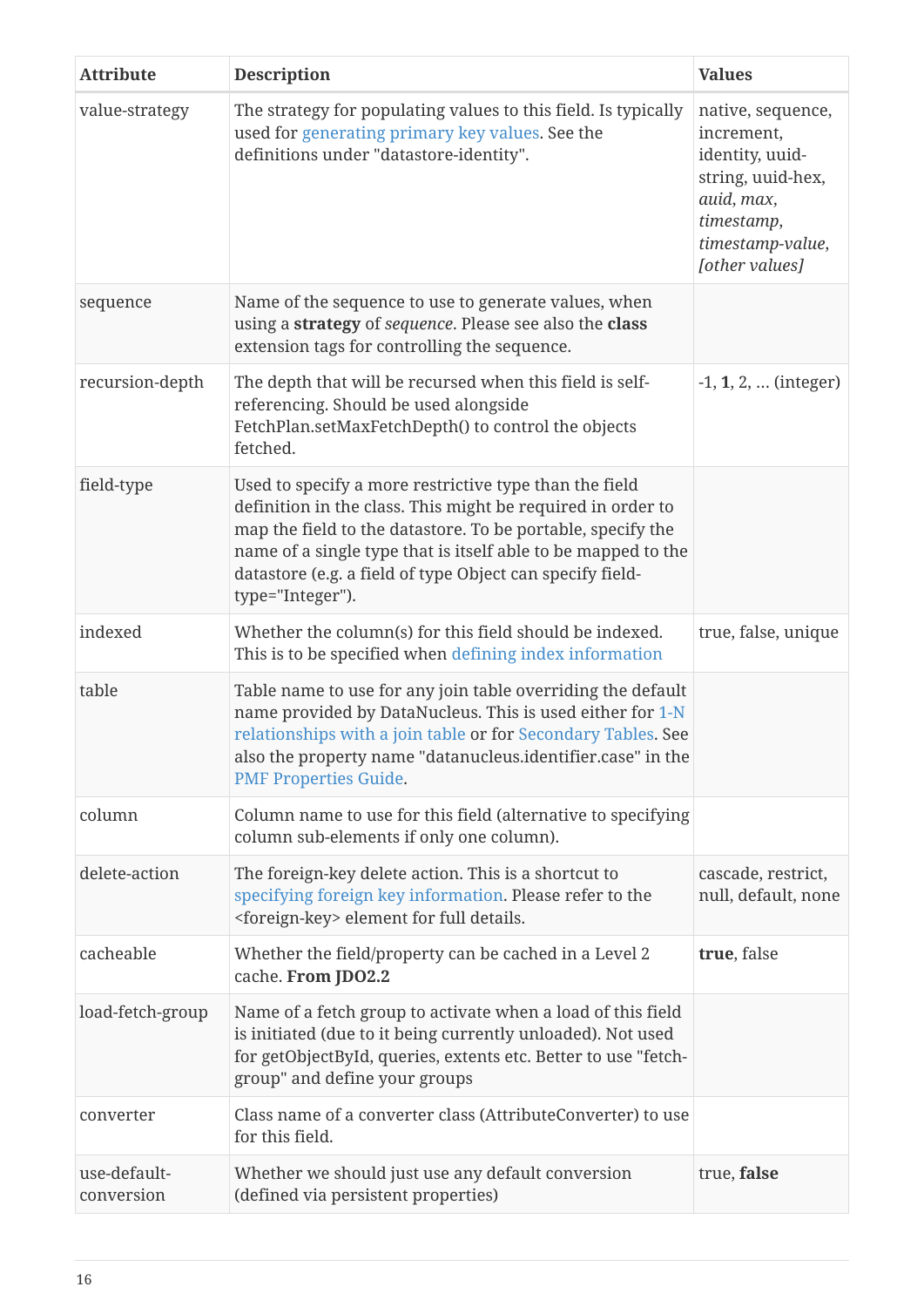| <b>Attribute</b>                     | <b>Description</b>                                                                                                                                                                                                                                                                                                                                                                                                                                                                                                                      | <b>Values</b> |
|--------------------------------------|-----------------------------------------------------------------------------------------------------------------------------------------------------------------------------------------------------------------------------------------------------------------------------------------------------------------------------------------------------------------------------------------------------------------------------------------------------------------------------------------------------------------------------------------|---------------|
| cascade-persist                      | JDO defines that when an object is persisted then all fields<br>will also be persisted using "persistence-by-reachability".<br>This extension allows you to turn off the persistence of a<br>field relation.                                                                                                                                                                                                                                                                                                                            | true, false   |
| cascade-update                       | JDO defines that when an object is updated then all fields<br>containing persistable objects will also be updated using<br>"persistence-by-reachability". This extension allows you to<br>turn off the update of a field relation.                                                                                                                                                                                                                                                                                                      | true, false   |
| cascade-refresh                      | When calling PersistenceManager.refresh() only fetch plan true, false<br>fields of the passed object will be refreshed. Setting this to<br>true will refresh the fields of related PC objects in this field                                                                                                                                                                                                                                                                                                                             |               |
| allow-nulls                          | When the field is a collection by default it will not be<br>allowed to have nulls present but you can allow them by<br>setting this DataNucleus extension tag                                                                                                                                                                                                                                                                                                                                                                           | true, false   |
| insertable                           | Whether this field should be supplied when inserting into<br>the datastore.                                                                                                                                                                                                                                                                                                                                                                                                                                                             | true, false   |
| updateable                           | Whether this field should be supplied when updating the<br>datastore.                                                                                                                                                                                                                                                                                                                                                                                                                                                                   | true, false   |
| implementation-<br>classes           | Used to define the possible classes implementing this<br>interface/Object field. This is used to limit the possible<br>tables that this is a foreign key to (when this field is<br>specified as an interface/Object in the class). Value should<br>be comma-separated list of fully-qualified class names                                                                                                                                                                                                                               |               |
| key-<br>implementation-<br>classes   | Used to define the possible classes implementing this<br>interface/Object key. This is used to limit the possible<br>tables that this is a foreign key to (when this key is<br>specified as an interface/Object). Value should be comma-<br>separated list of fully-qualified class names                                                                                                                                                                                                                                               |               |
| value-<br>implementation-<br>classes | Used to define the possible classes implementing this<br>interface/Object value. This is used to limit the possible<br>tables that this is a foreign key to (when this value is<br>specified as an interface/Object). Value should be comma-<br>separated list of fully-qualified class names                                                                                                                                                                                                                                           |               |
| strategy-when-<br>notnull            | This is to be used in conjunction with the "value-strategy"<br>attribute. Default JDO2 behaviour when you have a "value-<br>strategy" defined for a field is to always create a strategy<br>value for that field regardless of whether you have set the<br>value of the field yourself. This extension allows you to<br>only apply the strategy if the field is null at persistence.<br>This extension has no effect on primitive field types<br>(which can't be null) and the value-strategy will always be<br>applied to such fields. | true, false   |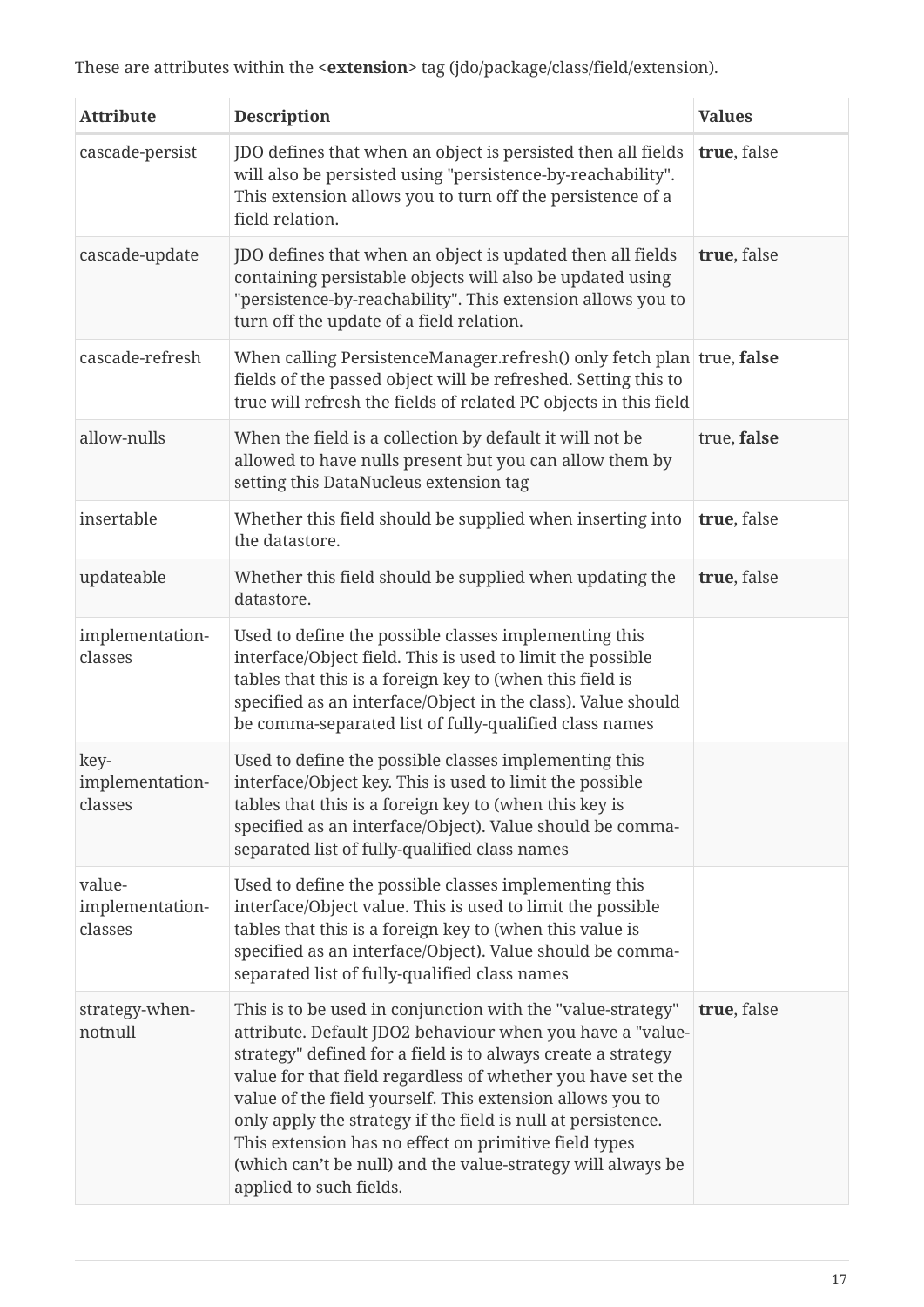| <b>Attribute</b>                      | <b>Description</b>                                                                                                                                                                                                                                                                                                                                                | <b>Values</b>                 |
|---------------------------------------|-------------------------------------------------------------------------------------------------------------------------------------------------------------------------------------------------------------------------------------------------------------------------------------------------------------------------------------------------------------------|-------------------------------|
| relation-<br>discriminator-<br>column | Name of a column to use for discrimination of the relation<br>used by objects stored. This is defined when, for example,<br>a join table is shared by multiple relations and the objects<br>placed in the join table need discriminating for which<br>relation they are for                                                                                       | <b>RELATION_DISCR</b><br>IM   |
| relation-<br>discriminator-pk         | Whether the column added for the discrimination of<br>relations is to be part of the PK when using a join table.                                                                                                                                                                                                                                                  | true, false                   |
| relation-<br>discriminator-<br>value  | Value to use in the relation discriminator column for<br>objects of this fields relation. This is defined when, for<br>example, a join table is shared by multiple relations and<br>the objects placed in the join table need discriminating for<br>which relation they are for.                                                                                  | Fully-qualified<br>class name |
| select-function                       | Permits to use a function when fetching contents from the<br>database. A ? (question mark) is mandatory to have and<br>will be replaced by the column name when generating the<br>SQL statement. For example to specify a value of UPPER(?)<br>will convert the field value to upper case on a datastore<br>that supports that UPPER function.                    |                               |
| insert-function                       | Permits to use a function when inserting into the database.<br>A ? (question mark) is optional and will be replaced by the<br>column name when generating the SQL statement. For<br>example to specify a value of TRIM(?) will trim the field<br>value on a datastore that supports that TRIM function.                                                           |                               |
| update-function                       | Permits to use a function when updating into the database.<br>A ? (question mark) is optional and will be replaced by the<br>column name when generating the SQL statement. For<br>example to specify a value of FUNC(?) will perform "FUNC"<br>on the field value on a datastore that supports that FUNC<br>function.                                            |                               |
| sequence-table-<br>basis              | This defines the basis on which to generate unique<br>identities when using the TableValueGenerator (used by<br>the "increment" strategy, and sometimes by "native"). You<br>can either define identities unique against the base table<br>name, or against the base class name (in an inheritance<br>tree). Used when the strategy is set to native or increment | class, table                  |
| sequence-catalog-<br>name             | The catalog used to store sequences for use by value<br>generators. See Value Generation. Default catalog for the<br>datastore will be used if not specified.                                                                                                                                                                                                     |                               |
| sequence-schema-<br>name              | The schema used to store sequences for use by value<br>generators. See Value Generation. Default schema for the<br>datastore will be used if not specified.                                                                                                                                                                                                       |                               |
| sequence-table-<br>name               | The table used to store sequences for use by value<br>generators. See Value Generation.                                                                                                                                                                                                                                                                           | <b>SEQUENCE_TABL</b><br>E     |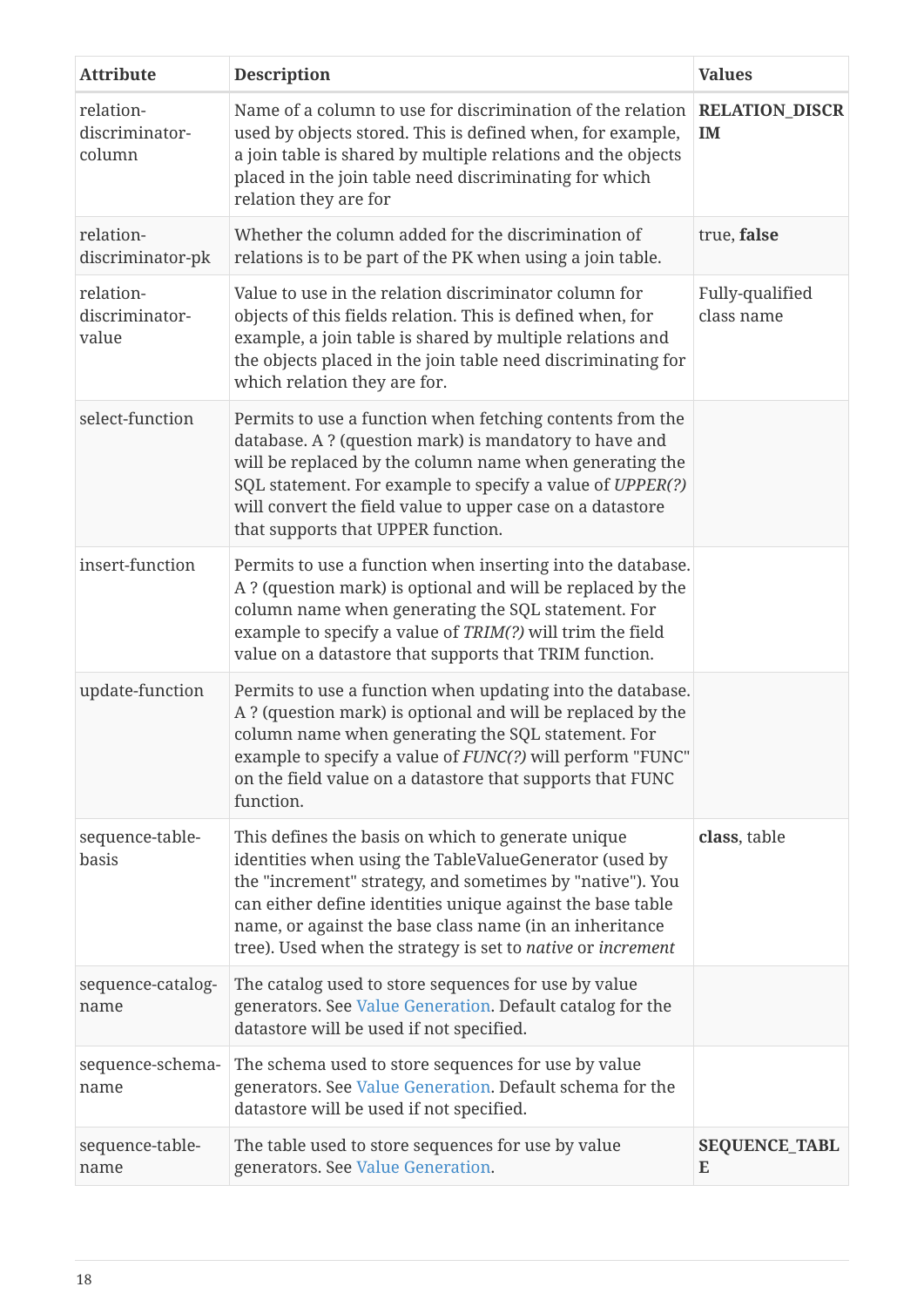| <b>Attribute</b>                 | <b>Description</b>                                                                                                                                                                                                   | <b>Values</b>                 |
|----------------------------------|----------------------------------------------------------------------------------------------------------------------------------------------------------------------------------------------------------------------|-------------------------------|
| sequence-name-<br>column-name    | The column name in the sequence-table used to store the<br>name of the sequence for use by value generators. See<br><b>Value Generation.</b>                                                                         | <b>SEQUENCE_NAM</b><br>E      |
| sequence-nextval-<br>column-name | The column name in the sequence-table used to store the<br>next value in the sequence for use by value generators.<br>See Value Generation.                                                                          | <b>NEXT_VAL</b>               |
| key-min-value                    | The minimum key value for use by value generators. Keys<br>lower than this will not be generated. See Value<br>Generation.                                                                                           |                               |
| key-max-value                    | The maximum key value for use by value generators. Keys<br>higher than this will not be generated. See Value<br>Generation.                                                                                          |                               |
| key-initial-value                | The starting value for use by value generators. Keys will<br>start from this value when being generated. See Value<br>Generation.                                                                                    |                               |
| key-cache-size                   | The cache size for keys for use by value generators. The<br>cache of keys will be constrained by this value. See Value<br>Generation.                                                                                |                               |
| key-database-<br>cache-size      | The database cache size for keys for use by value<br>generators. The cache of keys will be constrained by this<br>value. See Value Generation.                                                                       |                               |
| mapping-class                    | Specifies the mapping class to be used for mapping this<br>field. This is only used where the user wants to override<br>the default DataNucleus mapping class and provide their<br>own mapping class for this field. | Fully-qualified<br>class name |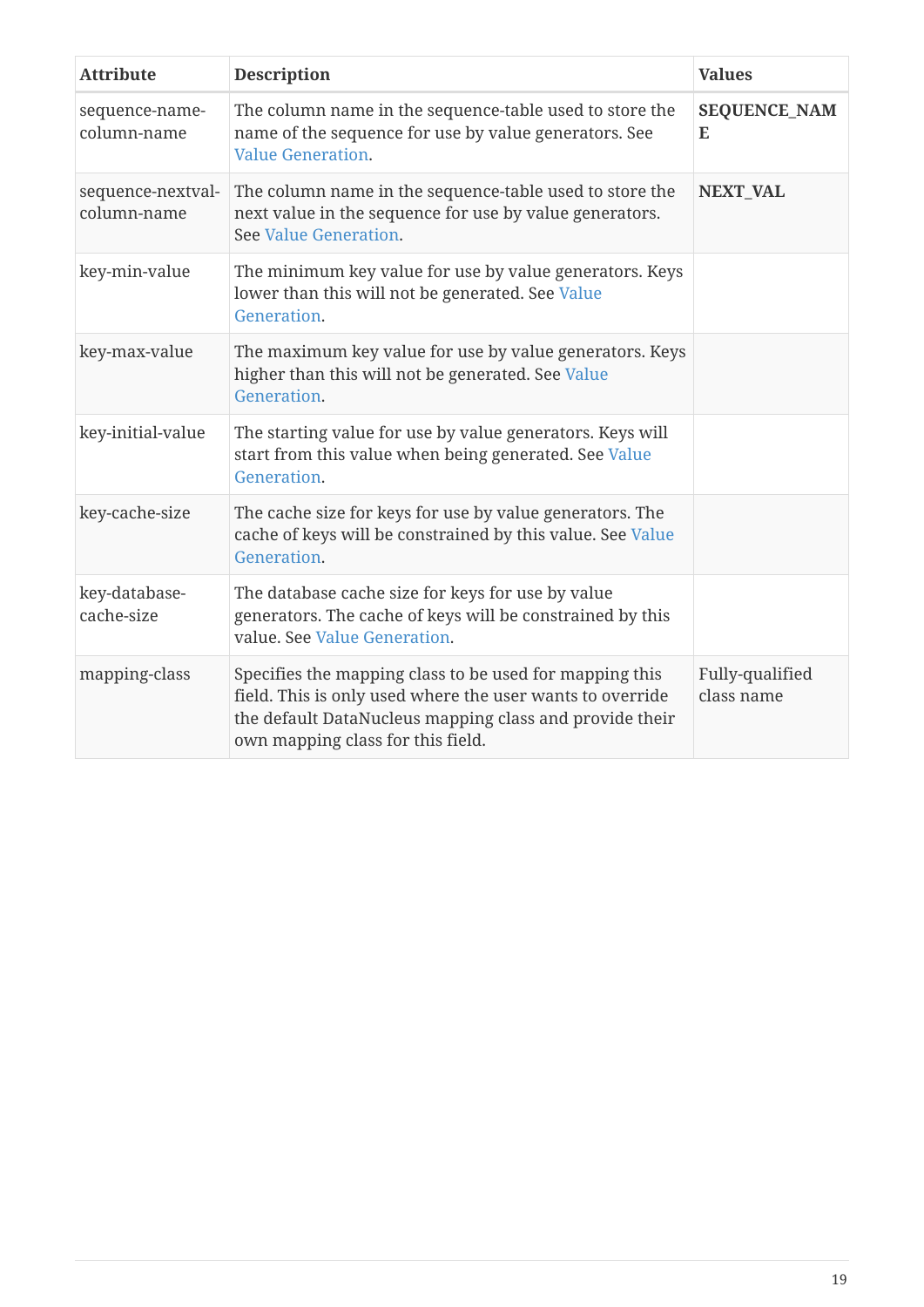# <span id="page-21-0"></span>**Metadata for property tag**

These are attributes within the **<property>** tag (jdo/package/class/property). This is used to define the persistence behaviour of the Java Bean properties of the class to which it pertains. This element can be used to change the default behaviour and maybe not persist a property, or to persist something that normally isn't persisted. It is used, in addition, to define more details about how the property is persisted in the datastore.

| <b>Attribute</b>         | <b>Description</b>                                                                                                                                                                                                                                                                                                                                                                                                                                                                                                                                         | <b>Values</b>                         |
|--------------------------|------------------------------------------------------------------------------------------------------------------------------------------------------------------------------------------------------------------------------------------------------------------------------------------------------------------------------------------------------------------------------------------------------------------------------------------------------------------------------------------------------------------------------------------------------------|---------------------------------------|
| name                     | Name of the property. The "name" of a property is<br>obtained by taking the getXXX, setXXX method names and<br>using the XXX and making the first letter lowercase.                                                                                                                                                                                                                                                                                                                                                                                        |                                       |
| persistence-<br>modifier | The persistence-modifier specifies how to manage each<br>property in your persistent class. There are three options:<br>persistent, transactional and none. persistent means that<br>your field will be managed and stored in the database on<br>transaction commit. transactional means that your field<br>will be managed but not stored in the database;<br>transactional fields values will be saved by JDO when you<br>start your transaction and restored when you roll back<br>your transaction. none means that your field will not be<br>managed. | persistent,<br>transactional,<br>none |
| primary-key              | Whether the property is part of any primary key (if using<br>application identity).                                                                                                                                                                                                                                                                                                                                                                                                                                                                        | true, false                           |
| null-value               | How to treat null values of persistent properties during<br>storage.                                                                                                                                                                                                                                                                                                                                                                                                                                                                                       | exception, default,<br>none           |
| default-fetch-<br>group  | Whether this property is part of the default fetch group for $ $ true, false<br>the class. Defaults to true for non-key fields of primitive<br>types, java.util.Date, java.lang., java.math., etc.                                                                                                                                                                                                                                                                                                                                                         |                                       |
| embedded                 | Whether this property should be stored, if possible, as part true, false<br>of the object instead as its own object in the datastore. This<br>defaults to true for primitive types, java.util.Date,<br>java.lang., java.math. etc and false for persistable,<br>reference (Object, Interface) and container types.                                                                                                                                                                                                                                         |                                       |
| serialized               | Whether this property should be stored serialised into a<br>single column of the table of the containing object.                                                                                                                                                                                                                                                                                                                                                                                                                                           | true, false                           |
| dependent                | Whether the property should be used to check for<br>dependent objects, and to delete them when this object is<br>deleted. In other words cascade delete capable.                                                                                                                                                                                                                                                                                                                                                                                           | true, false                           |
| mapped-by                | The name of the property at the other end of a<br>relationship. Used by 1-1, 1-N, M-N to mark a relation as<br>bidirectional.                                                                                                                                                                                                                                                                                                                                                                                                                              |                                       |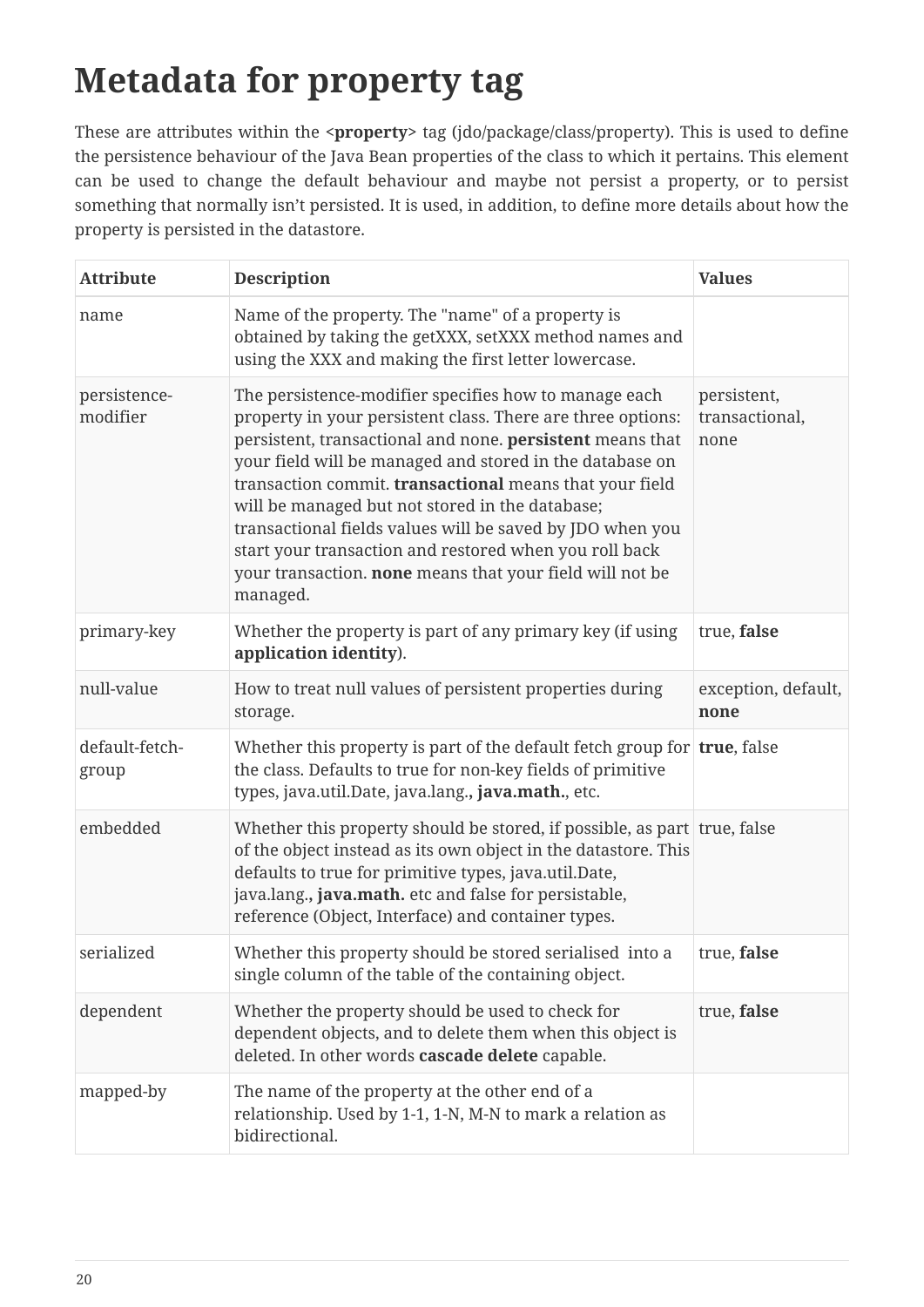| <b>Attribute</b> | <b>Description</b>                                                                                                                                                                                                                                                                                                                        | <b>Values</b>                                                                                                                             |
|------------------|-------------------------------------------------------------------------------------------------------------------------------------------------------------------------------------------------------------------------------------------------------------------------------------------------------------------------------------------|-------------------------------------------------------------------------------------------------------------------------------------------|
| value-strategy   | The strategy for populating values to this property. Is<br>typically used for generating primary key values. See the<br>definitions under "datastore-identity".                                                                                                                                                                           | native, sequence,<br>increment,<br>identity, uuid-<br>string, uuid-hex,<br>auid, max,<br>timestamp,<br>timestamp-value,<br>[other values] |
| sequence         | Name of the sequence to use to generate values, when<br>using a strategy of sequence. Please see also the class<br>extension tags for controlling the sequence.                                                                                                                                                                           |                                                                                                                                           |
| recursion-depth  | The depth that will be recursed when this property is self-<br>referencing. Should be used alongside<br>FetchPlan.setMaxFetchDepth() to control the objects<br>fetched.                                                                                                                                                                   | $-1, 1, 2, $ (integer)                                                                                                                    |
| field-type       | Used to specify a more restrictive type than the property<br>definition in the class. This might be required in order to<br>map the field to the datastore. To be portable, specify the<br>name of a single type that is itself able to be mapped to the<br>datastore (e.g. a field of type Object can specify field-<br>type="Integer"). |                                                                                                                                           |
| indexed          | Whether the column(s) for this property should be<br>indexed. This is to be specified when defining index<br>information                                                                                                                                                                                                                  | true, false, unique                                                                                                                       |
| table            | Table name to use for any join table overriding the default<br>name provided by DataNucleus. This is used either for 1-N<br>relationships with a join table or for Secondary Tables. See<br>also the property name "datanucleus.identifier.case" in the<br>Persistence Properties Guide.                                                  |                                                                                                                                           |
| column           | Column name to use for this property (alternative to<br>specifying column sub-elements if only one column).                                                                                                                                                                                                                               |                                                                                                                                           |
| delete-action    | The foreign-key delete action. This is a shortcut to<br>specifying foreign key information. Please refer to the<br><foreign-key> element for full details.</foreign-key>                                                                                                                                                                  | cascade, restrict,<br>null, default, none                                                                                                 |
| cacheable        | Whether the field/property can be cached in a Level 2<br>cache. From JDO2.2                                                                                                                                                                                                                                                               | true, false                                                                                                                               |
| load-fetch-group | Name of a fetch group to activate when a load of this field<br>is initiated (due to it being currently unloaded). Not used<br>for getObjectById, queries, extents etc. Better to use "fetch-<br>group" and define your groups                                                                                                             |                                                                                                                                           |

These are attributes within the **<extension>** tag (jdo/package/class/property/extension).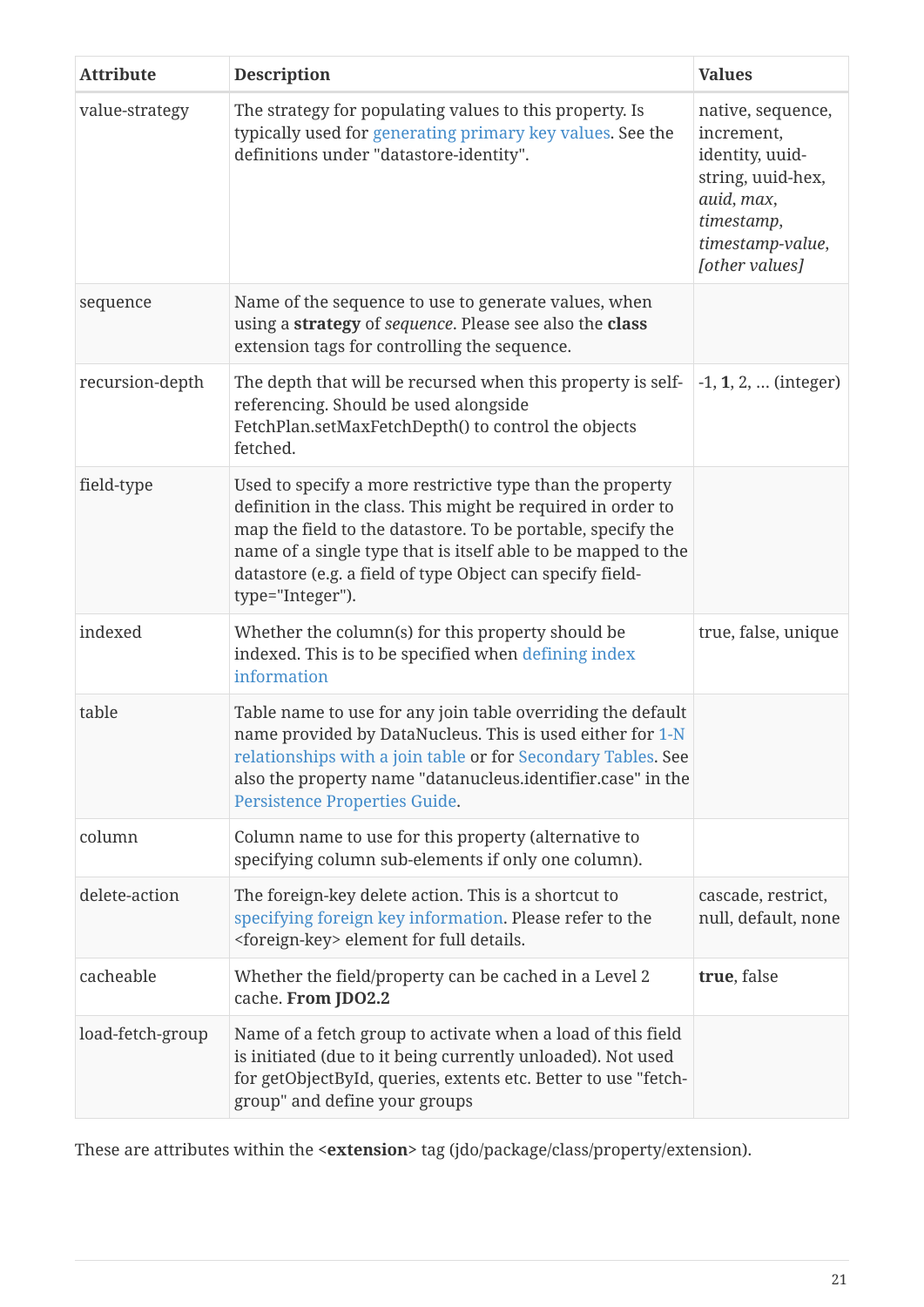| <b>Attribute</b>                     | <b>Description</b>                                                                                                                                                                                                                                                                                                                                                                                                                                                                                                                      | <b>Values</b> |
|--------------------------------------|-----------------------------------------------------------------------------------------------------------------------------------------------------------------------------------------------------------------------------------------------------------------------------------------------------------------------------------------------------------------------------------------------------------------------------------------------------------------------------------------------------------------------------------------|---------------|
| cascade-persist                      | JDO defines that when an object is persisted then all fields<br>will also be persisted using "persistence-by-reachability".<br>This extension allows you to turn off the persistence of a<br>field relation.                                                                                                                                                                                                                                                                                                                            | true, false   |
| cascade-update                       | JDO defines that when an object is updated then all fields<br>containing persistable objects will also be updated using<br>"persistence-by-reachability". This extension allows you to<br>turn off the update of a field relation.                                                                                                                                                                                                                                                                                                      | true, false   |
| cascade-refresh                      | When calling PersistenceManager.refresh() only fetch plan true, false<br>fields of the passed object will be refreshed. Setting this to<br>true will refresh the fields of related PC objects in this field                                                                                                                                                                                                                                                                                                                             |               |
| allow-nulls                          | When the field is a collection by default it will not be<br>allowed to have nulls present but you can allow them by<br>setting this DataNucleus extension tag                                                                                                                                                                                                                                                                                                                                                                           | true, false   |
| insertable                           | Whether this field should be supplied when inserting into<br>the datastore.                                                                                                                                                                                                                                                                                                                                                                                                                                                             | true, false   |
| updateable                           | Whether this field should be supplied when updating the<br>datastore.                                                                                                                                                                                                                                                                                                                                                                                                                                                                   | true, false   |
| implementation-<br>classes           | Used to define the possible classes implementing this<br>interface/Object field. This is used to limit the possible<br>tables that this is a foreign key to (when this field is<br>specified as an interface/Object in the class). Value should<br>be comma-separated list of fully-qualified class names                                                                                                                                                                                                                               |               |
| key-<br>implementation-<br>classes   | Used to define the possible classes implementing this<br>interface/Object key. This is used to limit the possible<br>tables that this is a foreign key to (when this key is<br>specified as an interface/Object). Value should be comma-<br>separated list of fully-qualified class names                                                                                                                                                                                                                                               |               |
| value-<br>implementation-<br>classes | Used to define the possible classes implementing this<br>interface/Object value. This is used to limit the possible<br>tables that this is a foreign key to (when this value is<br>specified as an interface/Object). Value should be comma-<br>separated list of fully-qualified class names                                                                                                                                                                                                                                           |               |
| strategy-when-<br>notnull            | This is to be used in conjunction with the "value-strategy"<br>attribute. Default JDO2 behaviour when you have a "value-<br>strategy" defined for a field is to always create a strategy<br>value for that field regardless of whether you have set the<br>value of the field yourself. This extension allows you to<br>only apply the strategy if the field is null at persistence.<br>This extension has no effect on primitive field types<br>(which can't be null) and the value-strategy will always be<br>applied to such fields. | true, false   |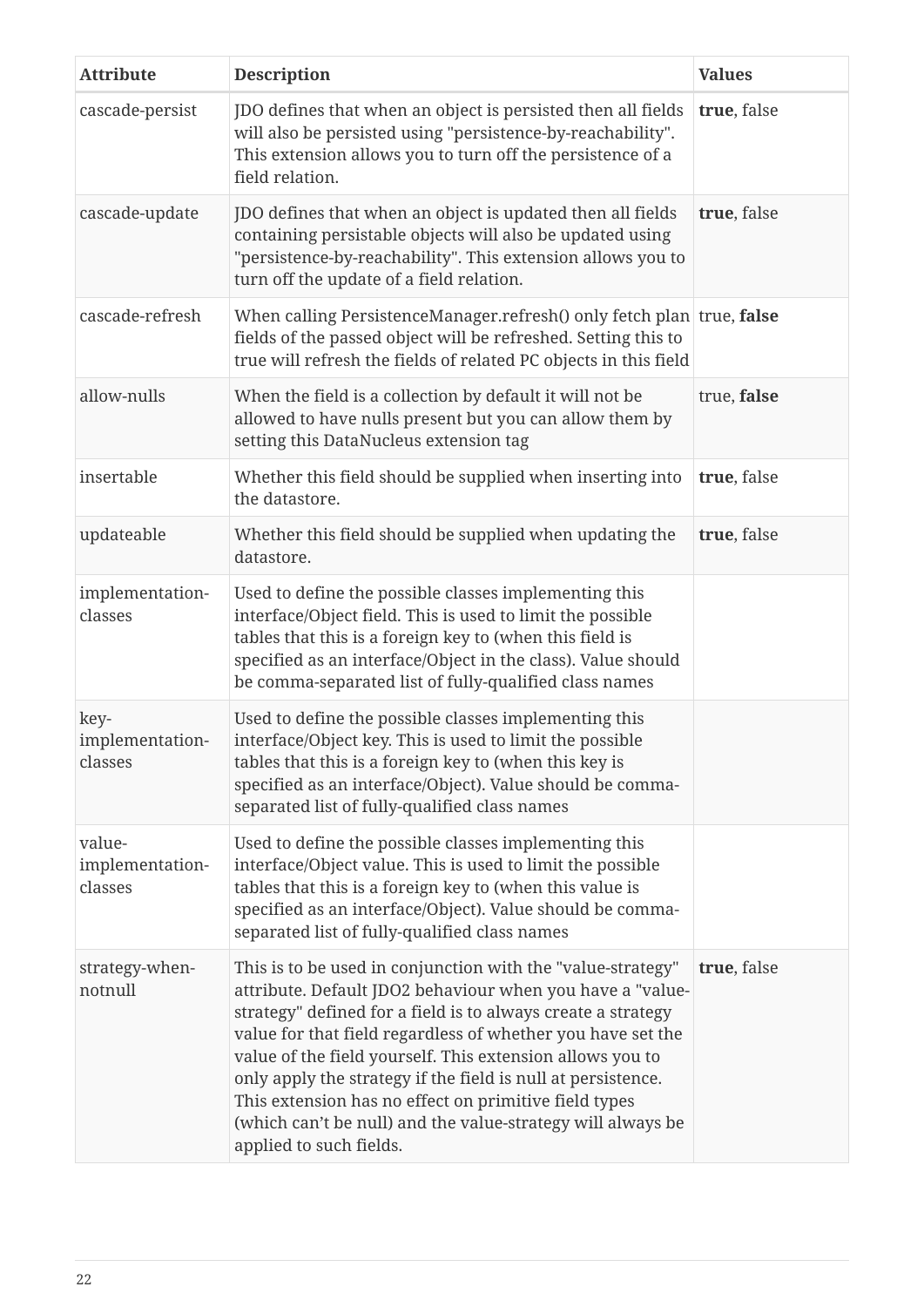| <b>Attribute</b>                      | <b>Description</b>                                                                                                                                                                                                                                                                                                                                                | <b>Values</b>                 |
|---------------------------------------|-------------------------------------------------------------------------------------------------------------------------------------------------------------------------------------------------------------------------------------------------------------------------------------------------------------------------------------------------------------------|-------------------------------|
| relation-<br>discriminator-<br>column | Name of a column to use for discrimination of the relation<br>used by objects stored. This is defined when, for example,<br>a join table is shared by multiple relations and the objects<br>placed in the join table need discriminating for which<br>relation they are for                                                                                       | <b>RELATION_DISCR</b><br>IM   |
| relation-<br>discriminator-pk         | Whether the column added for the discrimination of<br>relations is to be part of the PK when using a join table.                                                                                                                                                                                                                                                  | true, false                   |
| relation-<br>discriminator-<br>value  | Value to use in the relation discriminator column for<br>objects of this fields relation. This is defined when, for<br>example, a join table is shared by multiple relations and<br>the objects placed in the join table need discriminating for<br>which relation they are for.                                                                                  | Fully-qualified<br>class name |
| select-function                       | Permits to use a function when fetching contents from the<br>database. A ? (question mark) is mandatory to have and<br>will be replaced by the column name when generating the<br>SQL statement. For example to specify a value of UPPER(?)<br>will convert to upper case the field value on a datastore<br>that supports that UPPER function.                    |                               |
| insert-function                       | Permits to use a function when inserting into the database.<br>A ? (question mark) is optional and will be replaced by the<br>column name when generating the SQL statement. For<br>example to specify a value of TRIM(?) will trim the field<br>value on a datastore that supports that TRIM function.                                                           |                               |
| update-function                       | Permits to use a function when updating into the database.<br>A ? (question mark) is optional and will be replaced by the<br>column name when generating the SQL statement. For<br>example to specify a value of FUNC(?) will perform FUNC()<br>on the field value on a datastore that supports that FUNC<br>function.                                            |                               |
| sequence-table-<br>basis              | This defines the basis on which to generate unique<br>identities when using the TableValueGenerator (used by<br>the "increment" strategy, and sometimes by "native"). You<br>can either define identities unique against the base table<br>name, or against the base class name (in an inheritance<br>tree). Used when the strategy is set to native or increment | class, table                  |
| sequence-catalog-<br>name             | The catalog used to store sequences for use by value<br>generators. See Value Generation. Default catalog for the<br>datastore will be used if not specified.                                                                                                                                                                                                     |                               |
| sequence-schema-<br>name              | The schema used to store sequences for use by value<br>generators. See Value Generation. Default schema for the<br>datastore will be used if not specified.                                                                                                                                                                                                       |                               |
| sequence-table-<br>name               | The table used to store sequences for use by value<br>generators. See Value Generation.                                                                                                                                                                                                                                                                           | <b>SEQUENCE_TABL</b><br>E     |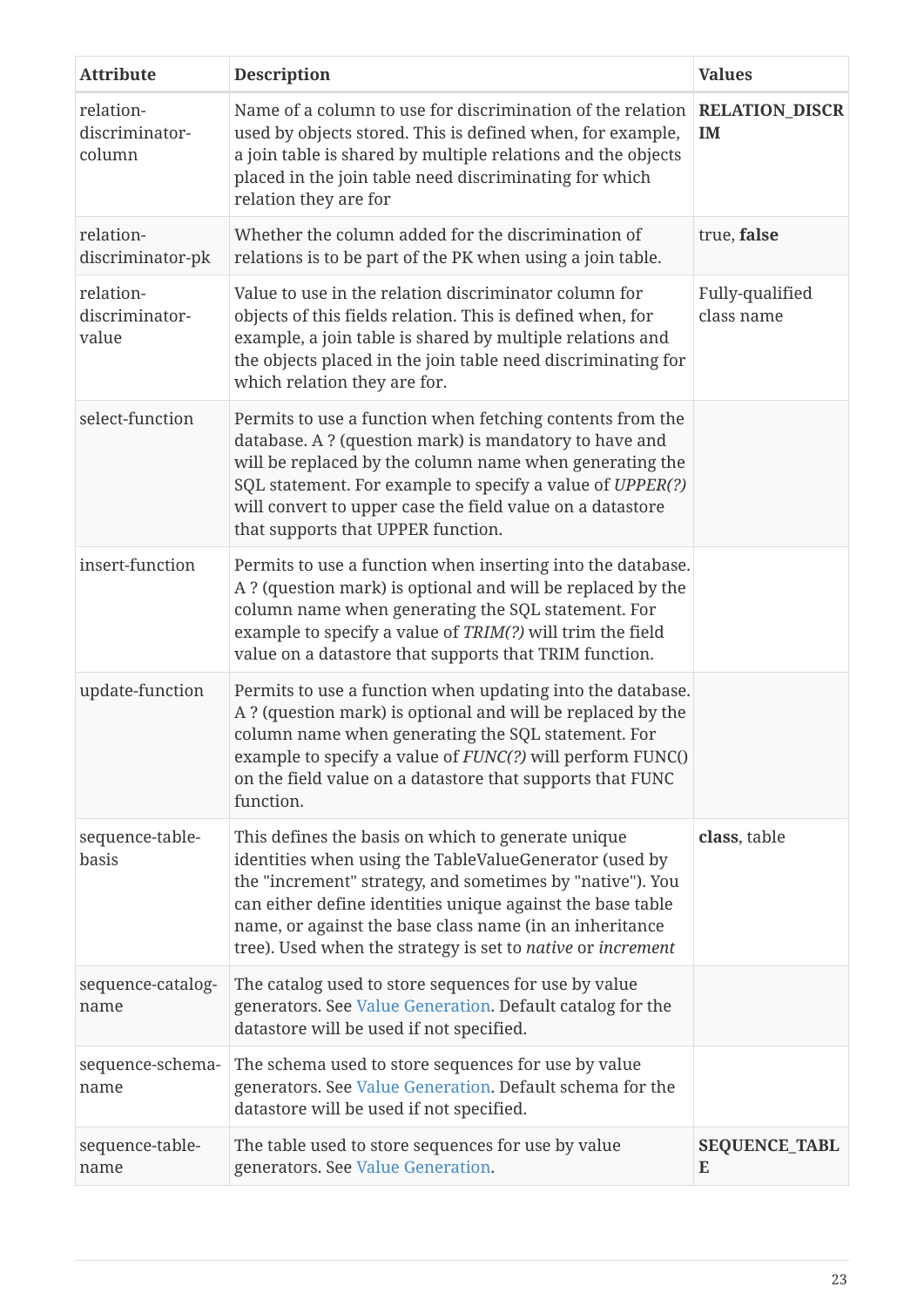| <b>Attribute</b>                 | <b>Description</b>                                                                                                                                                                                                   | <b>Values</b>                 |
|----------------------------------|----------------------------------------------------------------------------------------------------------------------------------------------------------------------------------------------------------------------|-------------------------------|
| sequence-name-<br>column-name    | The column name in the sequence-table used to store the<br>name of the sequence for use by value generators. See<br><b>Value Generation.</b>                                                                         | <b>SEQUENCE_NAM</b><br>E      |
| sequence-nextval-<br>column-name | The column name in the sequence-table used to store the<br>next value in the sequence for use by value generators.<br>See Value Generation.                                                                          | <b>NEXT_VAL</b>               |
| key-min-value                    | The minimum key value for use by value generators. Keys<br>lower than this will not be generated. See Value<br>Generation.                                                                                           |                               |
| key-max-value                    | The maximum key value for use by value generators. Keys<br>higher than this will not be generated. See Value<br>Generation.                                                                                          |                               |
| key-initial-value                | The starting value for use by value generators. Keys will<br>start from this value when being generated. See Value<br>Generation.                                                                                    |                               |
| key-cache-size                   | The cache size for keys for use by value generators. The<br>cache of keys will be constrained by this value. See Value<br>Generation.                                                                                |                               |
| key-database-<br>cache-size      | The database cache size for keys for use by value<br>generators. The cache of keys will be constrained by this<br>value. See Value Generation.                                                                       |                               |
| mapping-class                    | Specifies the mapping class to be used for mapping this<br>field. This is only used where the user wants to override<br>the default DataNucleus mapping class and provide their<br>own mapping class for this field. | Fully-qualified<br>class name |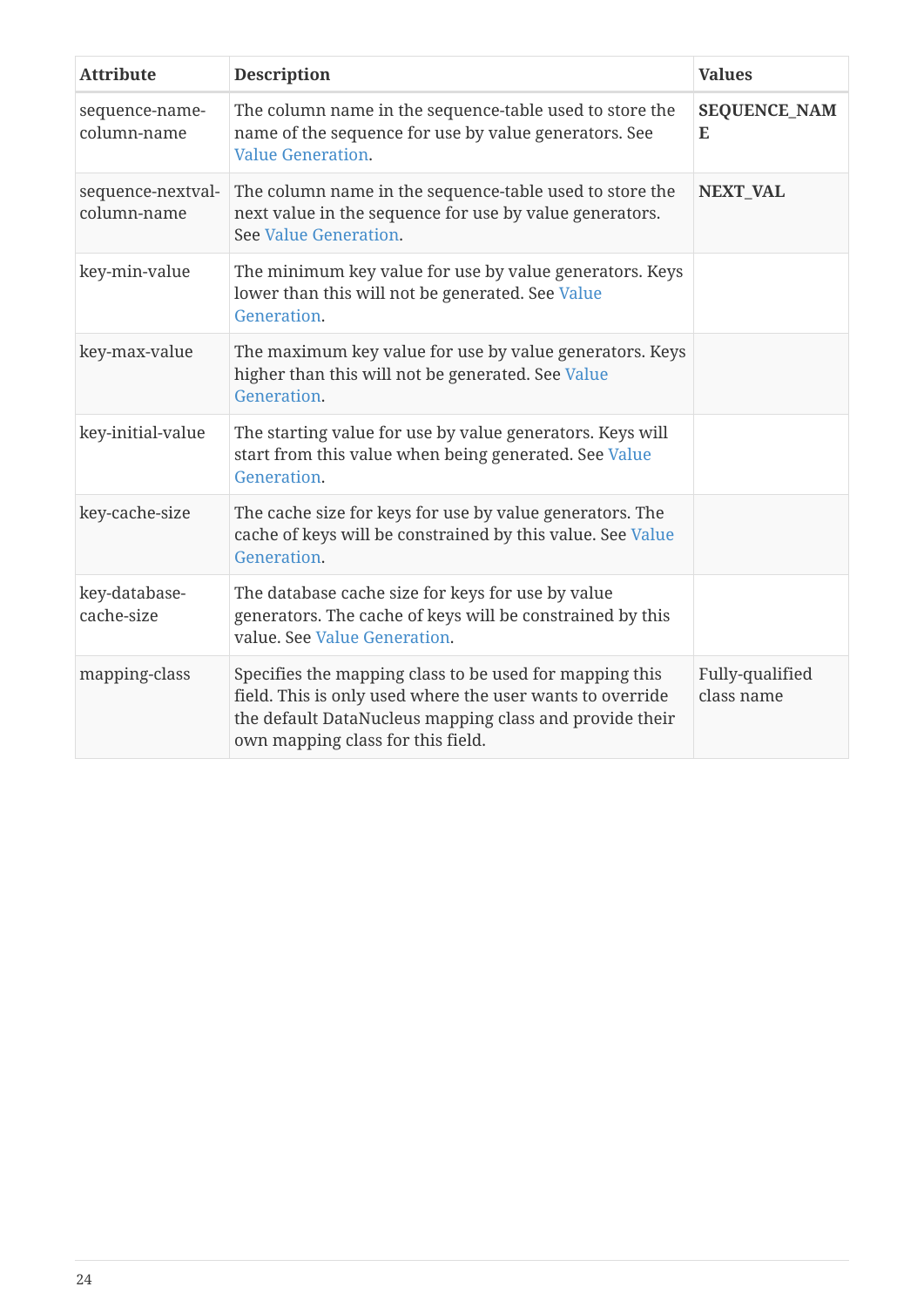## <span id="page-26-0"></span>**Metadata for fetch-group tag**

These are attributes within the **<fetch-group>** tag (jdo/package/class/fetch-group). This element is used to define fetch groups that are utilised at runtime, and are of particular use with attach/detach. This element can contain **fetch-group** sub-elements allowing definition of hierarchical groups. It can also contain **field** elements, defining the fields that are part of this fetchgroup.

| <b>Attribute</b> | <b>Description</b>                                                              | <b>Values</b> |
|------------------|---------------------------------------------------------------------------------|---------------|
| name             | Name of the fetch group. Used with the fetch plan of the<br>PersistenceManager. |               |
| post-load        | Whether to call jdoPostLoad when the fetch group is<br>invoked.                 | true, false   |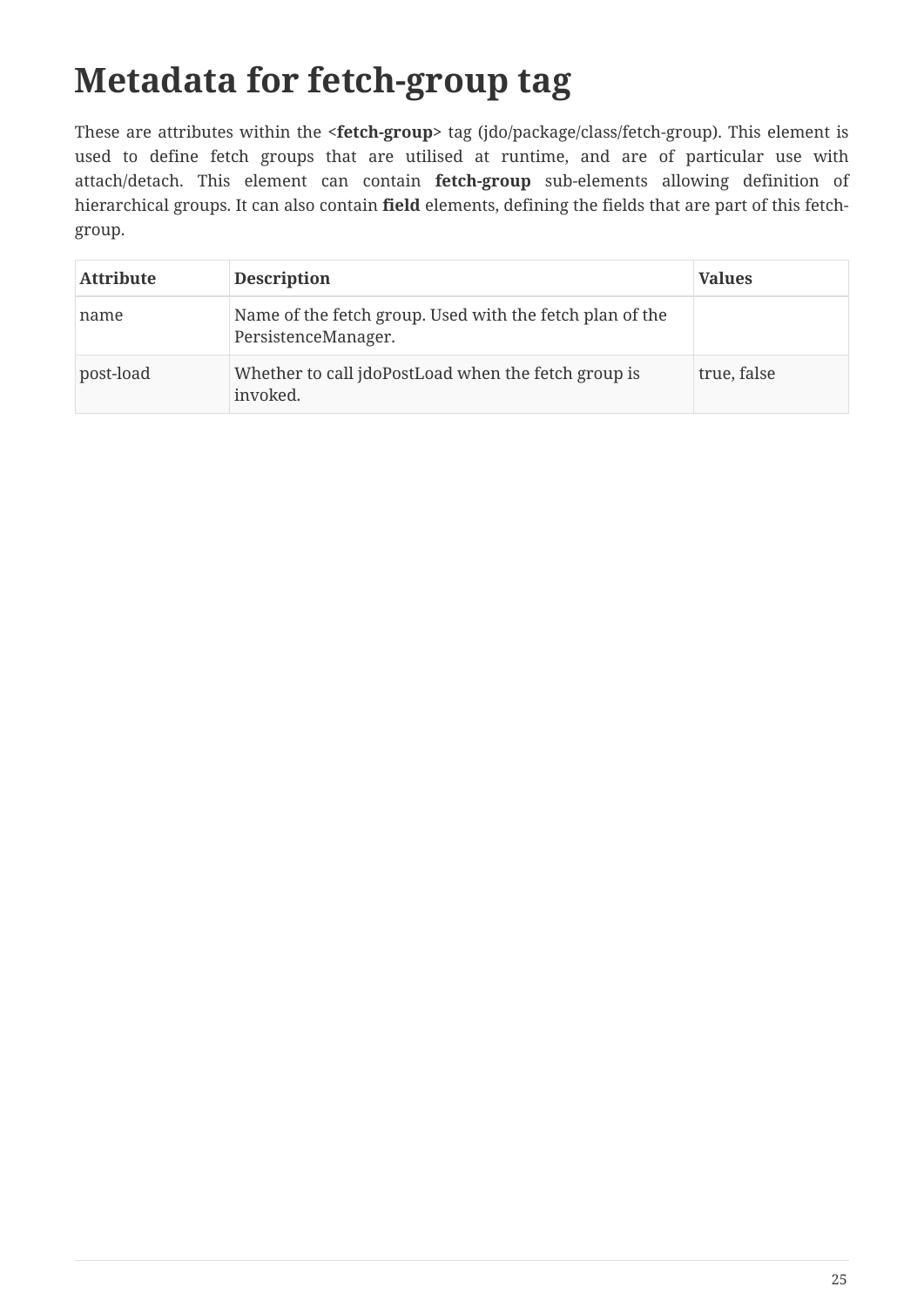## <span id="page-27-0"></span>**Metadata for embedded tag**

These are attributes within the **<embedded>** tag (jdo/package/class/embedded). It is used when this field is a persistable and is embedded into the same table as the class.

| <b>Attribute</b>          | <b>Description</b>                                                                                    | <b>Values</b> |
|---------------------------|-------------------------------------------------------------------------------------------------------|---------------|
| owner-field               | Name of the field in the embedded persistable that is the<br>link back to the owning object (if any). |               |
| null-indicator-<br>column | Name of the column to be used for detacting if the<br>embedded object is null.                        |               |
| null-indicator-<br>value  | Value of the null-indicator-column that signifies that the<br>embedded object is null.                |               |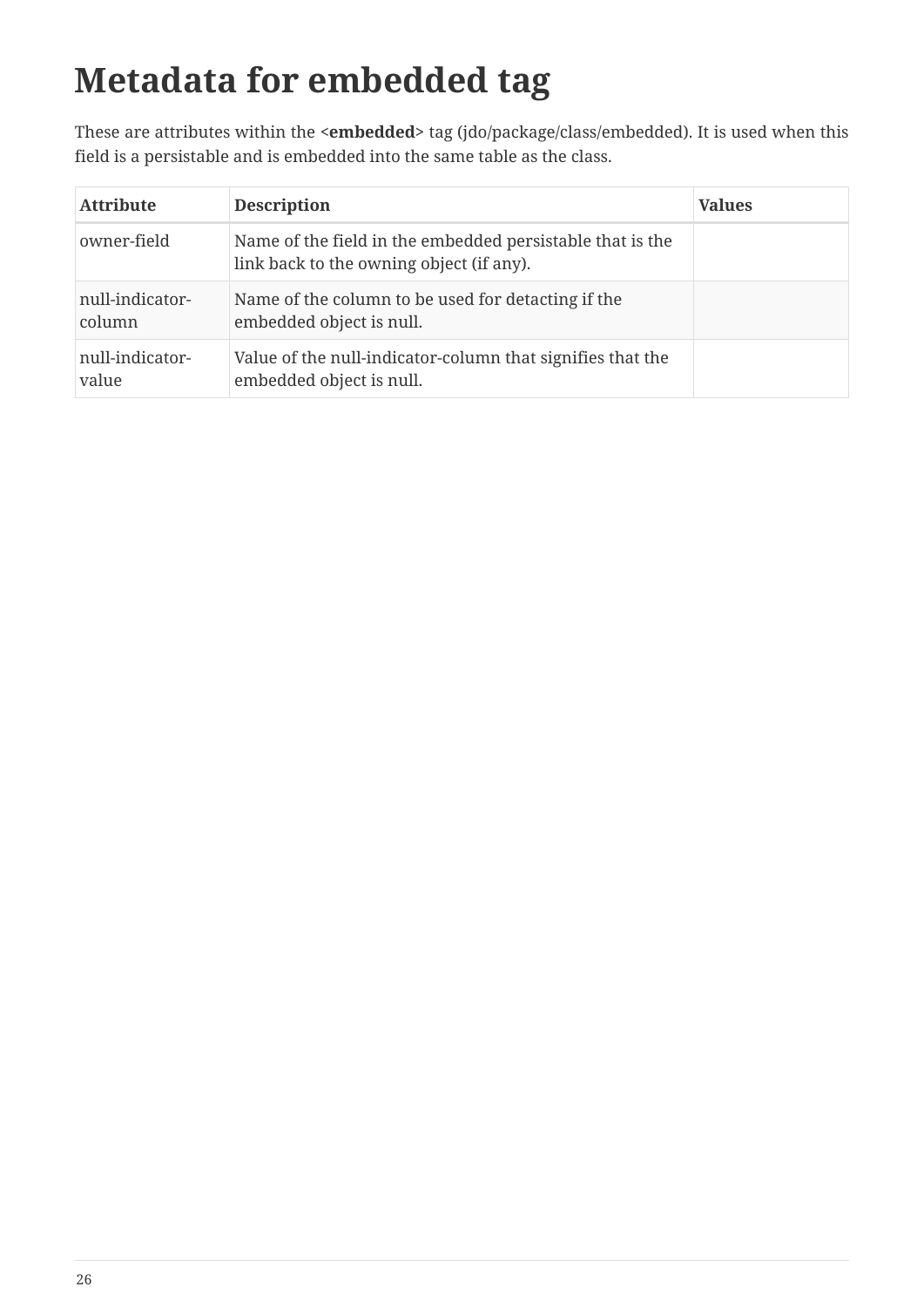## <span id="page-28-0"></span>**Metadata for key tag**

These are attributes within the **<key>** tag (jdo/package/class/field/key). This element is used to define details for the persistence of a Map.

| <b>Attribute</b>           | <b>Description</b>                                                                                                                                                           | <b>Values</b>                             |
|----------------------------|------------------------------------------------------------------------------------------------------------------------------------------------------------------------------|-------------------------------------------|
| mapped-by                  | When the map is formed by a foreign-key, the key can be a<br>field in a value persistable class. This attribute defines<br>which field in the value class is used as the key |                                           |
| column                     | Name of the column (if only one)                                                                                                                                             |                                           |
| delete-action              | Action to be performed when the owner object is deleted.<br>This is to be specified when defining foreign key<br>information                                                 | cascade, restrict,<br>null, default, none |
| indexed                    | Whether the key column should be indexed. This is to be<br>specified when defining index information                                                                         | true, false, unique                       |
| unique                     | Whether the key column should be unique. This is to be<br>specified when defining unique key information                                                                     | true, false                               |
| converter                  | Class name of a converter class (AttributeConverter) to use<br>for this key.                                                                                                 |                                           |
| use-default-<br>conversion | Whether we should just use any default conversion<br>(defined via persistent properties)                                                                                     | true, false                               |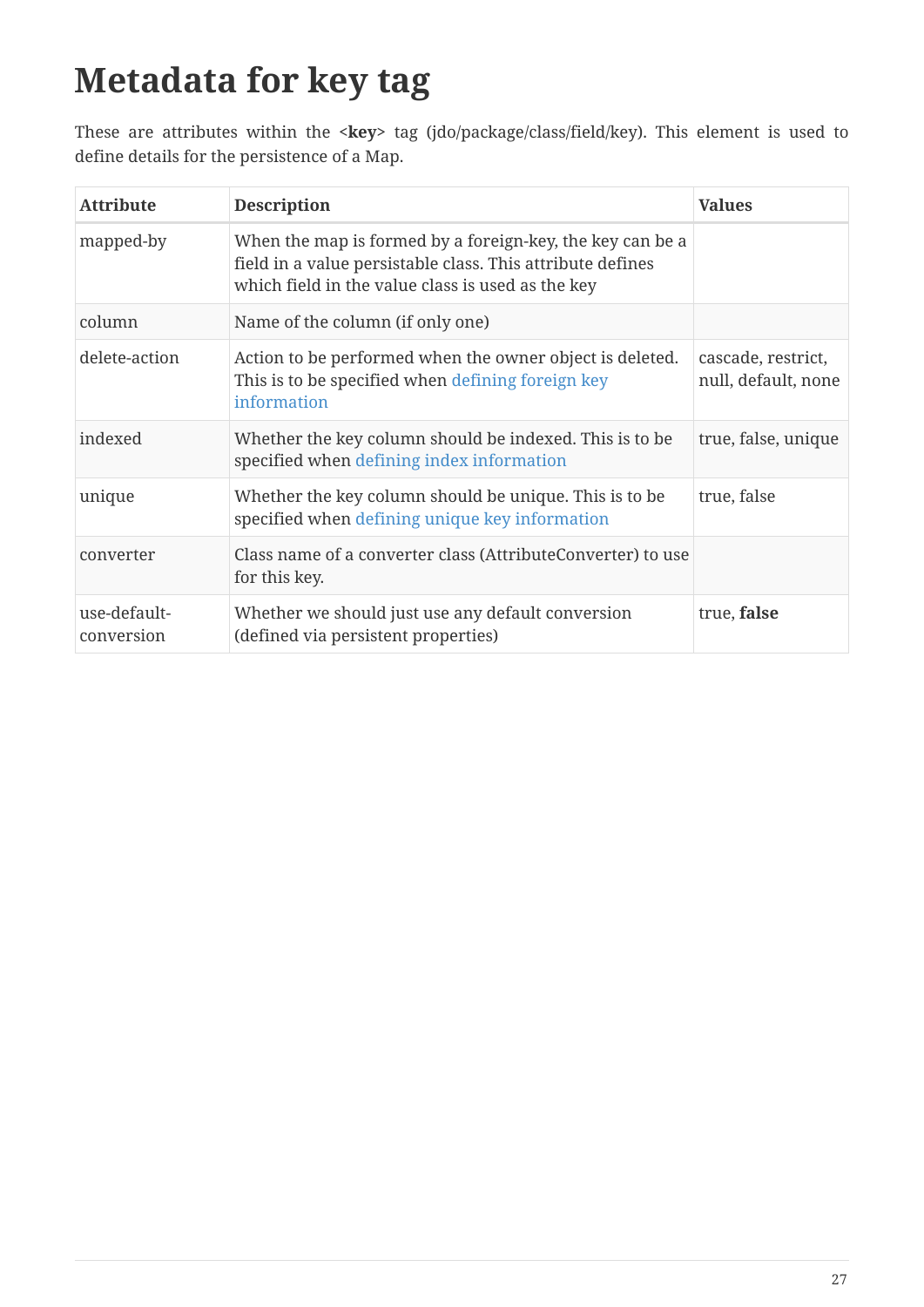## <span id="page-29-0"></span>**Metadata for value tag**

These are attributes within the **<value>** tag (jdo/package/class/field/value). This element is used to define details for the persistence of a Map.

| <b>Attribute</b>           | <b>Description</b>                                                                                                                                                            | <b>Values</b>                             |
|----------------------------|-------------------------------------------------------------------------------------------------------------------------------------------------------------------------------|-------------------------------------------|
| mapped-by                  | When the map is formed by a foreign-key, the value can be<br>a field in a key persistable class. This attribute defines<br>which field in the key class is used as the value. |                                           |
| column                     | Name of the column (if only one)                                                                                                                                              |                                           |
| delete-action              | Action to be performed when the owner object is deleted.<br>This is to be specified when defining foreign key<br>information                                                  | cascade, restrict,<br>null, default, none |
| indexed                    | Whether the value column should be indexed. This is to be true, false, unique<br>specified when defining index information                                                    |                                           |
| unique                     | Whether the value column should be unique. This is to be<br>specified when defining unique key information                                                                    | true, false                               |
| converter                  | Class name of a converter class (AttributeConverter) to use<br>for this key.                                                                                                  |                                           |
| use-default-<br>conversion | Whether we should just use any default conversion<br>(defined via persistent properties)                                                                                      | true, false                               |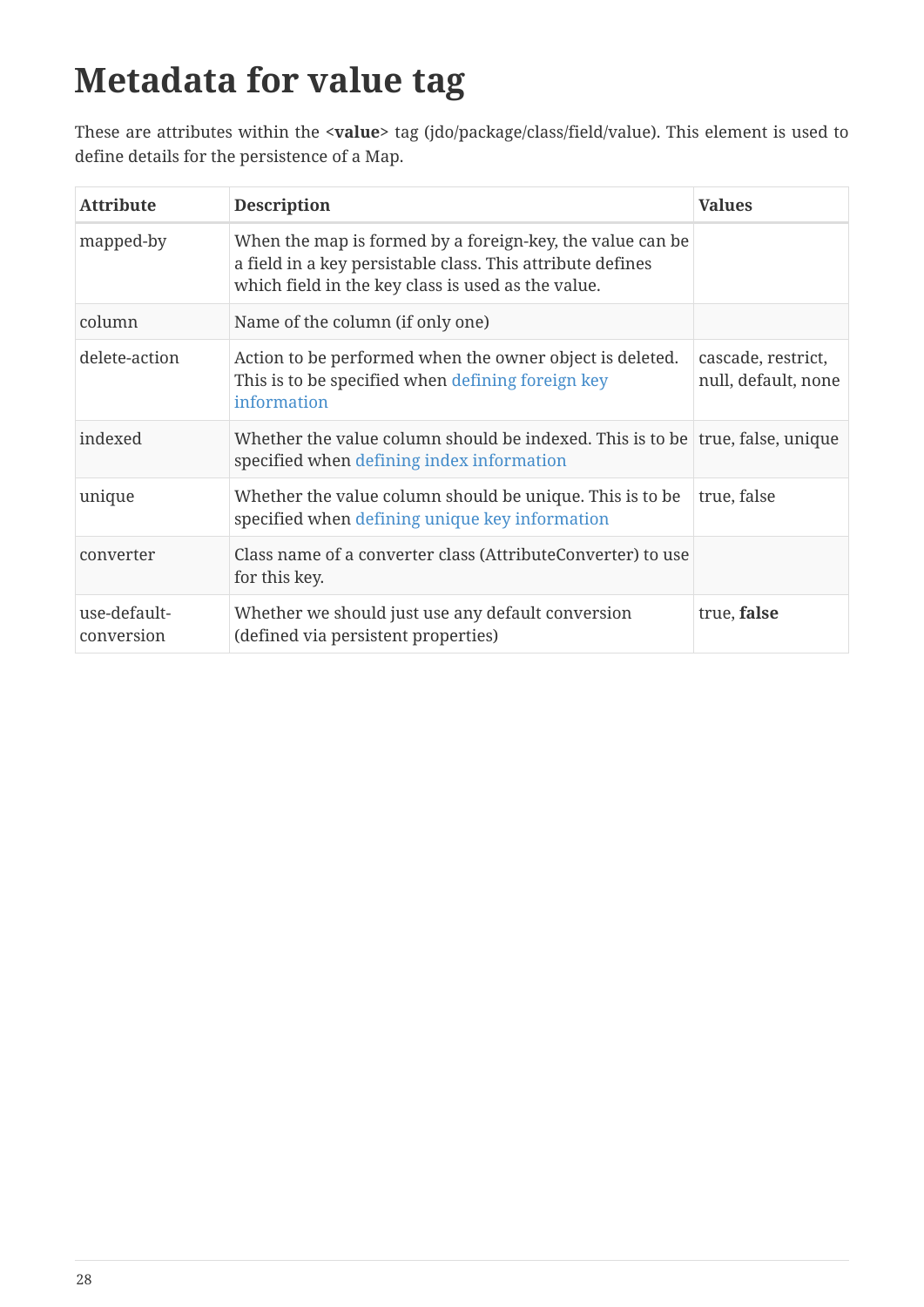## <span id="page-30-0"></span>**Metadata for order tag**

These are attributes within the **<order>** tag (jdo/package/class/field/order). This is used to define the column details for the ordering column in a List.

| <b>Attribute</b> | <b>Description</b>                                                                                                                                                                                                                                                                                                                                                | <b>Values</b> |
|------------------|-------------------------------------------------------------------------------------------------------------------------------------------------------------------------------------------------------------------------------------------------------------------------------------------------------------------------------------------------------------------|---------------|
| mapped-by        | When a List is formed by a foreign-key, the ordering can<br>be a field in the element persistable class. This attribute<br>defines which field in the element class is used as the<br>ordering. The field must be of type int, Integer, long, Long.<br>DataNucleus will write the index positions to this field<br>(starting at 0 for the first item in the List) |               |
|                  | Name of the column to use for ordering.                                                                                                                                                                                                                                                                                                                           |               |

These are attributes within the **<extension>** tag (jdo/package/class/field/order/extension).

| <b>Attribute</b> | <b>Description</b>                                                                                                                                                                                                                          | <b>Values</b>    |
|------------------|---------------------------------------------------------------------------------------------------------------------------------------------------------------------------------------------------------------------------------------------|------------------|
| list-ordering    | Used to make the list be an "ordered list" where it has no<br>index column and instead will order the elements by the<br>specified expression upon retrieval. The ordering<br>expression takes names and ASC/DESC and can be a<br>composite | {orderfield [ASC |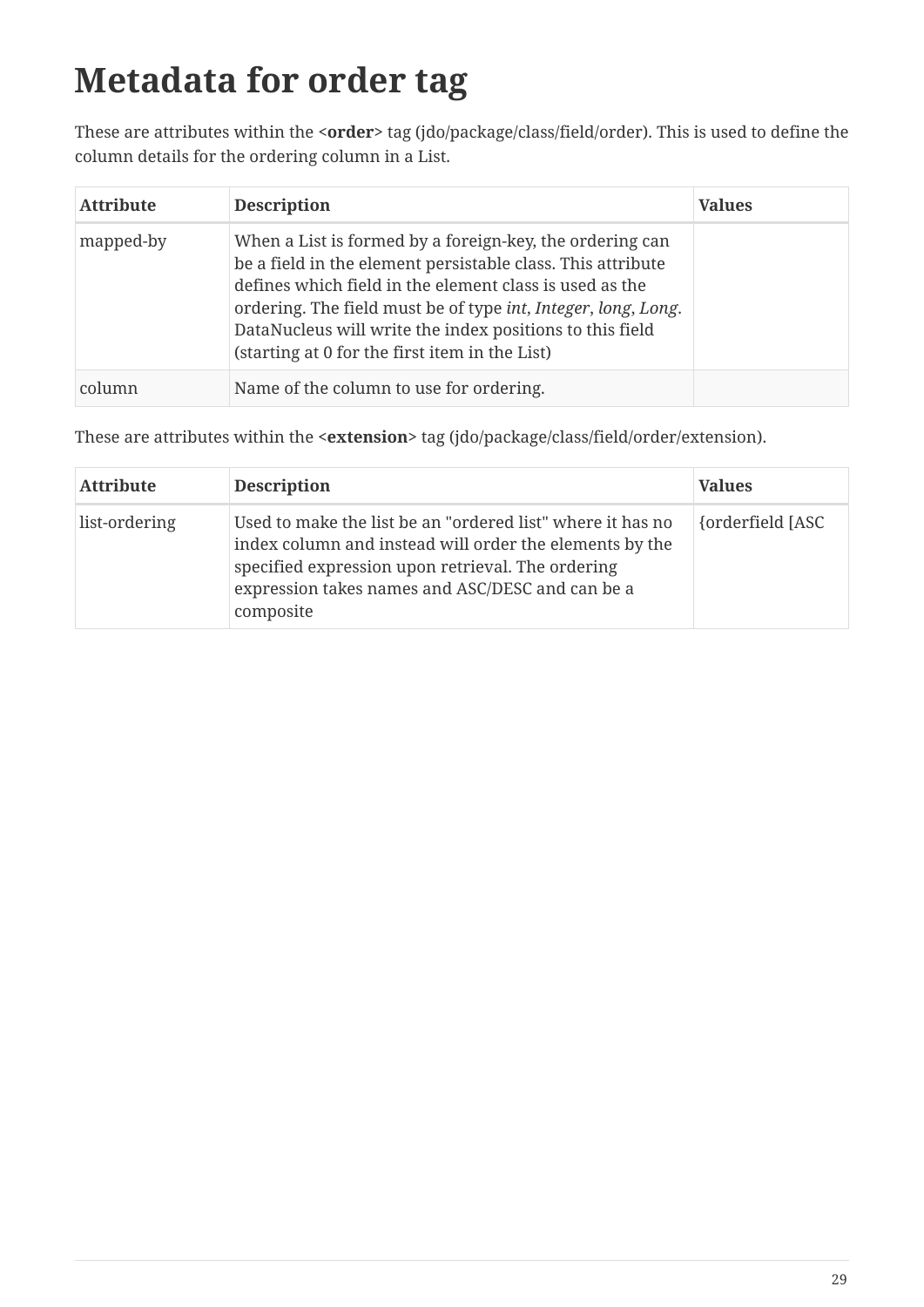#### <span id="page-31-0"></span>**Metadata for index tag**

These are attributes within the **<index>** tag (jdo/package/class/field/index). This element is used where a user wishes to add specific indexes to the datastore to provide more efficient access to particular fields.

| <b>Attribute</b> | <b>Description</b>                                                            | <b>Values</b> |
|------------------|-------------------------------------------------------------------------------|---------------|
| name             | Name of the index in the datastore                                            |               |
| unique           | Whether the index is unique                                                   | true, false   |
| column           | Name of the column to use (alternative to specifying it as a<br>sub-element). |               |

These are attributes within the **<extension>** tag (jdo/package/class/field/index/extension).

| <b>Attribute</b> | <b>Description</b>                                                                                | <b>Values</b> |
|------------------|---------------------------------------------------------------------------------------------------|---------------|
| extended-setting | Additional settings to the index. This extension is used to<br>set database proprietary settings. |               |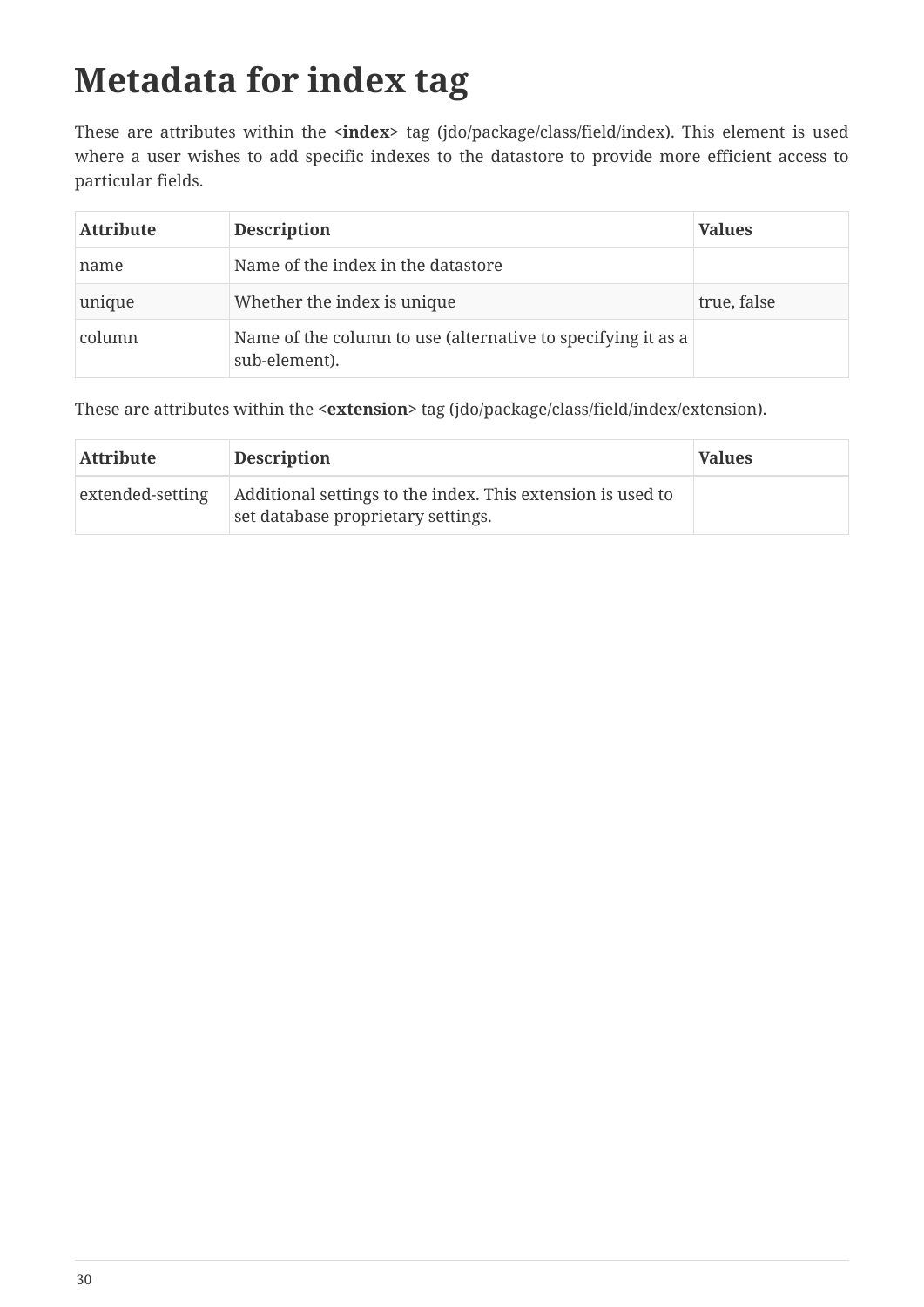# <span id="page-32-0"></span>**Metadata for foreign-key tag**

These are attributes within the **<foreign-key>** tag (jdo/package/class/field/foreign-key). This is used where the user wishes to define the behaviour of the foreign keys added due to the relationships in the object model. This is to be read in conjunction with [foreign-key guide](mapping.html#schema_constraints)

| <b>Attribute</b> | <b>Description</b>                                       | <b>Values</b>                       |
|------------------|----------------------------------------------------------|-------------------------------------|
| name             | Name of the foreign key in the datastore                 |                                     |
| deferred         | Whether the constraints are initially deferred.          | true, false                         |
| delete-action    | Action to be performed when the owner object is deleted. | cascade, restrict,<br>null, default |
| update-action    | Action to be performed when the owner object is updated. | cascade, restrict,<br>null, default |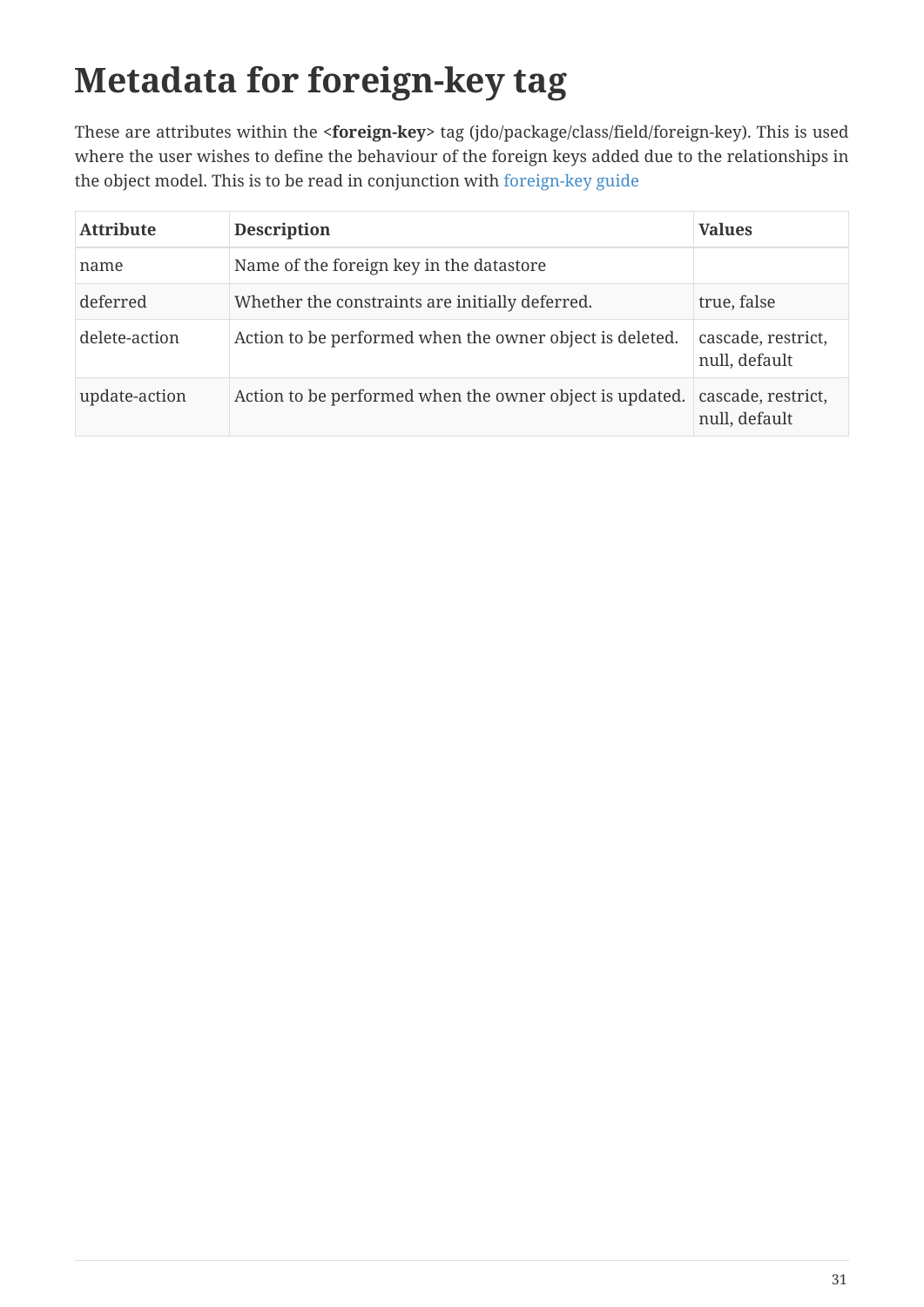#### <span id="page-33-0"></span>**Metadata for unique tag**

These are attributes within the **<unique>** tag (jdo/package/class/unique, jdo/package/class/field/unique). This element is used where a user wishes to add specific unique constraints to the datastore to provide more control over particular fields.

| <b>Attribute</b> | <b>Description</b>                                                            | <b>Values</b> |
|------------------|-------------------------------------------------------------------------------|---------------|
| name             | Name of the constraint in the datastore                                       |               |
| column           | Name of the column to use (alternative to specifying it as a<br>sub-element). |               |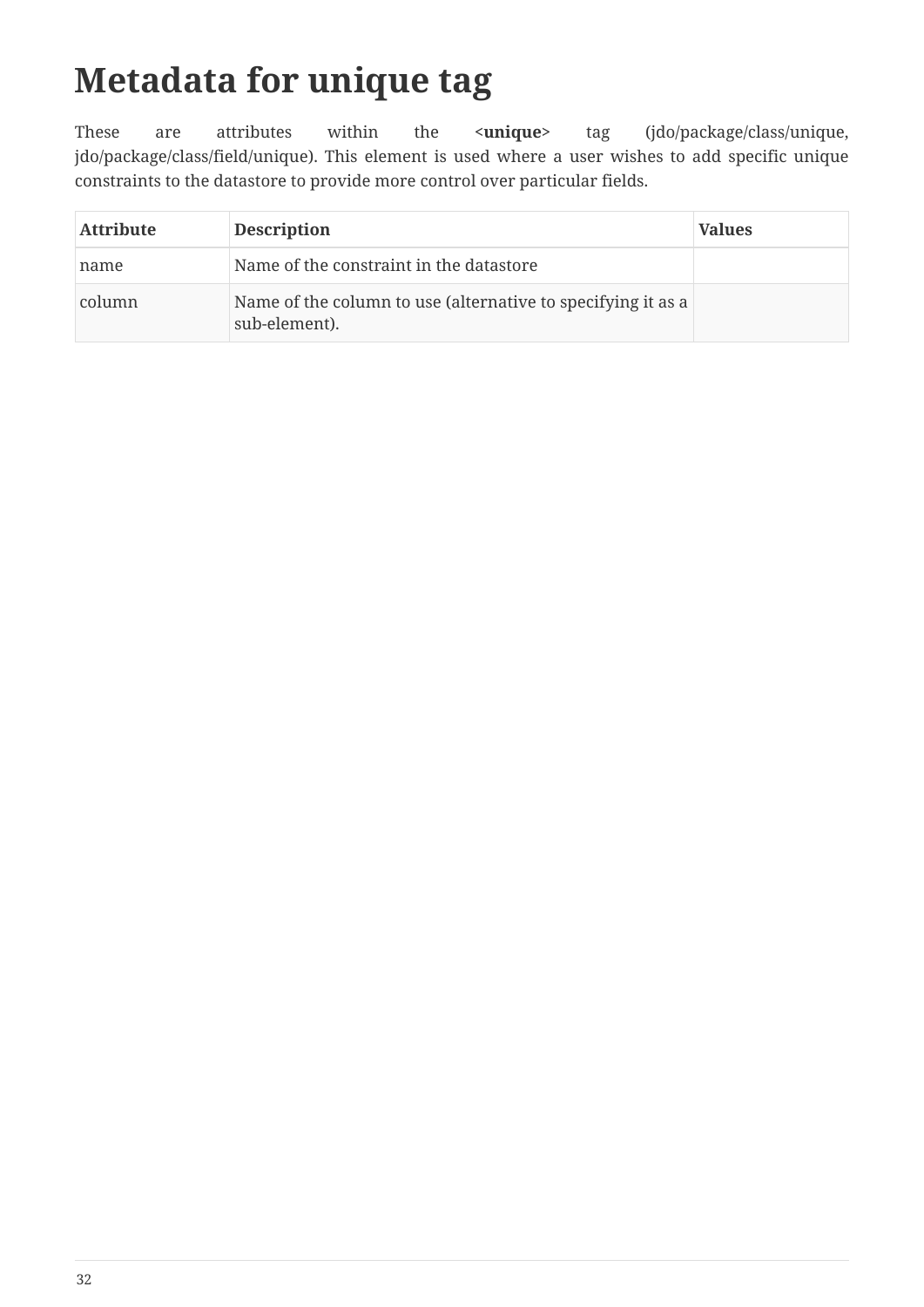## <span id="page-34-0"></span>**Metadata for column tag**

These are attributes within the **<column>** tag (\*/column). This is used to define the details of a column in the datastore, and so can be used to match to an existing datastore schema.

| <b>Attribute</b> | <b>Description</b>                                                                                                                                                                                                                                                                                                                                                                                                                                                                            | <b>Values</b>                                                                                                                                                                                                                                                     |
|------------------|-----------------------------------------------------------------------------------------------------------------------------------------------------------------------------------------------------------------------------------------------------------------------------------------------------------------------------------------------------------------------------------------------------------------------------------------------------------------------------------------------|-------------------------------------------------------------------------------------------------------------------------------------------------------------------------------------------------------------------------------------------------------------------|
| name             | Name of the column in the datastore. See also the property<br>name "datanucleus.identifier.case" in the PMF Properties<br>Guide.                                                                                                                                                                                                                                                                                                                                                              |                                                                                                                                                                                                                                                                   |
| length           | Length of the column in the datastore (for character<br>types), or the precision of the column in the datastore (for<br>floating point field types).                                                                                                                                                                                                                                                                                                                                          | positive integer                                                                                                                                                                                                                                                  |
| scale            | Scale of the column in the datastore (for floating point<br>field types).                                                                                                                                                                                                                                                                                                                                                                                                                     | positive integer                                                                                                                                                                                                                                                  |
| jdbc-type        | JDBC Type to use for this column in the datastore when the<br>default value is not satisfactory. Please refer to JDBC for<br>the valid types. Not all of these types are supported for all<br>RDBMS mappings.                                                                                                                                                                                                                                                                                 | Valid JDBC Type<br>(CHAR, VARCHAR,<br>LONGVARCHAR,<br>NUMERIC,<br>DECIMAL, BIT,<br>TINYINT,<br>SMALLINT,<br>INTEGER, BIGINT,<br>REAL, FLOAT,<br>DOUBLE, BINARY,<br>VARBINARY,<br>LONGVARBINARY,<br>DATE, TIME,<br>TIMESTAMP,<br>BLOB, BOOLEAN,<br>CLOB, DATALINK) |
| sql-type         | SQL Type to use for this column in the datastore. This<br>should not usually be necessary since the specification of<br>JDBC type together with length/scale will likely define it.                                                                                                                                                                                                                                                                                                           | Valid SQL Type<br>(e.g VARCHAR,<br>CHAR, NUMERIC<br>etc)                                                                                                                                                                                                          |
| allows-null      | Whether the column in the datastore table should allow<br>nulls or not. The default is "false" for primitives, and "true"<br>otherwise.                                                                                                                                                                                                                                                                                                                                                       | true, false                                                                                                                                                                                                                                                       |
| default-value    | Default value to use for this column when creating the<br>table. If you want the default to be NULL, then put this as<br>"#NULL". This is particularly for cases where you have a<br>table that stores multiple classes in an inheritance tree<br>(subclass-table, superclass-table) so when you persist a<br>superclass object it doesn't have the subclass fields in its<br>INSERT and so the datastore uses the default-value settings<br>that are embodied in the CREATE TABLE statement. | Default value<br>expression                                                                                                                                                                                                                                       |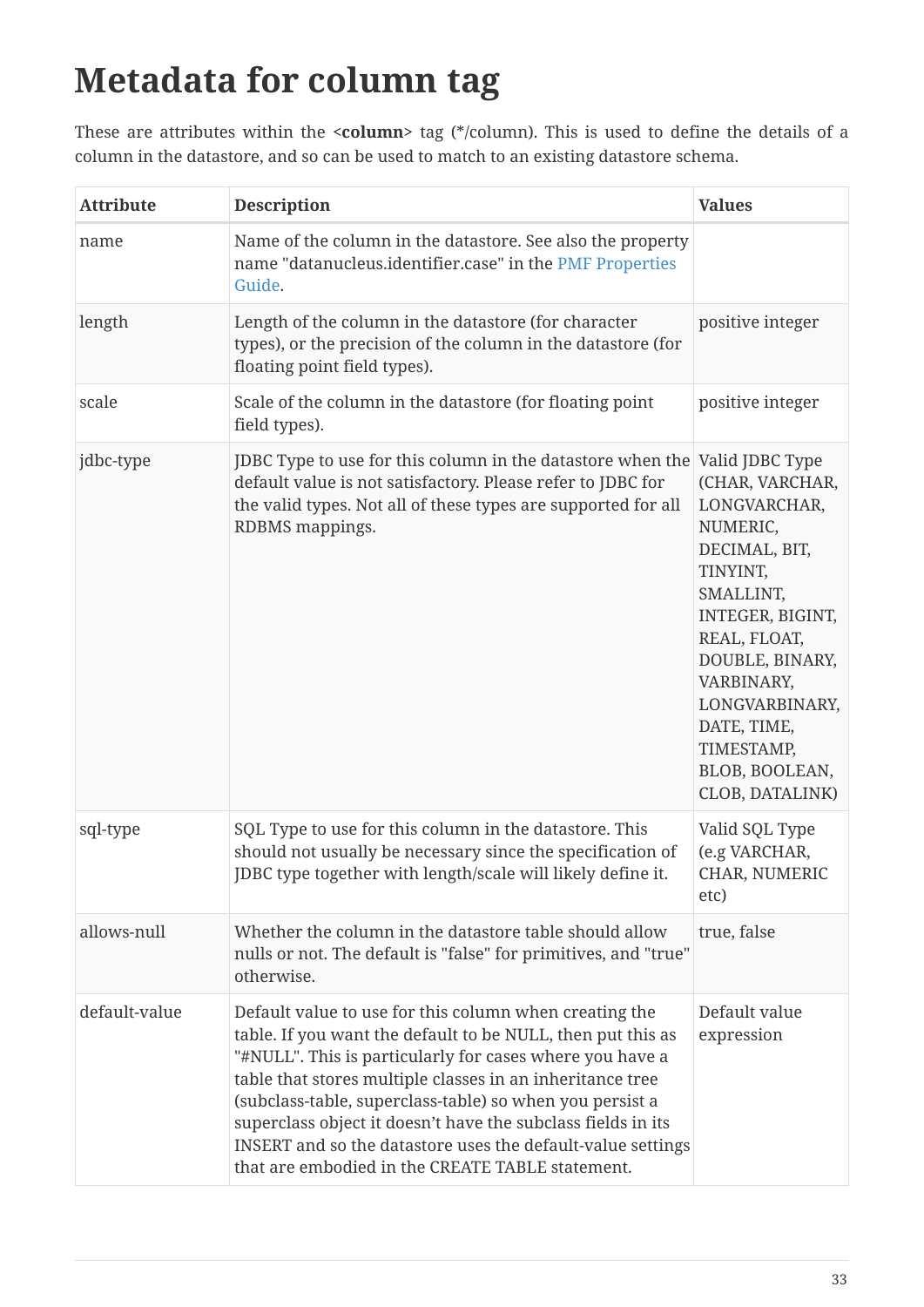| <b>Attribute</b> | <b>Description</b>                                                                                                                                                                                                                                                                                                                                                              | <b>Values</b>         |
|------------------|---------------------------------------------------------------------------------------------------------------------------------------------------------------------------------------------------------------------------------------------------------------------------------------------------------------------------------------------------------------------------------|-----------------------|
| target           | Declares the name of the primary key column for the<br>referenced table. For columns contained in join elements,<br>this is the name of the primary key column in the primary<br>table. For columns contained in field, element, key, value,<br>or array elements, this is the name of the primary key<br>column of the primary table of the other side of the<br>relationship. | target column<br>name |
| target-field     | Declares the name of the primary key field for the<br>referenced class. For columns contained in join elements,<br>this is the name of the primary key field in the base class.<br>For columns contained in field, element, key, value, or<br>array elements, this is the name of the primary key field of<br>the base class of the other side of the relationship.             | target field name     |
| insert-value     | Value to use for this column when it has no field in the<br>class and an object is being inserted. If you want the<br>inserted value to be NULL, then put this as "#NULL"                                                                                                                                                                                                       | Insert value          |
| position         | Position of the column in the table $(0 = first)$ .                                                                                                                                                                                                                                                                                                                             | positive integer      |

These are attributes within the **<extension>** tag (\*/column/extension).

| <b>Attribute</b>            | <b>Description</b>                                                                                                                                                                                                                                                                                                                                                                        | <b>Values</b>                 |
|-----------------------------|-------------------------------------------------------------------------------------------------------------------------------------------------------------------------------------------------------------------------------------------------------------------------------------------------------------------------------------------------------------------------------------------|-------------------------------|
| datastore-<br>mapping-class | Specifies the datastore mapping class to be used for<br>mapping this field. This is only used where the user wants<br>to override the default DataNucleus datastore mapping<br>class and provide their own mapping class for this field<br>based on the database data type. This datastore mapping<br>class must be available for the DataNucleus<br>PersistenceManagerFactory classpath. | Fully-qualified<br>class name |
| enum-check-<br>constraint   | Specifies that a CHECK constraint for this column must be<br>generated based on the values of a java.lang. Enum type.<br>e.g. enum Color (RED, GREEN, BLUE) where its name is<br>persisted a CHECK constraint is defined as CHECK<br>"COLUMN" IN ('RED', 'GREEN', 'BLUE').                                                                                                                | true, false                   |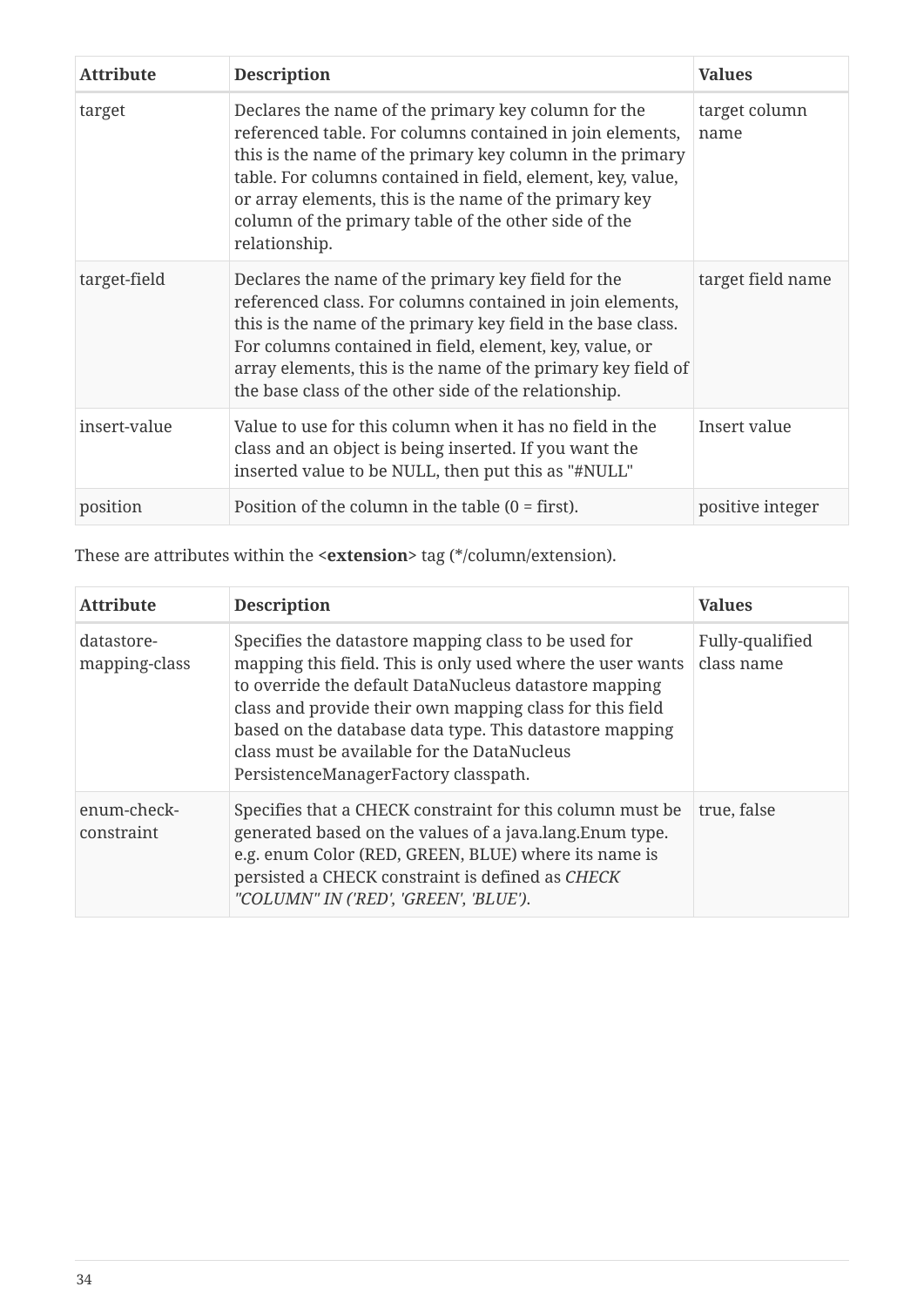## <span id="page-36-0"></span>**Metadata for join tag**

These are attributes within the **<join>** tag (jdo/package/class/field/join). This element is added when the field has a mapping to a "join" table (as part of a 1-N relationship). It is also used to specify overriding of details in an inheritance tree where the primary key columns are shared up the hierarchy. A further use (when specified under the <class> element) is for specifying the column details for joining to a [Secondary Table](mapping.htm;#secondary_tables).

| <b>Attribute</b> | <b>Description</b>                                                                                                           | <b>Values</b>                             |
|------------------|------------------------------------------------------------------------------------------------------------------------------|-------------------------------------------|
| column           | Name of the column used to join to the PK of the primary<br>table (when only one column used). Used in Secondary<br>Tables.  |                                           |
| table            | Table name used when joining the PK of a FCO class table<br>to a secondary table. See Secondary Tables.                      |                                           |
| delete-action    | Action to be performed when the owner object is deleted.<br>This is to be specified when defining foreign key<br>information | cascade, restrict,<br>null, default, none |
| indexed          | Whether the join table owner column should be indexed.<br>This is to be specified when defining index information            | true, false, unique                       |
| unique           | Whether the join table owner column should be unique.<br>This is to be specified when defining unique key<br>information     | true, false                               |
| outer            | Whether to use an outer join here. This is of particular<br>relevance to secondary tables                                    | true, false                               |

These are attributes within the **<extension>** tag (jdo/package/class/field/join/extension). These are for controlling the join table.

| <b>Attribute</b> | <b>Description</b>                                                                                                                                                                                                         | <b>Values</b> |
|------------------|----------------------------------------------------------------------------------------------------------------------------------------------------------------------------------------------------------------------------|---------------|
| primary-key      | This parameter defines if the join table will be assigned a<br>primary key. The default is true since it is considered a<br>best practice to have primary keys on all tables. This<br>allows the option of turning it off. | true, false   |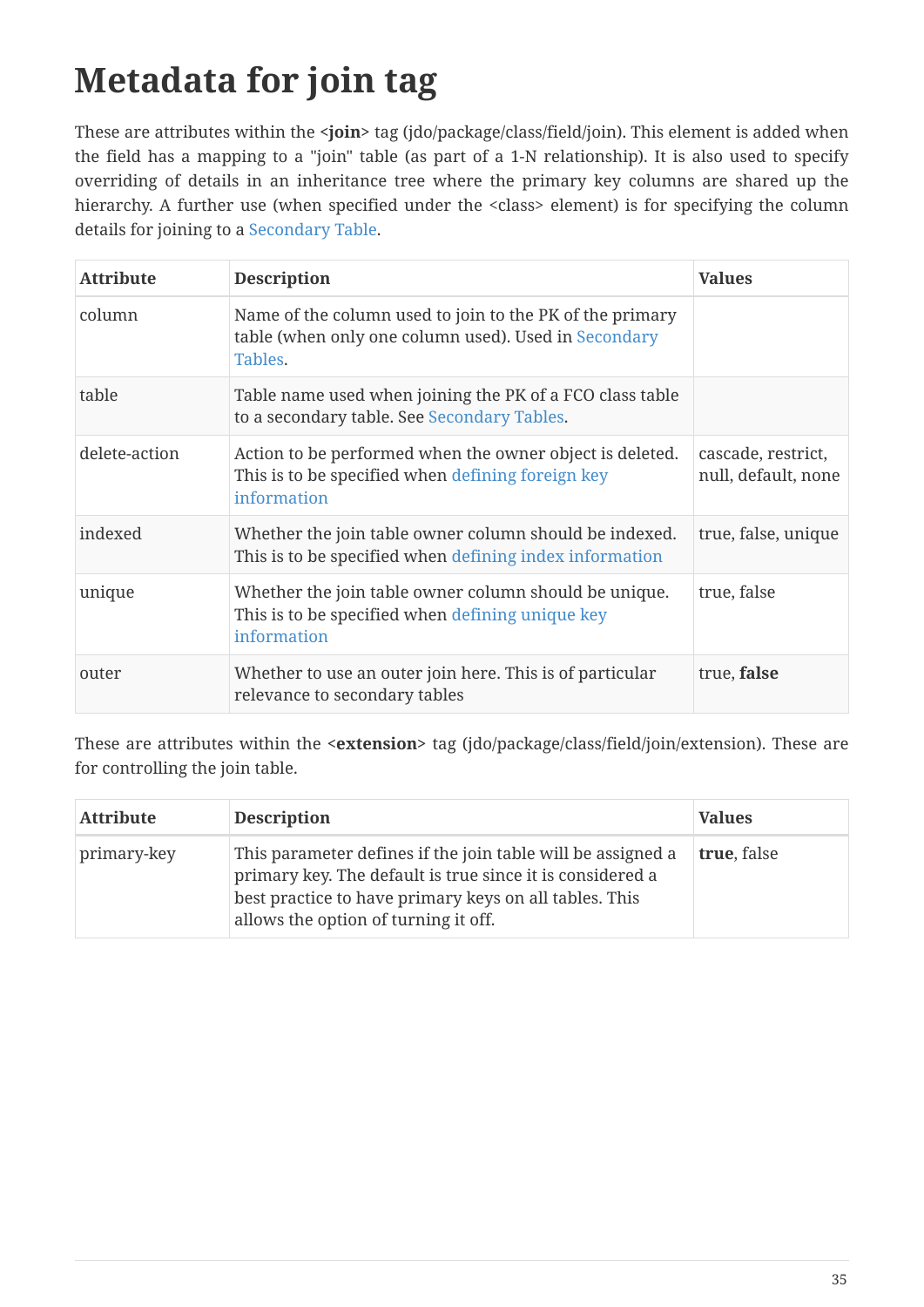#### <span id="page-37-0"></span>**Metadata for element tag**

These are attributes within the **<element>** tag (jdo/package/class/field/element). This element is added when the field has a mapping to a "element" (as part of a 1-N relationship).

| <b>Attribute</b>           | <b>Description</b>                                                                                                                                                                                                                              | <b>Values</b>                             |
|----------------------------|-------------------------------------------------------------------------------------------------------------------------------------------------------------------------------------------------------------------------------------------------|-------------------------------------------|
| mapped-by                  | The name of the field at the other ("N") end of a<br>relationship when this field is the "1" side of a 1-N<br>relationship (for FK relationships). This performs the same<br>function as specifying "mapped-by" on the <field> element.</field> |                                           |
| column                     | Name of the column (alternative to specifying it as a sub-<br>element).                                                                                                                                                                         |                                           |
| delete-action              | Action to be performed when the owner object is deleted.<br>This is to be specified when defining foreign key<br>information                                                                                                                    | cascade, restrict,<br>null, default, none |
| indexed                    | Whether the element column should be indexed. This is to<br>be specified when defining index information                                                                                                                                        | true, false, unique                       |
| unique                     | Whether the element column should be unique. This is to<br>be specified when defining unique key information                                                                                                                                    | true, false                               |
| converter                  | Class name of a converter class (AttributeConverter) to use<br>for this key.                                                                                                                                                                    |                                           |
| use-default-<br>conversion | Whether we should just use any default conversion<br>(defined via persistent properties)                                                                                                                                                        | true, false                               |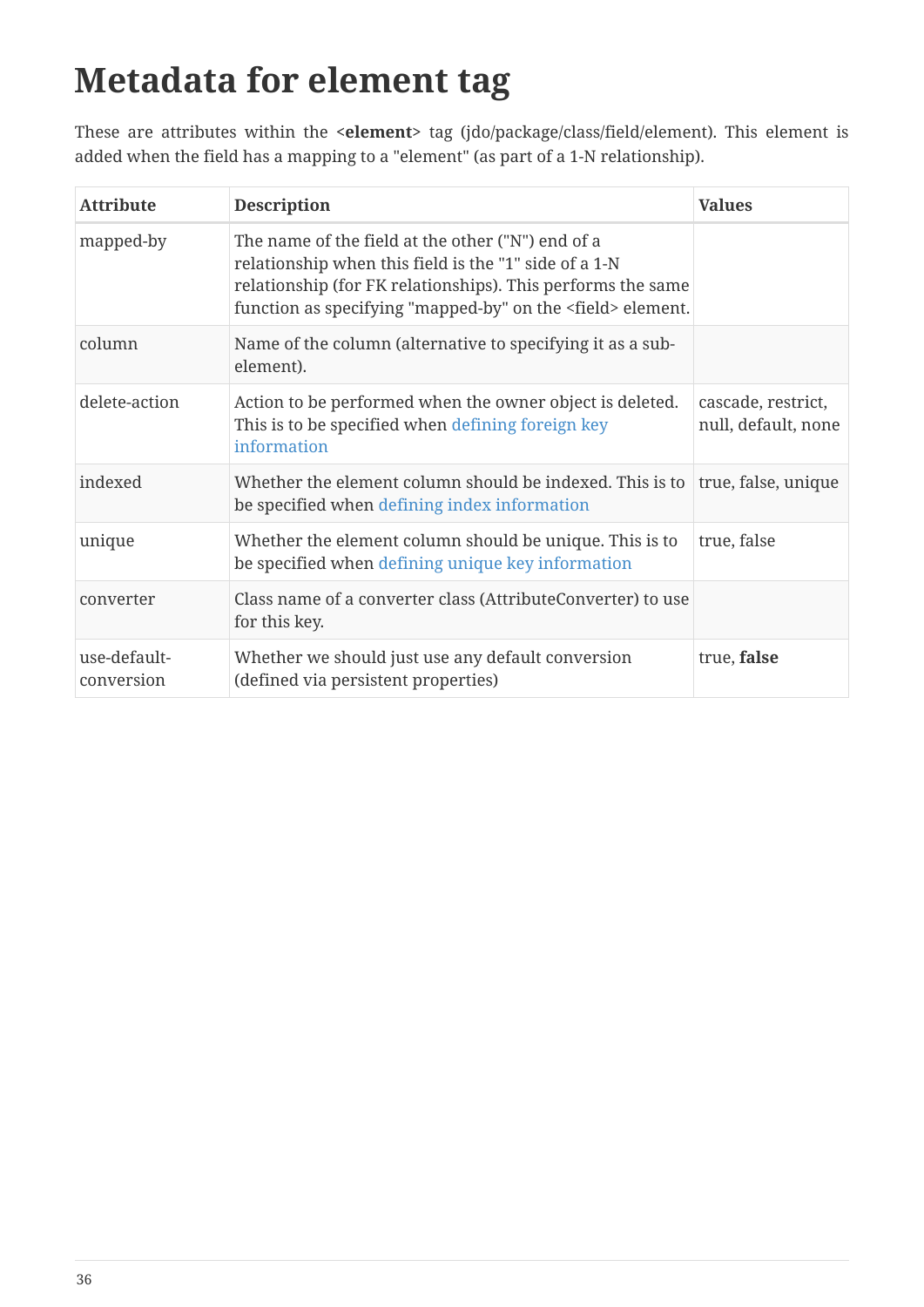## <span id="page-38-0"></span>**Metadata for collection tag**

These are attributes within the **<collection>** tag (jdo/package/class/field/collection). This is used to define the persistence of a Collection.

| <b>Attribute</b>      | <b>Description</b>                                                                                                                                                                                                                                                                                                                                                                                                               | <b>Values</b> |
|-----------------------|----------------------------------------------------------------------------------------------------------------------------------------------------------------------------------------------------------------------------------------------------------------------------------------------------------------------------------------------------------------------------------------------------------------------------------|---------------|
| element-type          | The type of element stored in this Collection or array (fully<br>qualified class). This is not required when the field is an<br>array. It is also not required when the Collection is defined<br>using generics.                                                                                                                                                                                                                 |               |
| embedded-<br>element  | Whether the elements of a collection or array-valued<br>persistent field should be stored embedded or as first-class<br>objects. It's a hint for the JDO implementation to store, if<br>possible, the elements of the collection as part of the it<br>instead of as their own instances in the datastore. See the<br><embedded> element for details on how to define the field<br/>mappings for the embedded element.</embedded> | true, false   |
| dependent-<br>element | Whether the elements of the collection are to be<br>considered dependent on the owner object.                                                                                                                                                                                                                                                                                                                                    | true, false   |
|                       | serialized-element   Whether the elements of a collection or array-valued<br>persistent field should be stored serialised into a single<br>column of the join table (where used).                                                                                                                                                                                                                                                | true, false   |

These are attributes within the **<extension>** tag (jdo/package/class/field/collection/extension).

| <b>Attribute</b> | <b>Description</b>                                                                                                                                                                                                                                                                                                                                      | <b>Values</b>                 |
|------------------|---------------------------------------------------------------------------------------------------------------------------------------------------------------------------------------------------------------------------------------------------------------------------------------------------------------------------------------------------------|-------------------------------|
| cache            | Whether this SCO collection will be cached by DataNucleus true, false<br>or whether every access of the collection will go through<br>to the datastore. See also "datanucleus.cache.collections"<br>in the PMF Properties Guide. This MetaData attribute is<br>used to override the value used by the<br>PersistenceManagerFactory                      |                               |
|                  | cache-lazy-loading Whether objects from this SCO collection will be lazy<br>loaded (loaded when required) or whether they should be<br>loaded at initialisation. See also<br>"datanucleus.cache.collections.lazy" in the PMF Properties<br>Guide. This MetaData attribute is used to override the<br>value used by the <i>PersistenceManagerFactory</i> | true, false                   |
| comparator-name  | Defines the name of the comparator to use with SortedSet,<br>TreeSet collections. The specified name is the name of the<br>comparator class, which must have a default constructor.<br>This extension is only used by SortedSet, TreeSet fields.                                                                                                        | Fully-qualified<br>class name |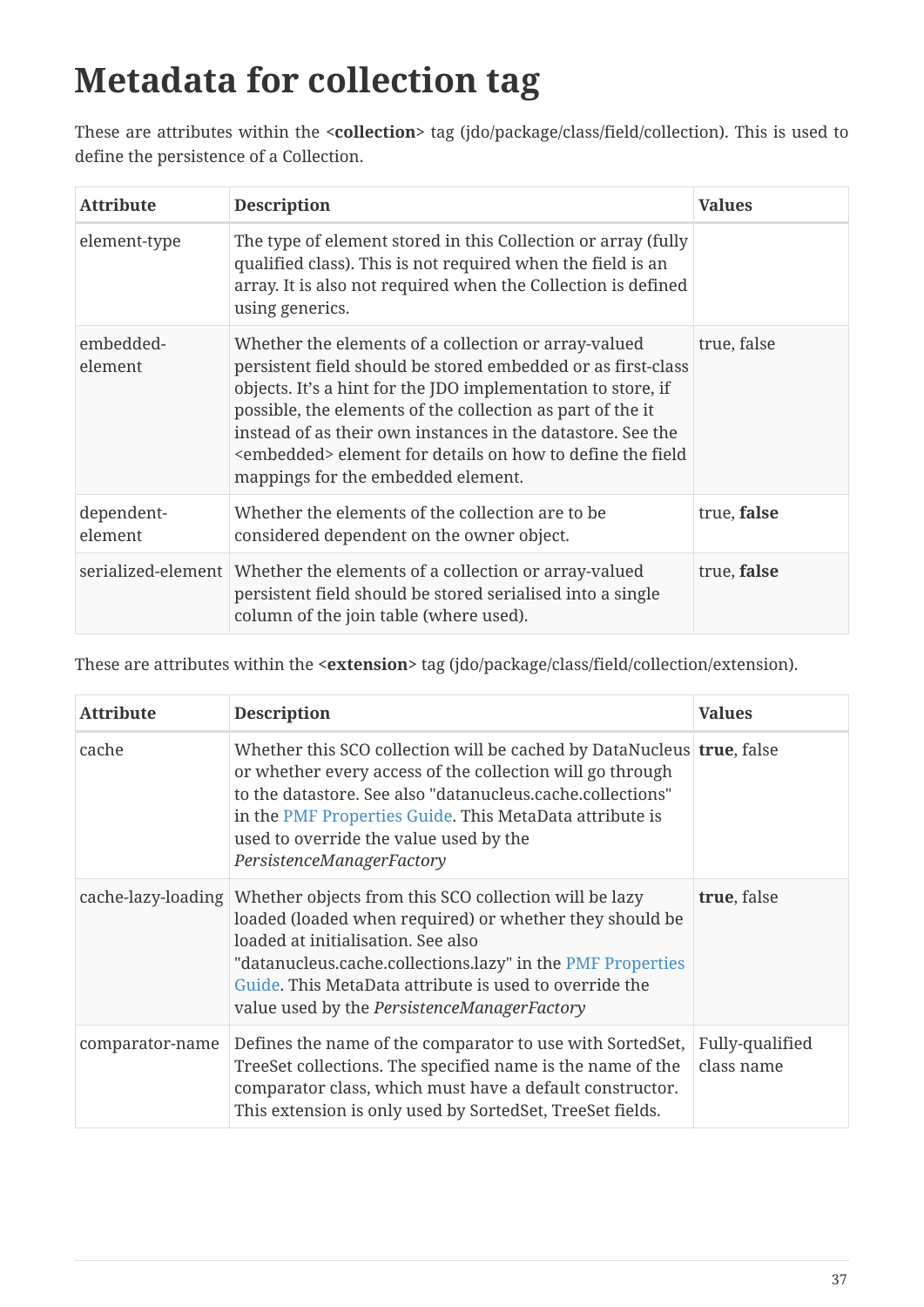## <span id="page-39-0"></span>**Metadata for map tag**

These are attributes within the **<map>** tag (jdo/package/class/field/map). This is used to define the persistence of a Map.

| <b>Attribute</b> | <b>Description</b>                                                                                                                         | <b>Values</b> |
|------------------|--------------------------------------------------------------------------------------------------------------------------------------------|---------------|
| key-type         | The type of key stored in this Map (fully qualified class).<br>This is not required when the Map is defined using JDK 1.5<br>generics.     |               |
| embedded-key     | Whether the elements of a Map key field should be stored<br>embedded or as first-class objects.                                            | true, false   |
| value-type       | The type of value stored in this Map (fully qualified class).<br>This is not required when the Map is defined using JDK 1.5<br>generics.   |               |
| embedded-value   | Whether the elements of a Map value field should be<br>stored embedded or as first-class objects.                                          | true, false   |
| dependent-key    | Whether the keys of the map are to be considered<br>dependent on the owner object.                                                         | true, false   |
| dependent-value  | Whether the value of the map are to be considered<br>dependent on the owner object.                                                        | true, false   |
| serialized-key   | Whether the keys of a map-valued persistent field should<br>be stored serialised into a single column of the join table<br>(where used).   | true, false   |
| serialized-value | Whether the values of a map-valued persistent field<br>should be stored serialised into a single column of the join<br>table (where used). | true, false   |

These are attributes within the **<extension>** tag (jdo/package/class/field/map/extension).

| <b>Attribute</b> | <b>Description</b>                                                                                                                                                                                                                                                                                                                        | <b>Values</b> |
|------------------|-------------------------------------------------------------------------------------------------------------------------------------------------------------------------------------------------------------------------------------------------------------------------------------------------------------------------------------------|---------------|
| cache            | Whether this SCO map will be cached by DataNucleus or<br>whether every access of the map will go through to the<br>datastore. See also "datanucleus.cache.collections" in the<br>PMF Properties Guide. This MetaData attribute is used to<br>override the value used by the PersistenceManagerFactory                                     | true, false   |
|                  | cache-lazy-loading Whether objects from this SCO map will be lazy loaded<br>(loaded when required) or whether they should be loaded<br>at initialisation. See also<br>"datanucleus.cache.collections.lazy" in the PMF Properties<br>Guide. This MetaData attribute is used to override the<br>value used by the PersistenceManagerFactory | true, false   |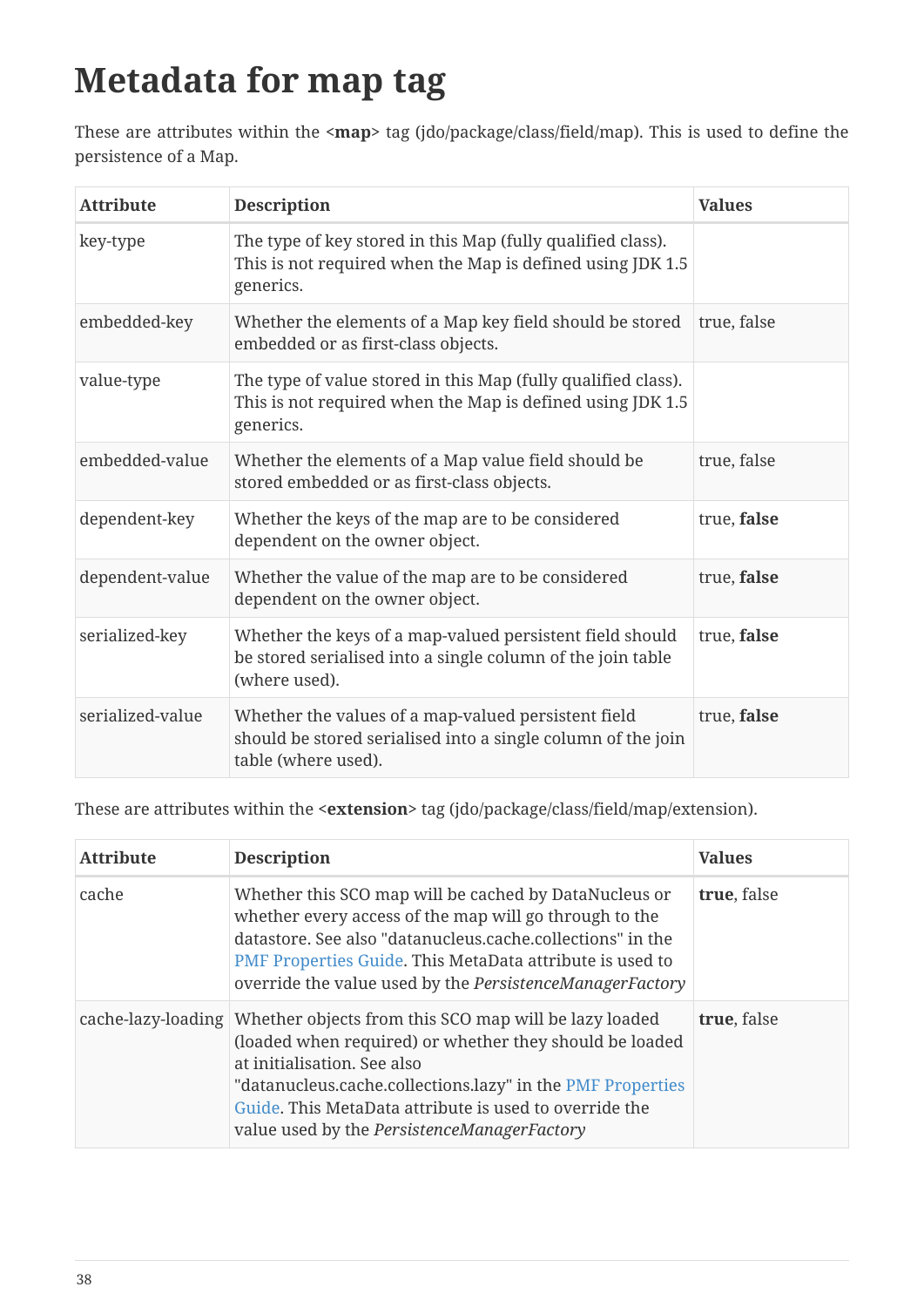| <b>Attribute</b> | <b>Description</b>                                                                                                                                                                                                                                           | <b>Values</b>                 |
|------------------|--------------------------------------------------------------------------------------------------------------------------------------------------------------------------------------------------------------------------------------------------------------|-------------------------------|
|                  | comparator-name Defines the name of the comparator to use with<br>SortedMap, TreeMap maps. The specified name is the<br>name of the comparator class, which must have a default<br>constructor. This extension is only used by SortedMap,<br>TreeMap fields. | Fully-qualified<br>class name |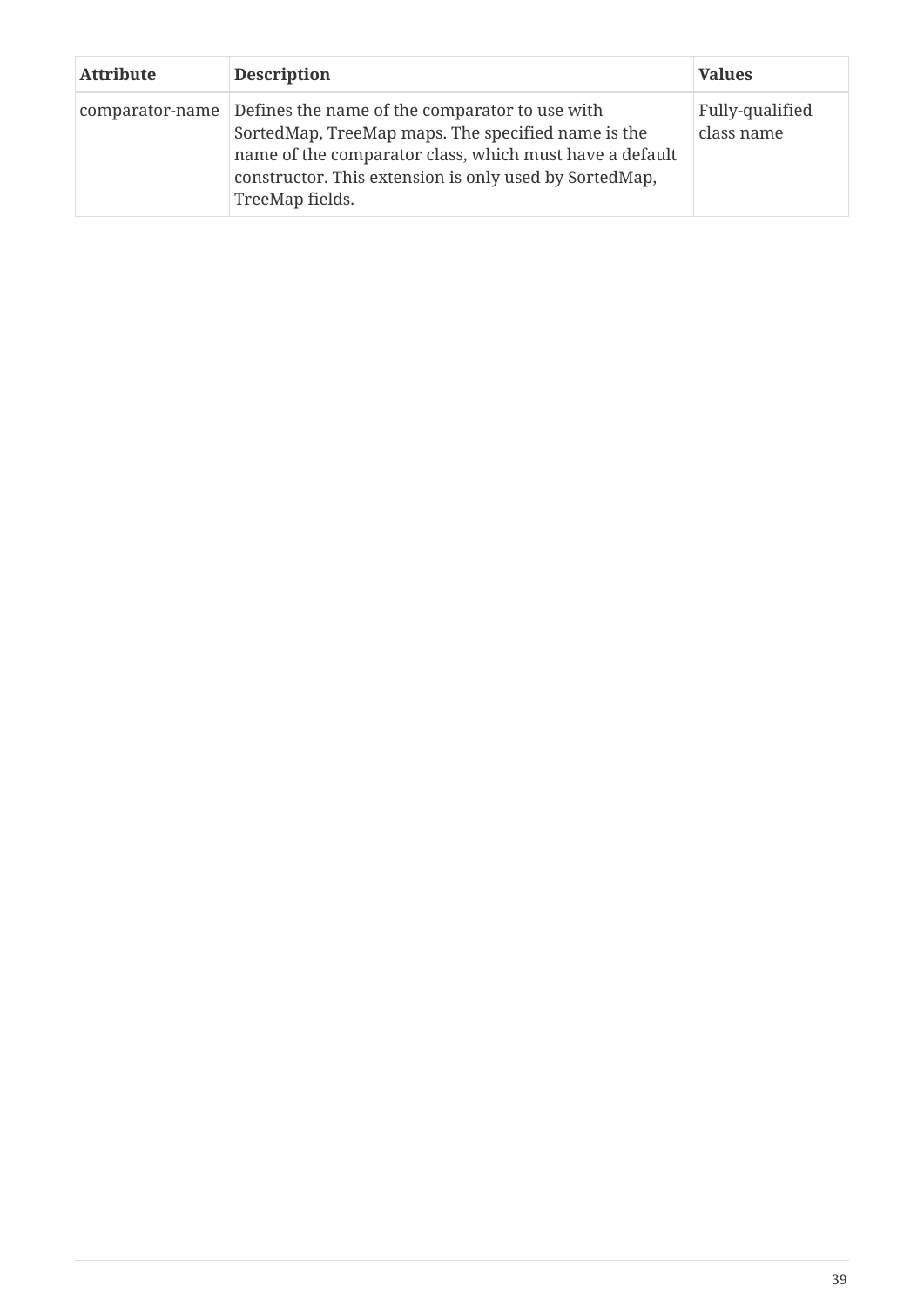## <span id="page-41-0"></span>**Metadata for array tag**

This is used to define the persistence of an array. DataNucleus provides support for many types of arrays, either serialised into a single column, using a join table, or via a foreign-key (for arrays of PC objects).

| <b>Attribute</b>      | <b>Description</b>                                                                                                                          | <b>Values</b> |
|-----------------------|---------------------------------------------------------------------------------------------------------------------------------------------|---------------|
| embedded-<br>element  | Whether the array elements should be stored embedded<br>(default = true for primitives, wrappers etc and false for<br>persistable objects). | true, false   |
|                       | serialized-element Whether the array elements should be stored serialised<br>into a single column in the join table.                        | true, false   |
| dependent-<br>element | Whether the elements of the array are to be considered<br>dependent on the owner object.                                                    | true, false   |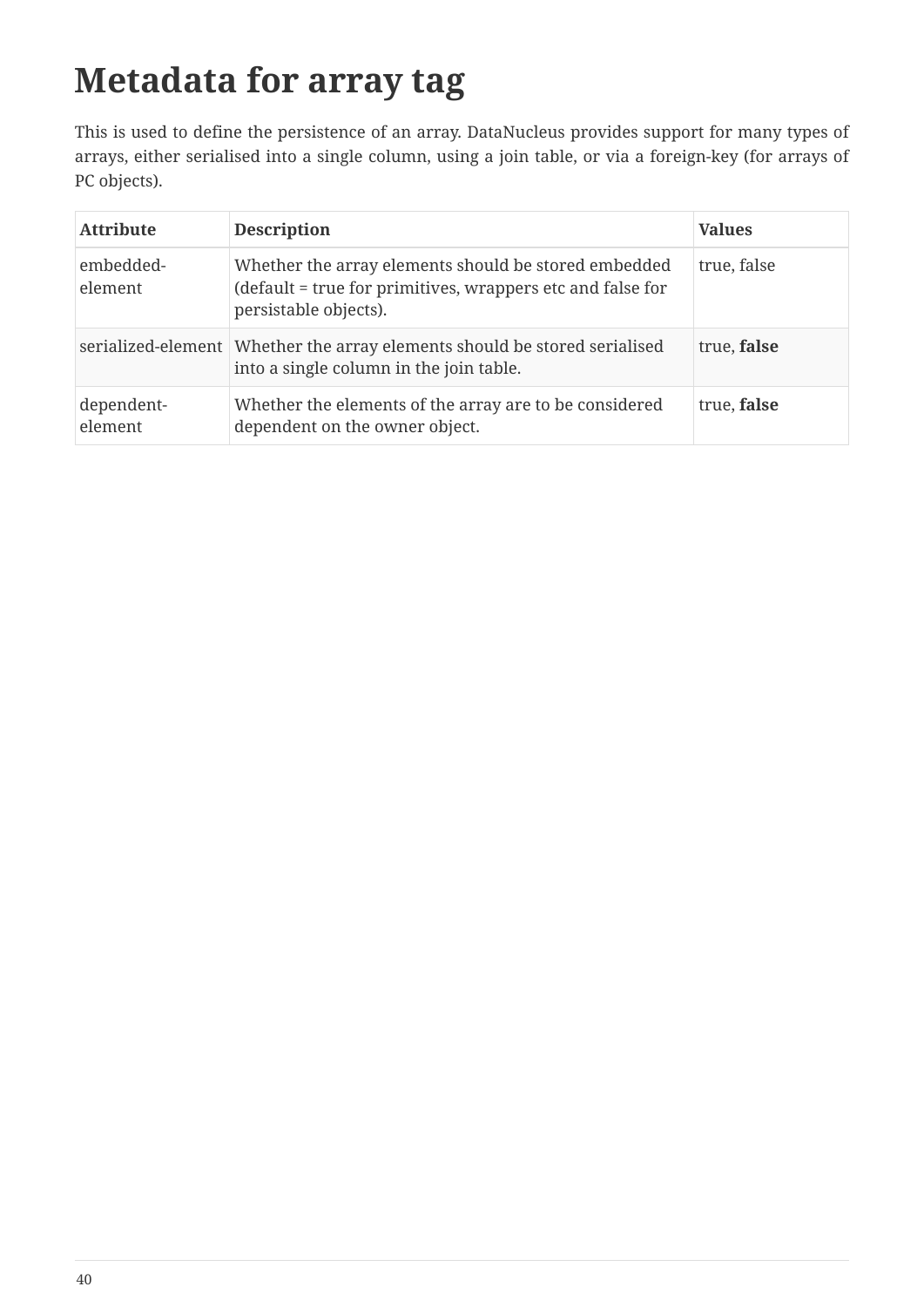#### <span id="page-42-0"></span>**Metadata for sequence tag**

These are attributes within the **<sequence>** tag. This is used to denote a JDO datastore sequence.

| <b>Attribute</b>       | <b>Description</b>                                                             | <b>Values</b>                                     |
|------------------------|--------------------------------------------------------------------------------|---------------------------------------------------|
| name                   | Symbolic name for the sequence for this package                                |                                                   |
| datastore-<br>sequence | Name of the sequence in the datastore                                          |                                                   |
| factory-class          | Factory class for creating the sequence. Please refer to the<br>Sequence guide |                                                   |
| strategy               | Strategy to use for application of this sequence.                              | nontransactional,<br>contiguous,<br>noncontiguous |
| allocation-size        | Allocation size for the sequence for this package                              | 50                                                |
| initial-value          | Initial value for the sequence for this package                                |                                                   |

These are attributes within the **<extension>** tag (jdo/package/class/sequence/extension). These are for controlling the datastore sequences created by DataNucleus. Please refer to the documentation for the value generator being used for applicability

| <b>Attribute</b>                 | <b>Description</b>                                                                                                                                            | <b>Values</b>             |
|----------------------------------|---------------------------------------------------------------------------------------------------------------------------------------------------------------|---------------------------|
| sequence-catalog-<br>name        | The catalog used to store sequences for use by value<br>generators. See Value Generation. Default catalog for the<br>datastore will be used if not specified. |                           |
| sequence-schema-<br>name         | The schema used to store sequences for use by value<br>generators. See Value Generation. Default schema for the<br>datastore will be used if not specified.   |                           |
| sequence-table-<br>name          | The table used to store sequences for use by value<br>generators. See Value Generation.                                                                       | <b>SEQUENCE_TABL</b><br>E |
| sequence-name-<br>column-name    | The column name in the sequence-table used to store the<br>name of the sequence for use by value generators. See<br><b>Value Generation.</b>                  | <b>SEQUENCE_NAM</b><br>E  |
| sequence-nextval-<br>column-name | The column name in the sequence-table used to store the<br>next value in the sequence for use by value generators.<br>See Value Generation.                   | <b>NEXT_VAL</b>           |
| key-min-value                    | The minimum key value for use by value generators. Keys<br>lower than this will not be generated. See Value<br>Generation.                                    |                           |
| key-max-value                    | The maximum key value for use by value generators. Keys<br>higher than this will not be generated. See Value<br>Generation.                                   |                           |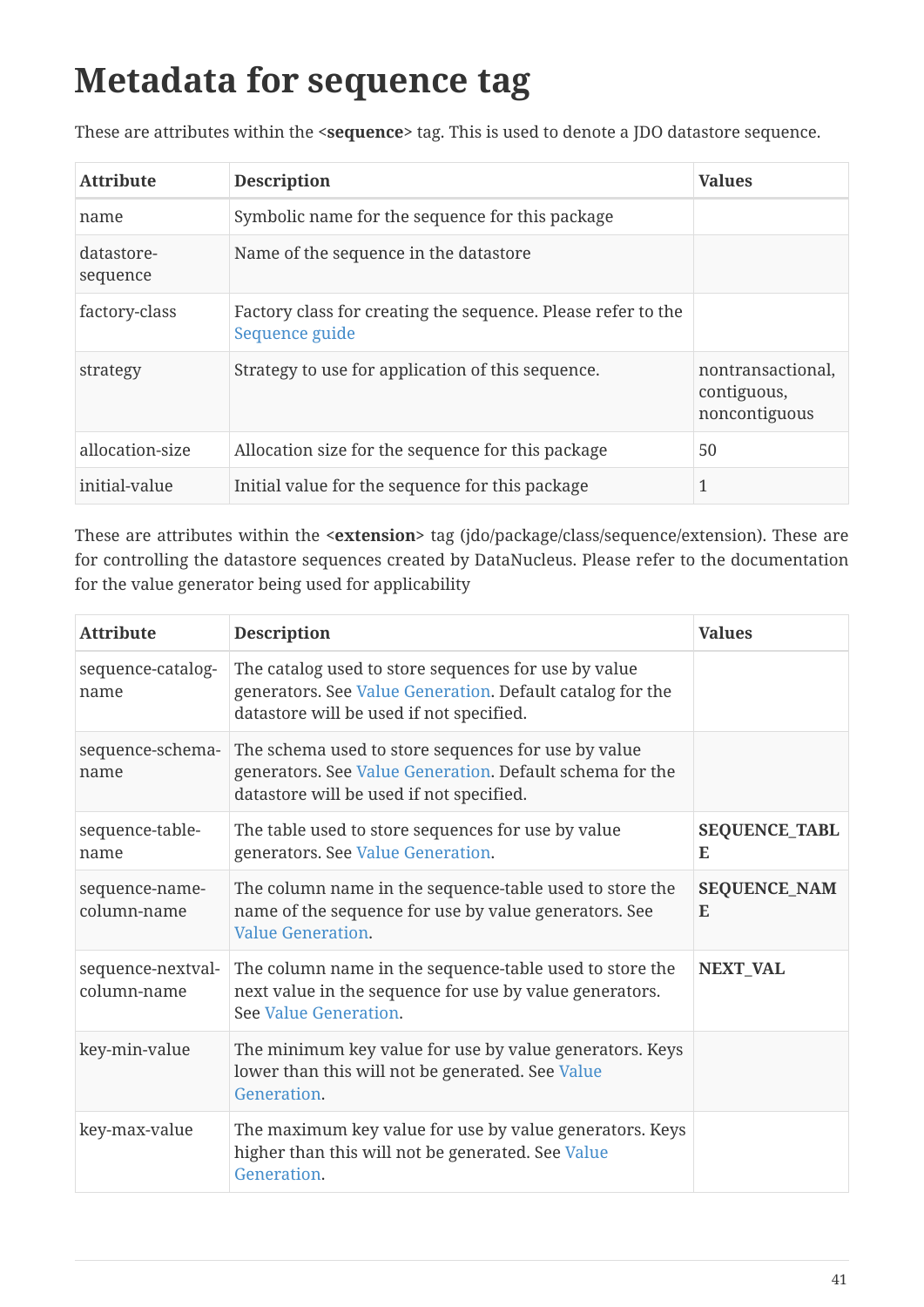| <b>Attribute</b>            | <b>Description</b>                                                                                                                             | <b>Values</b> |
|-----------------------------|------------------------------------------------------------------------------------------------------------------------------------------------|---------------|
| key-initial-value           | The starting value for use by value generators. Keys will<br>start from this value when being generated. See Value<br>Generation.              |               |
| key-cache-size              | The cache size for keys for use by value generators. The<br>cache of keys will be constrained by this value. See Value<br>Generation.          |               |
| key-database-<br>cache-size | The database cache size for keys for use by value<br>generators. The cache of keys will be constrained by this<br>value. See Value Generation. |               |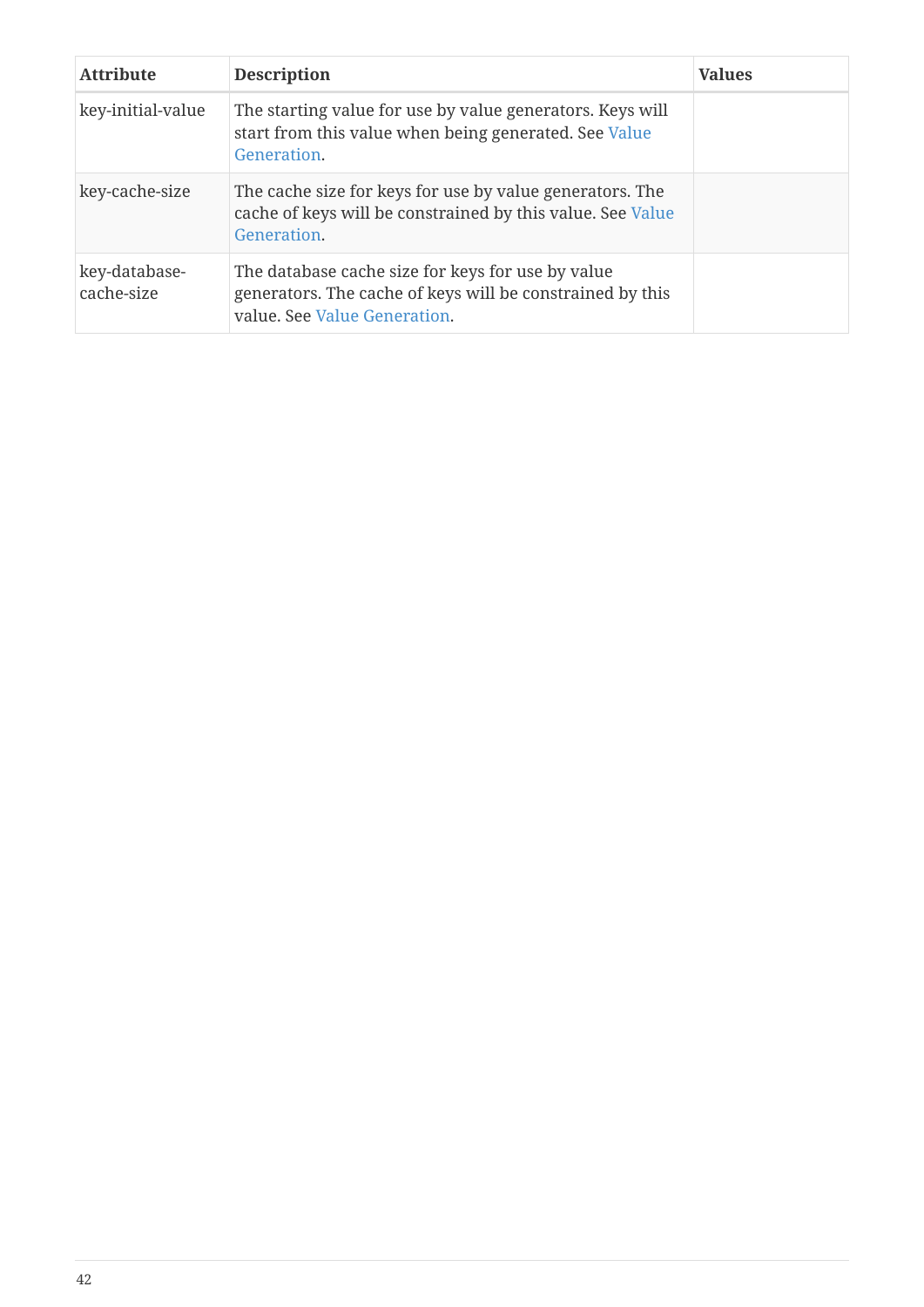## <span id="page-44-0"></span>**Metadata for fetch-plan tag**

These are attributes within the **<fetch-plan>** tag (jdo/fetch-plan). This element is used to define fetch plans that are utilised at runtime, and are of particular use with queries. This element contains **fetch-group** sub-elements.

| <b>Attribute</b> | <b>Description</b>                                                                      | <b>Values</b> |
|------------------|-----------------------------------------------------------------------------------------|---------------|
| name             | Name of the fetch plan.                                                                 |               |
| maxFetchDepth    | Max depth to fetch with this fetch plan                                                 |               |
| fetchSize        | Size to fetch with this fetch plan (for use with query result $\vert 0 \rangle$<br>sets |               |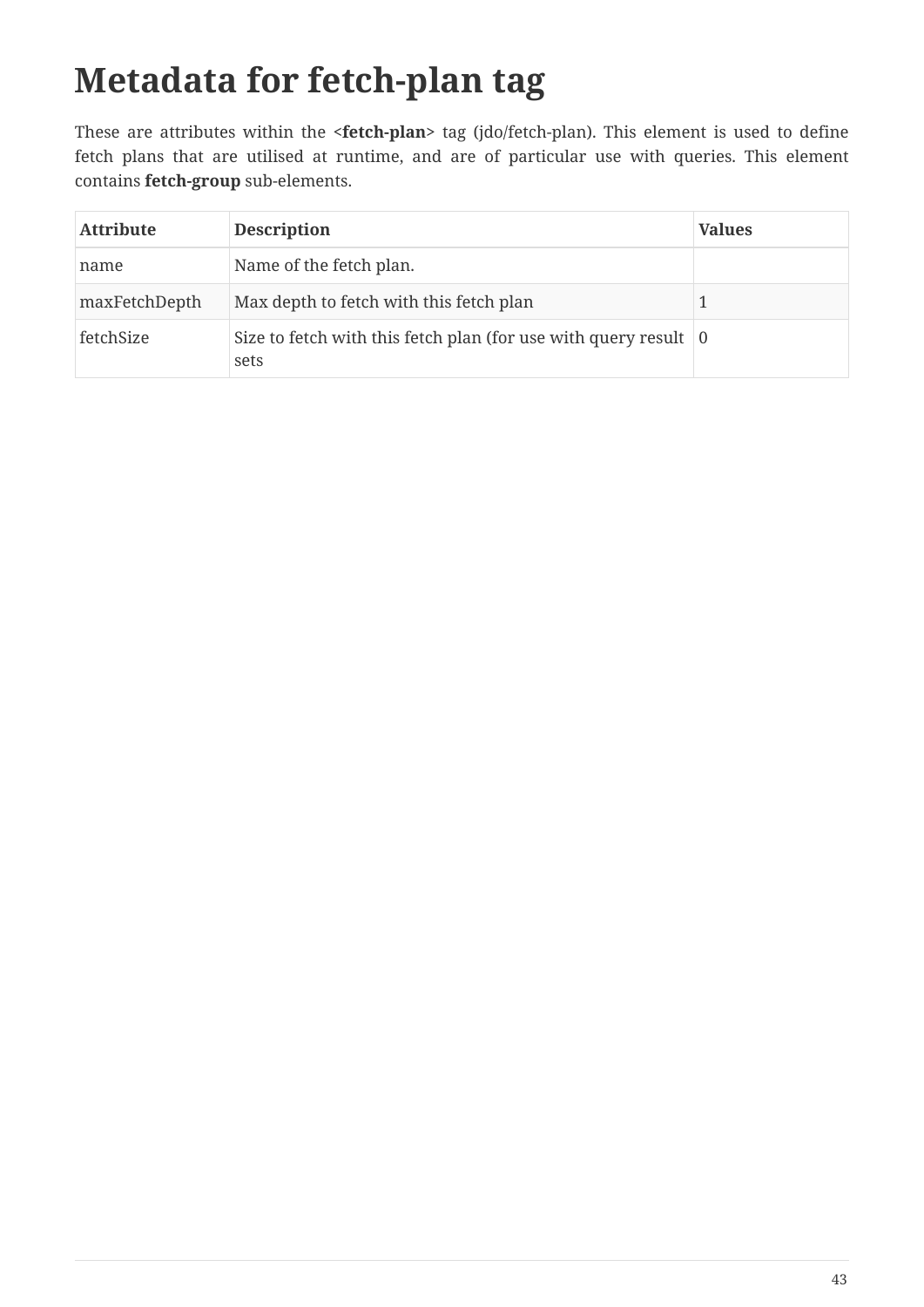#### <span id="page-45-0"></span>**Metadata for class extension tag**

These are attributes within the **<extension>** tag (jdo/package/class/extension). These are for controlling the class definition

| <b>Attribute</b>  | <b>Description</b>                                                                                                                                                                                           | <b>Values</b> |
|-------------------|--------------------------------------------------------------------------------------------------------------------------------------------------------------------------------------------------------------|---------------|
| requires-table    | This is for use with a "nondurable" identity case and<br>specifies whether the class requires a table/view in the<br>datastore.                                                                              | true, false   |
| ddl-definition    | Definition of the TABLE SCHEMA to be used by the class.                                                                                                                                                      | true, false   |
| ddl-imports       | Classes imported resolve macro identifiers in the<br>definition of a RDBMS Table.                                                                                                                            |               |
| mysql-engine-type | "Engine Type" to use when creating the table for this class<br>in MySQL. Refer to the MySQL documentation for ENGINE<br>type (e.g INNODB, MEMORY, ISAM)                                                      |               |
| view-definition   | Definition of the VIEW to be used by the class. Please refer<br>to the RDBMS Views Guide for details. If your view already<br>exists, then specify this as " " and have the autoStart flags<br>set to false. |               |
| view-imports      | Classes imported resolve macro identifiers in the<br>definition of a RDBMS View. Please refer to the RDBMS<br>Views Guide for details.                                                                       |               |
| read-only         | Whether objects of this type are read-only. Setting this to<br>true will prevent any insert/update/delete of this type                                                                                       | true, false   |